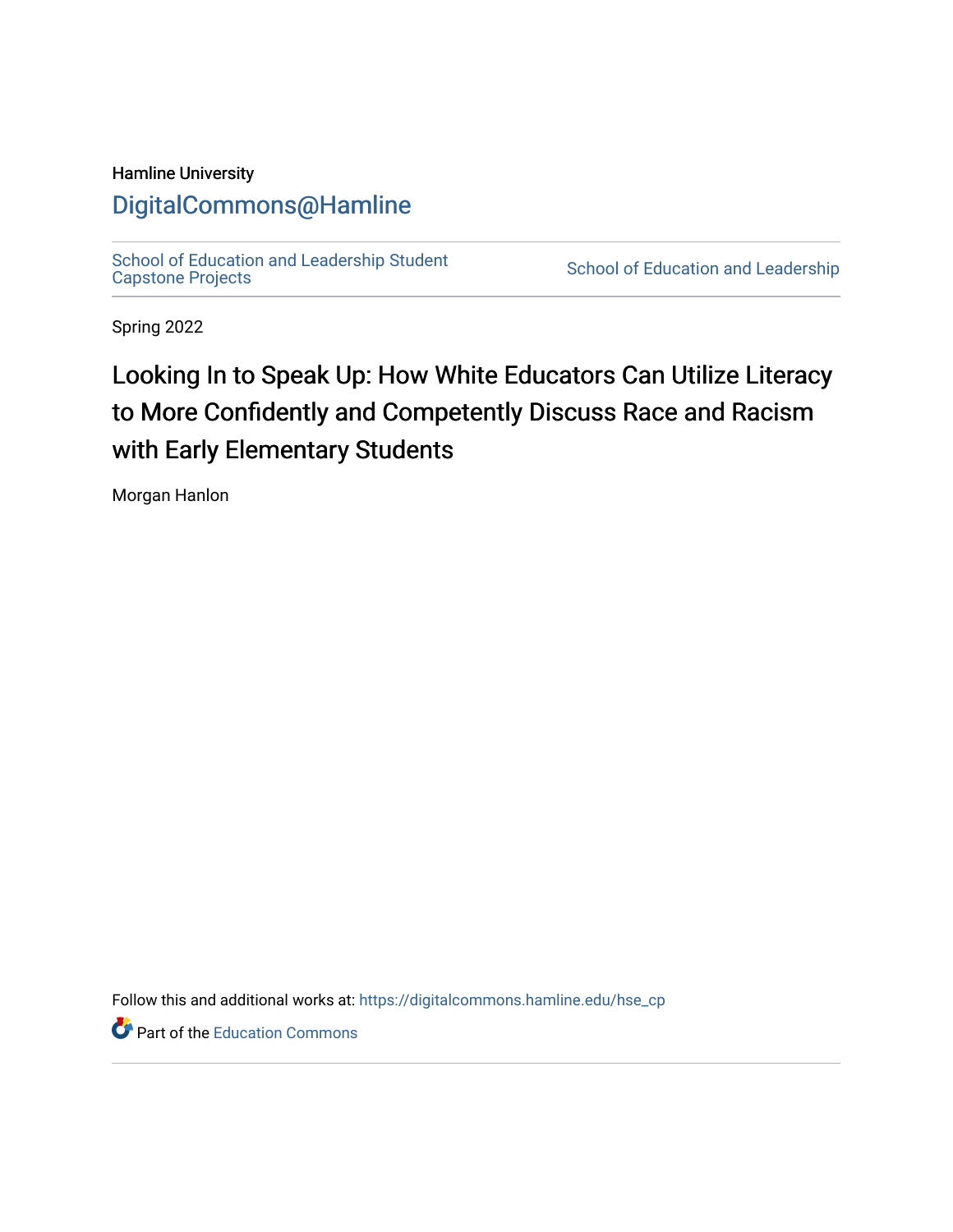Looking In to Speak Up: How White Educators Can Utilize Literacy to More

Confidently and Competently Discuss Race and Racism with Early Elementary Students

by

Morgan Hanlon

A capstone project submitted in partial fulfillment of the requirements for the degree of Master of Arts in Literacy Education

Hamline University

Saint Paul, Minnesota

May 2022

Capstone Project Facilitators: Julia Reimer, Shelley Orr Content Reviewer: Tori Hensley Peer Reviewers: Megan Hebert, Emma Johnson

2

#### DEDICATION

To my family, who have always provided me with an abundance of unconditional love, encouraging mentorship, and compassionate support. Thank you for inspiring my love for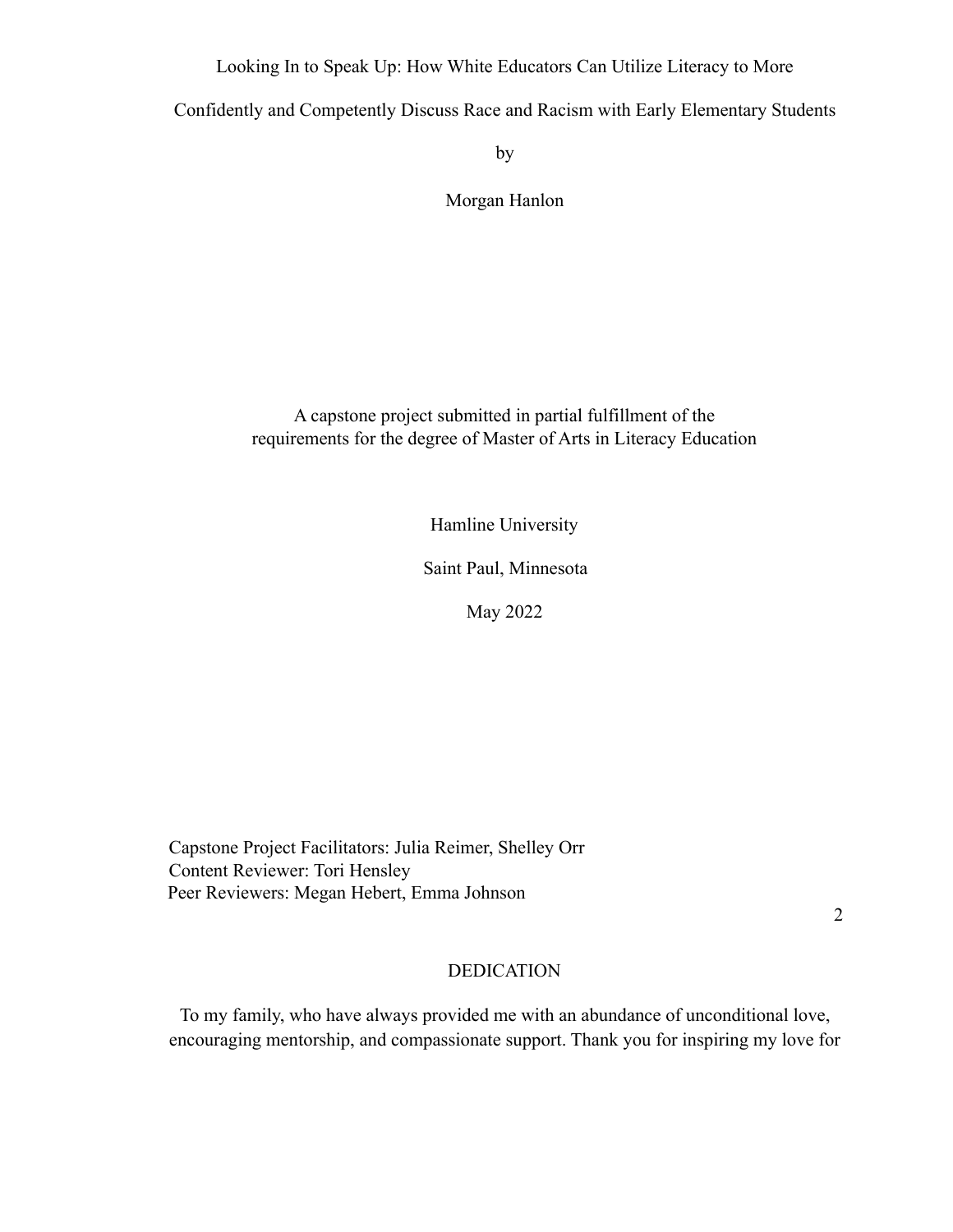reading and learning from an early age. You showed me how books can open our eyes to worlds unknown. I appreciate you all more than words can express, and I couldn't have come this far without you.

To my content expert and cousin, thank you for being my sounding board for both content and mental health support. You are an inspiration to me in every way.

To my students, who make me smile and laugh on the hardest days, who exude love and compassion for others, and who deserve the world. I hope I have done you proud.

3

### TABLE OF CONTENTS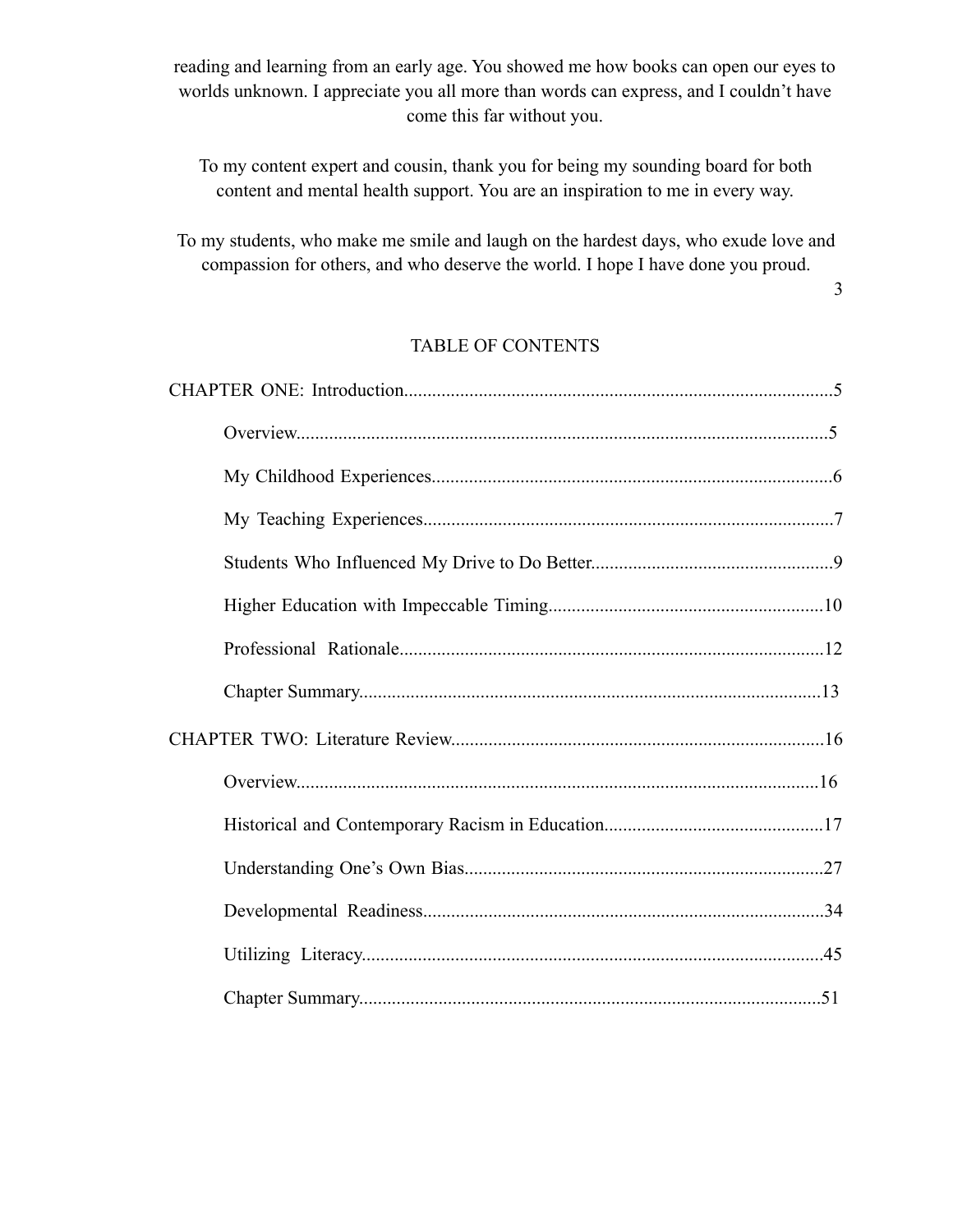| 4 |
|---|
|   |
|   |
|   |
|   |
|   |
|   |
|   |
|   |
|   |
|   |
|   |
| 5 |

## **CHAPTER ONE**

## Introduction

## Overview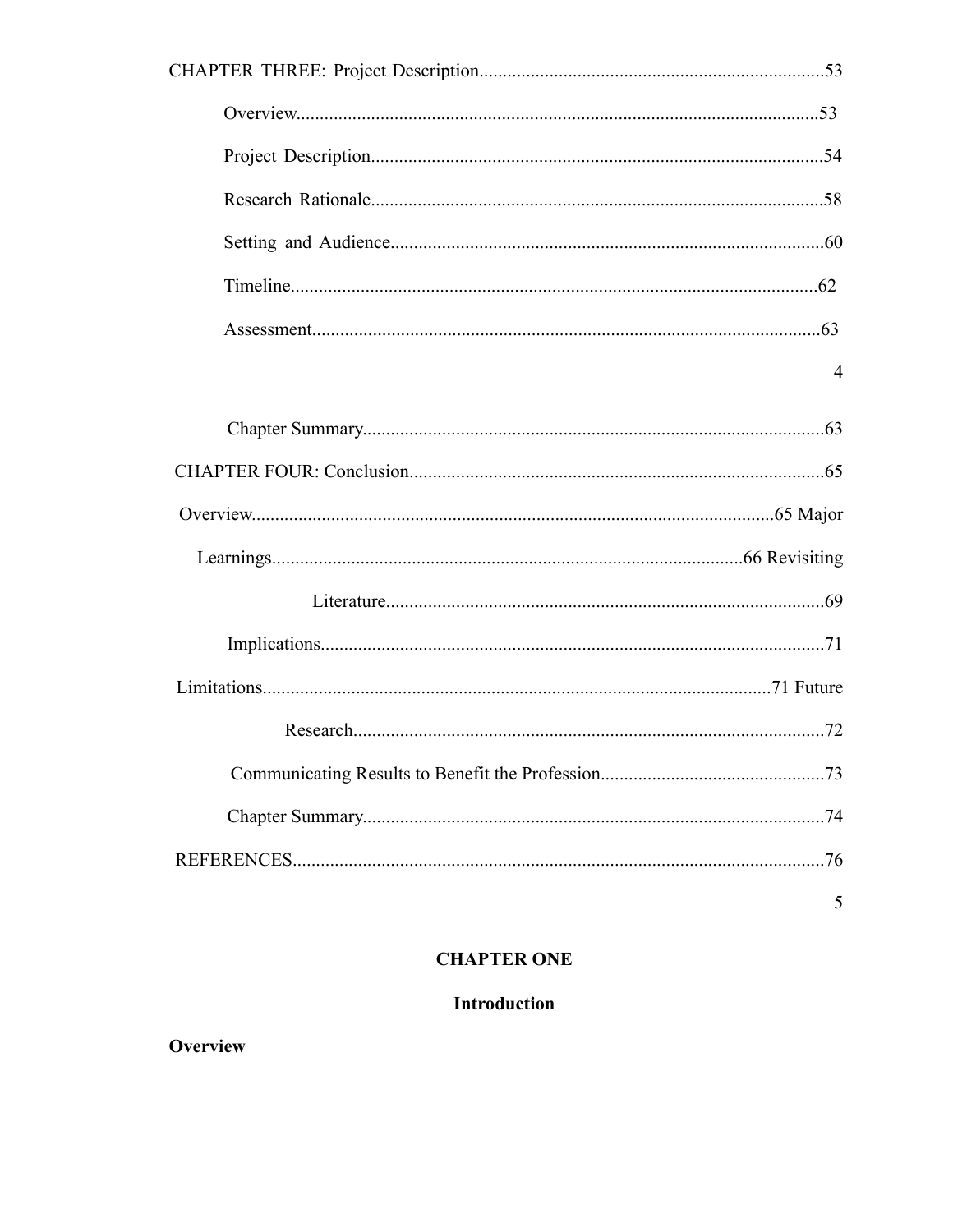The topic of racism has been taboo in society, and especially in schools, for far too long. *Racism* is defined by the Merriam-Webster online dictionary as, "a belief that race is a fundamental determinant of human traits and capacities and that racial differences produce an inherent superiority of a particular race" (Merriam-Webster, n.d.). In recent years, it has become increasingly clear that teachers and schools play a crucial role in providing anti-racism education and promoting allyship in our future generations. While we as educators know the critical responsibility we have in our hands, obstacles of ignorance and fear can prevent us from taking action. I, like many other White educators, have allowed fear to lead to an avoidance of the topic. This fear of saying the wrong thing or receiving pushback from parents or administration makes many educators choose to stay silent, because it feels like the safer option. I can stay silent no longer. Through the Capstone process, I hope to provide a pathway and tools for other White educators to feel prepared and secure in discussing these difficult, but essential, conversations on race and racism with their learners. In this paper I have investigated the question: *How can White educators utilize literacy to more confidently and competently discuss race and racism with their early elementary students*?

In the remainder of this chapter I will share how my childhood impacted my implicit racism, as well as how my educational career, influential student moments, and higher education experiences awakened my passion for providing anti-racism education for my

current and future students. I will provide an argument rationalizing the

6

importance this issue should carry for all White, early elementary educators. Finally, I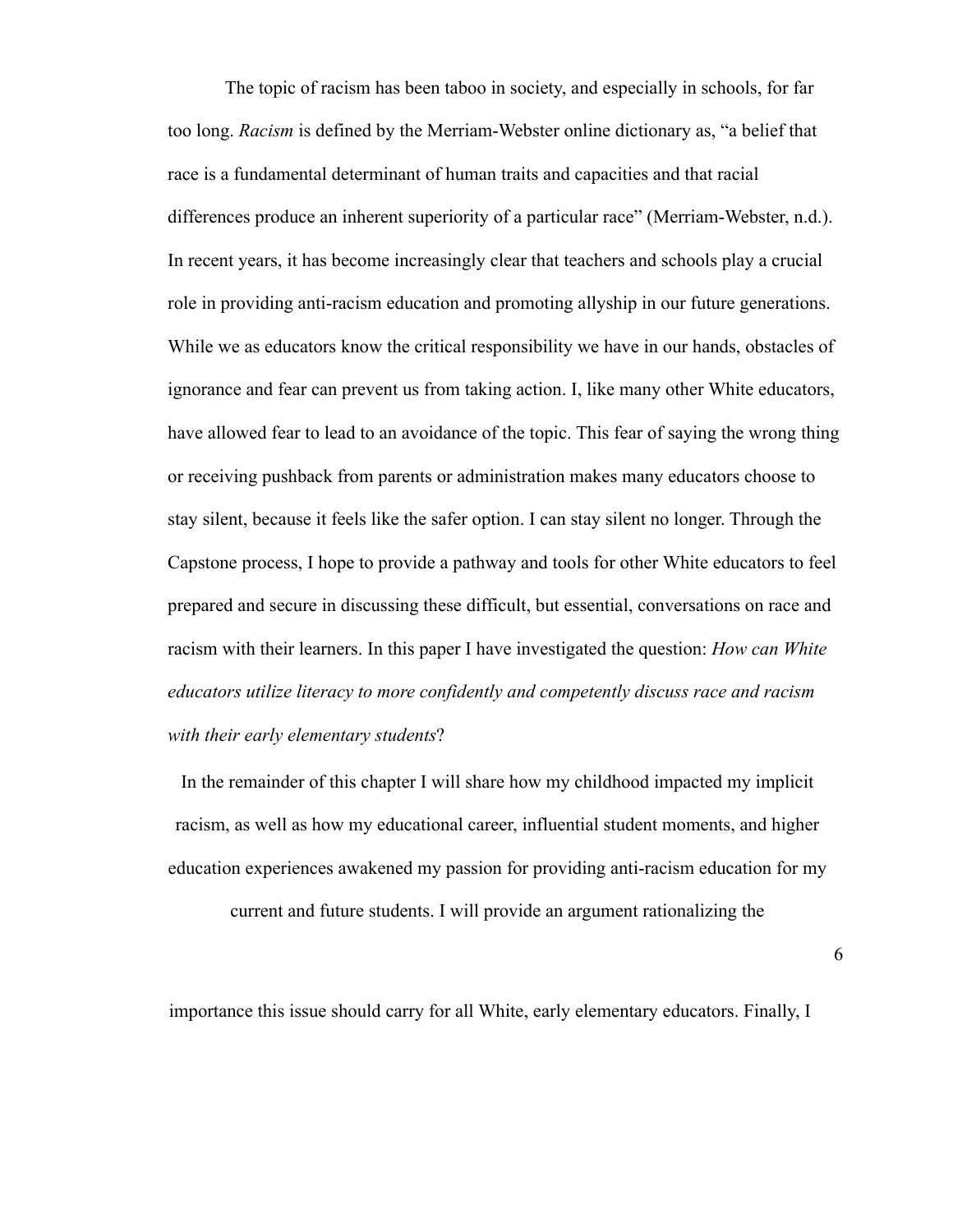will outline what the reader can expect from the remaining chapters. **My Childhood**

#### **Experiences**

Growing up in a White-dominated suburban city, my exposure to diversity was fairly limited. Reflecting upon my childhood experiences with conversations of race brings me back to one event in particular. My class was learning about slavery for the first time in second grade. My memory of the literature and conversation boiled down to the concept that White people forced Black people to be their slaves; then slavery ended. My teacher expressed the narrative that this occured a long time ago and slavery and racism are things of the past. During recess, I said to my best friend, Keya, "I'm sorry for what my people did to your people." Then later, on the bus ride to our after-school program, we got in an argument about something of importance to eight-year-olds, and I withdrew my sentiment from earlier in the day. She ended up telling one of our after school care providers and I got in trouble. The lack of open conversation about the topic of race and racism as it is present in today's world led me to a grave misconception about the significance my words would carry. I wish I had been exposed to more accurate conversation, literature, and instruction about the history and the persistence of racism in present day society. Instead, this experience gave me the perception that I should never talk about race ever again to avoid getting in trouble.

Given my understanding that race was not to be discussed, except in the context of history, and my teachers' obvious avoidance of the subject. I found that the main source of understanding racism as a child came from my family. This resulted in my developing several racist ideas from the adults in my life, who grew up in a very different

7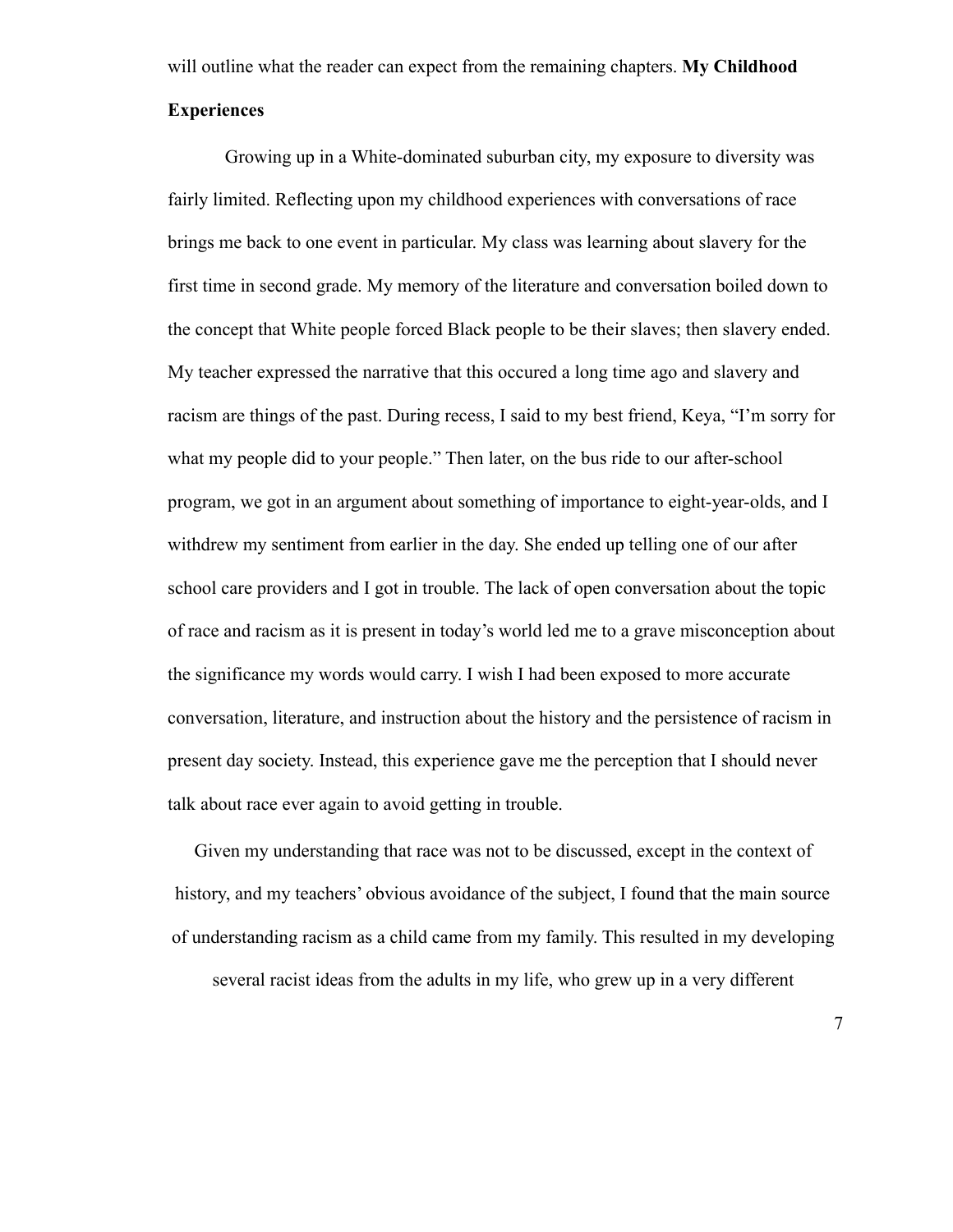time where racist ideas were accepted as normal and justified. If my teachers had been more willing to discuss race and racism, I could have been exposed to different perspectives in my early years and this, in turn, would have helped me develop an anti-racist lens. As an educator myself, I know children come from all kinds of backgrounds and ideologies, largely influenced by their families. I feel a responsibility to expose students to many different perspectives so they may have the opportunity to learn and expand their own understanding of the foundations that make up the society in which they live.

#### **My Teaching Experiences**

Even with this sense of responsibility in mind, my understanding of how to incorporate these varied perspectives was primitive in the beginning of my career. I remember taking a cultural competency assessment in an undergraduate course. This assessment posed the question, "To what degree do you feel you have a culture?" and I truly didn't feel I had any culture besides the Norwegian food that was often served at my family gatherings. It wasn't until I studied abroad in Costa Rica and later moved to Mexico, immersing myself

in cultures different than my own, that I was truly able to identify the aspects of my United States (U.S.) and Minnesotan cultures. I have since learned how this identification

of one's own culture is essential in understanding the pervasive nature of White normative ideology. This perception held by many White people that they do not have a culture helps define the understanding that their dominant way of living is the norm, and anything different and cultural is "other". I feel extremely fortunate to have lived through experiences that helped me rectify this erroneous notion.

8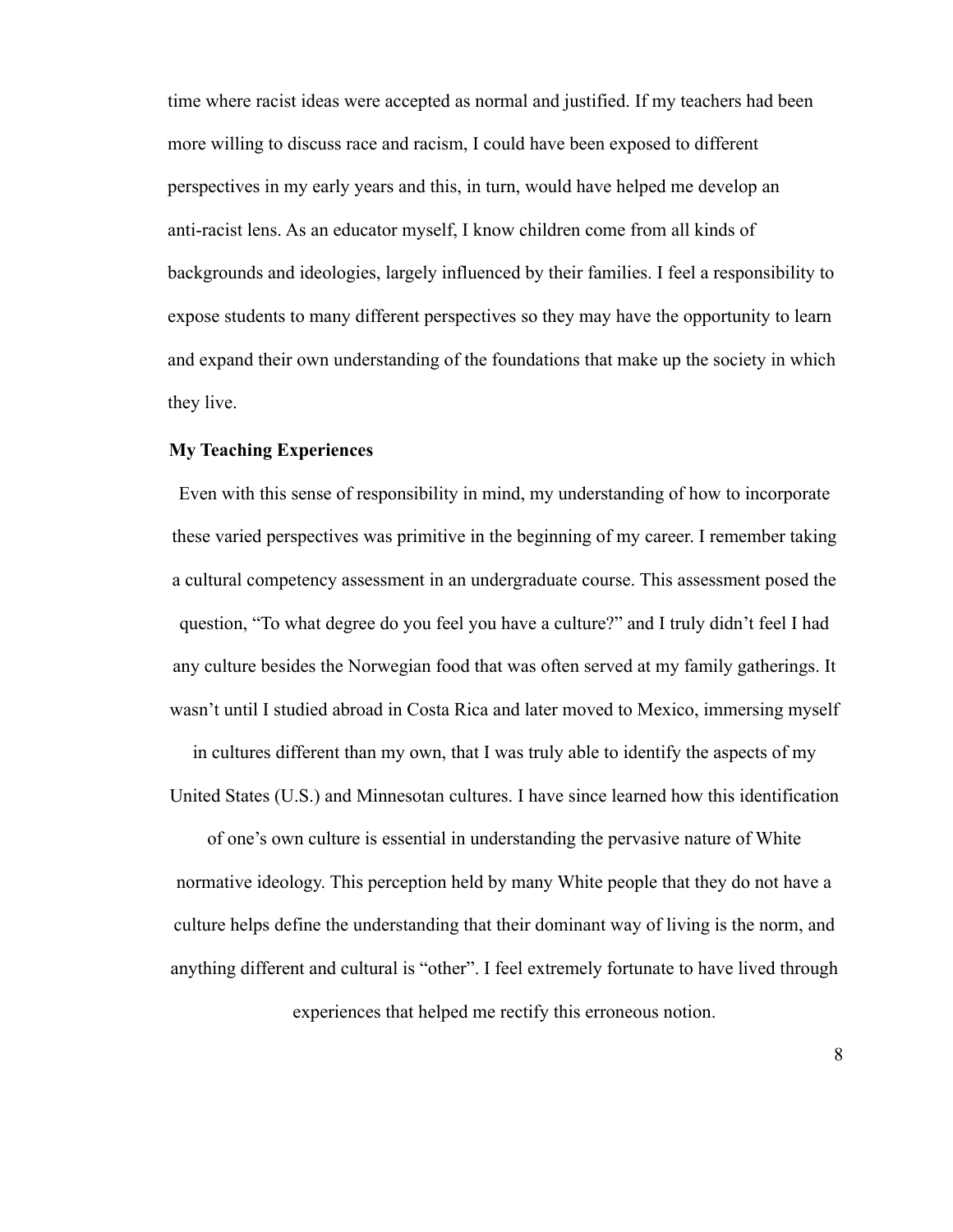My two years living in Mexico also debunked another misconception I once held. I assumed teaching in another country would provide an escape from the racism I witnessed in U.S. classrooms and communities. On the contrary, the Eurocentric racism towards Black and Brown people I witnessed back home was replaced by superiority of Mexicans with Spanish descent over Mexicans with Indigenous heritage. Parallel structures existed between racism and economic disadvantage, just as it is in the U.S.. Local teachers at my school discussed achievement gaps and the familial disadvantage of students with darker skin and lower socioeconomic status, echoing the discourse I had heard in professional learning communities stateside. The term *discourse* "is conceptualized as a set of social practices that both construct and reflect the social world and benefit some people at the expense of others," (Rogers & Mosley, 2006, p. 467). The students even held significant biases and acted on those underlying beliefs when interacting with peers of different backgrounds. While this was a discouraging realization, my experience teaching abroad only expanded my grasp on the way racist beliefs sweep the globe, and it further sparked my passion for exposing students to this real and crucial understanding for themselves.

Upon my return to Minnesota, I began teaching kindergarten at an urban charter school with a population featuring significantly less diversity than its neighboring schools and districts. One of my first conversations with colleagues at this school was surrounding a lawsuit that occurred a few years prior, which involved outrage from parents when a

kindergartner chose to transition their gender and asked teachers and peers to use different pronouns for them mid-year. This was my initial indication that parents at this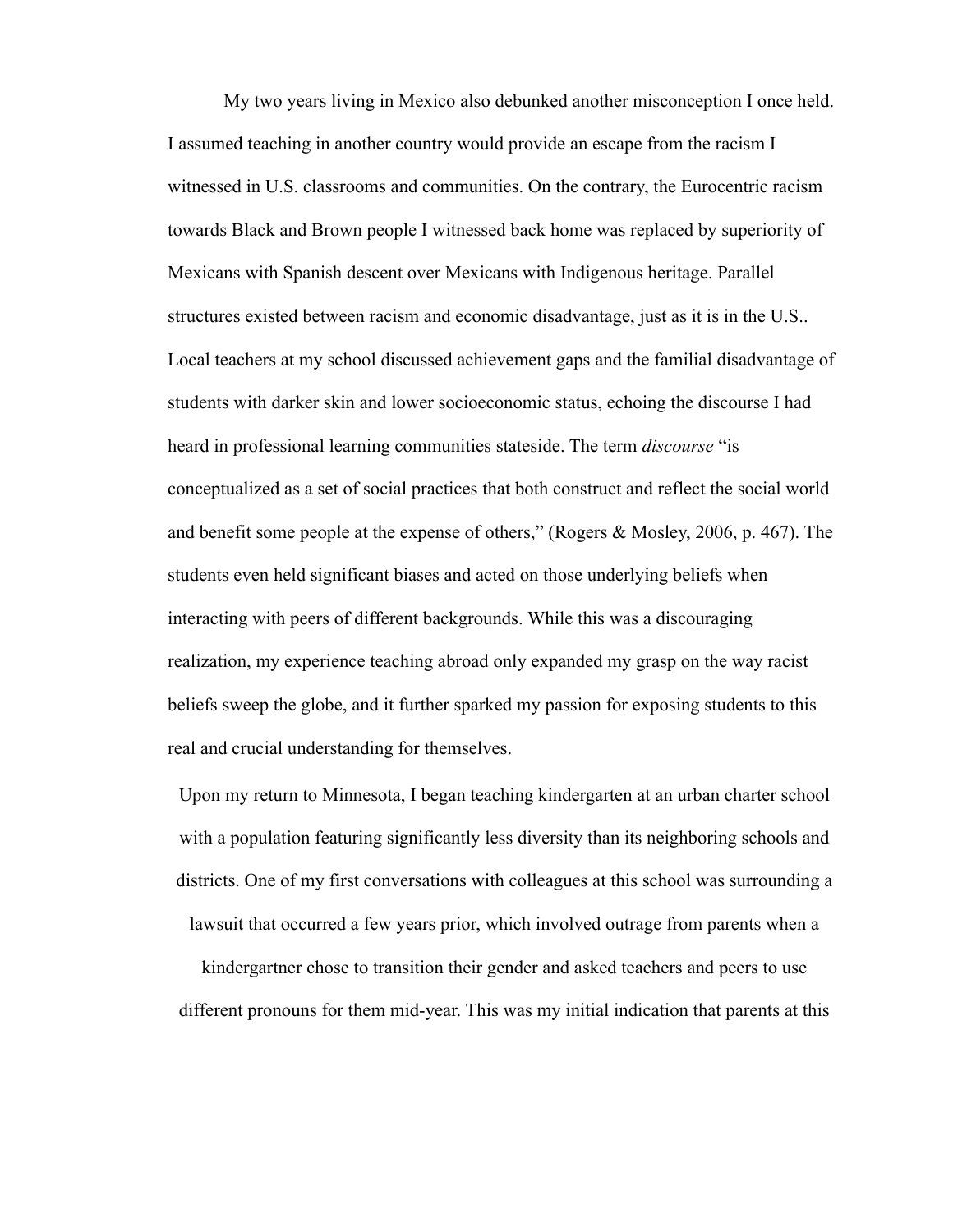discussed in class with their children. This only exacerbated my unease, stemming from childhood, at the thought of discussing race with young learners.

#### **Students Who Influenced My Drive to Do Better**

While I have struggled with this unease throughout my career, a few students in particular have inspired me to learn more about how to competently discuss racism in the classroom. The first was a boy in the class where I student taught, named Mohammed (names have been changed to protect the privacy of these students). Mohammed was the only student of color in the entire class, and he was also receiving special education services. It was apparent that other students in this kindergarten class noticed the ways Mohammed was different from themselves. Those noticings seemed to remain internal, until one day another student verbalized his racist thoughts. A group of boys including Mohammed were talking about their favorite superheroes and who they would be when they played superheroes at recess. One boy told Mohammed, "You can't be a superhero because look at your skin. That's not what superheroes look like. Plus, you're not smart or strong like a superhero!" Mohammed's excitement to play with his peers vanished and, even more importantly, his self image was trampled that day. I was shocked and crushed to hear a five-year-old not only verbalize this societal bias, but also to say these words to Mohammed's face. From this day forward, I have aimed to grow in my ability to address such instances of racism in my classrooms. Additionally, I have since tried to find ways to proactively address racist ideas before instances like this occur, rather than only reacting after the fact.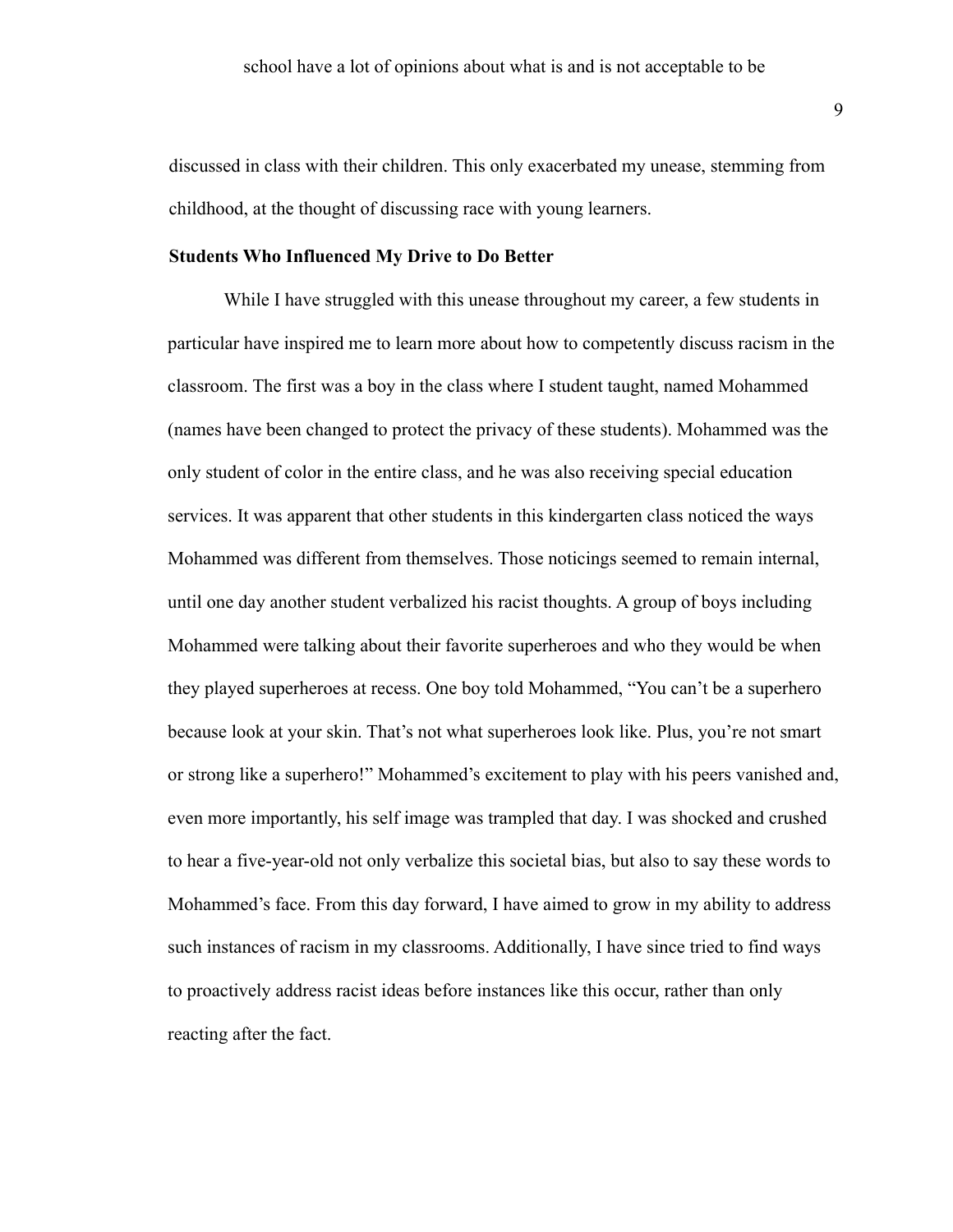Another student's positive sentiment affected me in an entirely different way. In an end-of-year conference, a student's parent notified me of a comment her daughter

10

made while reflecting on our year together. Hannah had shared with her mom that our class was perfect. When questioned for more detail, she identified that our class had the most diversity and she stated how special it was to have so many different kinds of people in our class. She actually compared another class in the grade level to a box of goldfish, with every student looking nearly identical. I was delighted to hear how much our class demographics meant to this young learner. At the same time, I was saddened to hear that she was feeling anxious about being the only student of color in a "goldfish" class when she moved on to first grade the following year. This proved to be yet another example of how my kindergarten students are already forming perceptions of racial differences they notice. If we avoid the topic of race in our classrooms, as my teachers did in my elementary years, these students will be deprived of the opportunity to learn from multiple perspectives and the shared experiences of discussing these crucial topics.

#### **Higher Education with Impeccable Timing**

My experiences and student inspirations left me yearning to better serve my students' perceptions of race, and yet, I still didn't quite know where to begin. However, that changed in June of 2020. Amid the COVID-19 pandemic, I decided to begin the Master of Arts in Literacy Education (MALEd) program through Hamline University. My first course was titled "Critical Literacy". I had no idea what this entailed until I read the first chapter of the text. *Critical literacy* is attributed to Paulo Freire's 1970 publication of *Pedagogy of the Oppressed*. Freire describes his pedagogy as one in which teachers and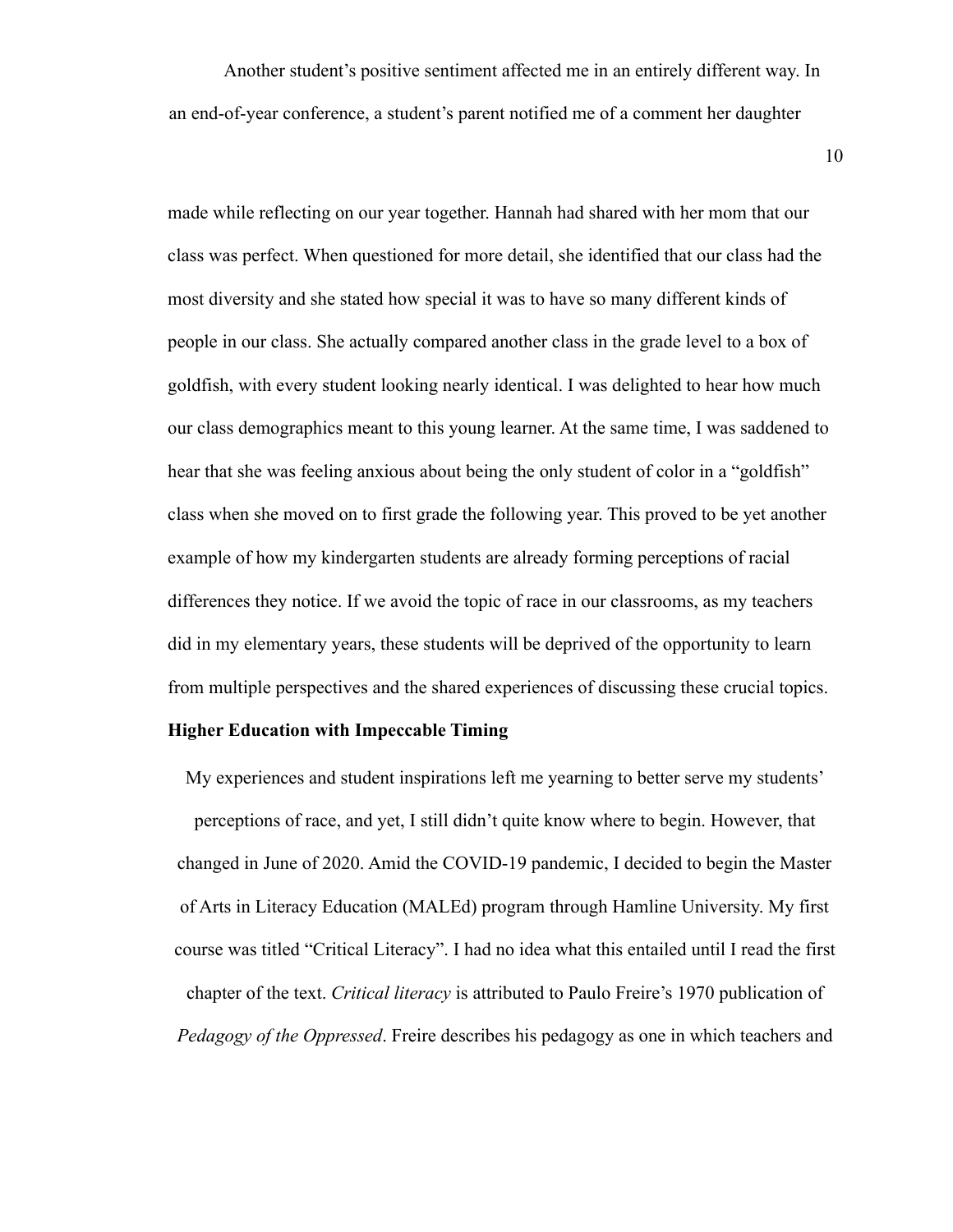students are all active learners together through dialogue and sharing their many unique responses to text in connection with their varied perspectives and experiences. Critical

11

literacy allows teachers and students to engage in important conversations on tough subjects with open mindedness, multiple perspectives, and respectful discourse. Simultaneously, I was living in an apartment directly inbetween the site of George Floyd's murder and the Minneapolis Third Police Precinct. I was barely sleeping with all the sirens, helicopters, and unnerving behavior of some people participating in protests outside my window. I woke up to the smell of smoke every morning for at least a week. Yet, my personal concern and discomfort living in this area was undoubtedly of miniscule importance compared to the lifelong terror and trauma of the BIPOC (Black, Indigenous, and People of Color) community everywhere, but especially those living in my city. While taking in the understanding of using literature as a means to present varied perspectives, represent diverse individuals, and discuss critical topics, I was also taking in a plethora of knowledge from my BIPOC neighbors about how to be an ally for anti-racism. The two concepts could not have been a better match, and I began to discover the path toward accomplishing my goals of more confidently and competently discussing race and racism in the classroom.

In my continuing studies, I was introduced to one of the most important and informative pieces of literature I have ever read. Through my time studying *EcoJustice Education:*

*Toward Diverse, Democratic, and Sustainable Communities* by Martusewicz, Edmundson, and Lupinacci (2021), I expanded my knowledge base on hierarchized society, its historical ramifications, and how its presence endures into present day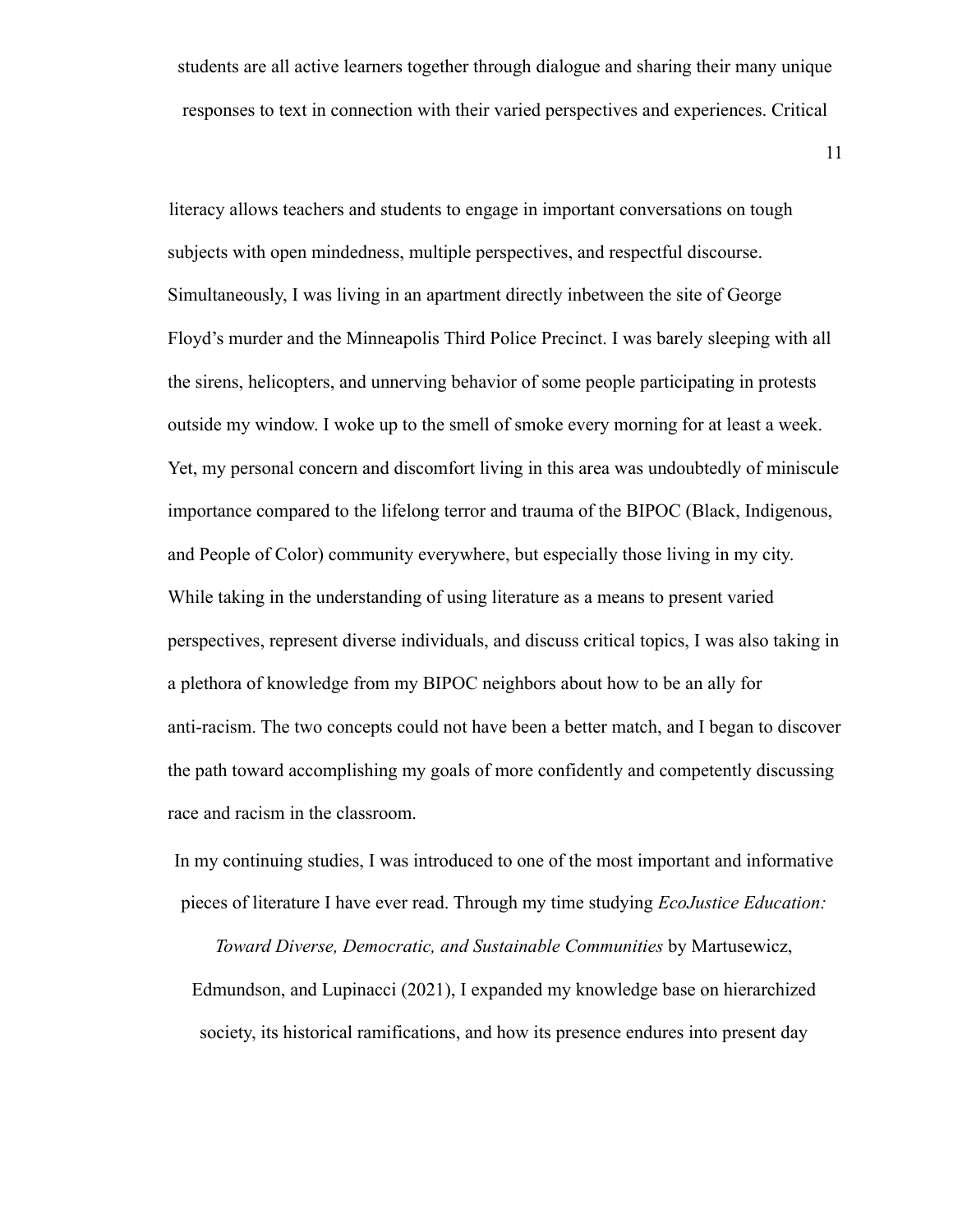education. This text provided deeper understanding into known subjects such as environmental and economic racism and White privilege. It also opened my eyes to many widely used and accepted concepts of racism in education today. At times I had to take

12

breaks while reading this text due to the heavy implications of the new knowledge I was taking in. I was often infuriated with myself for remaining ignorant to the ways I have allowed implicit bias and White normative discourse to contaminate my thoughts and actions towards the BIPOC community throughout my life. Between my newfound revelations of racism in education and society and my recent practice of critical literacy pedagogies, I felt I had the tools necessary to embark on a journey of research and finding solutions to better serve my students.

#### **Professional Rationale**

My experiences described above have led me to my own quest toward discovery, but why should other White educators care about utilizing literacy to more confidently and competently discuss race and racism with their early elementary students? Many White educators relate in feeling underprepared and unqualified to discuss a topic as significant as racism. We fear not doing the conversation justice, allowing our underlying bias to seep in, receiving backlash from angry parents or wary school administrators, and we even hesitate to know whether our younger learners can handle this big topic. I have learned, however, that what we should fear most is the powerful impact our silence can have on our students. According to Copenhaver-Johnson (2006), students notice when we avoid acknowledging race. This avoidance on our part can cause White children to perceive the topic of race as taboo, as well as to develop White normative ideologies and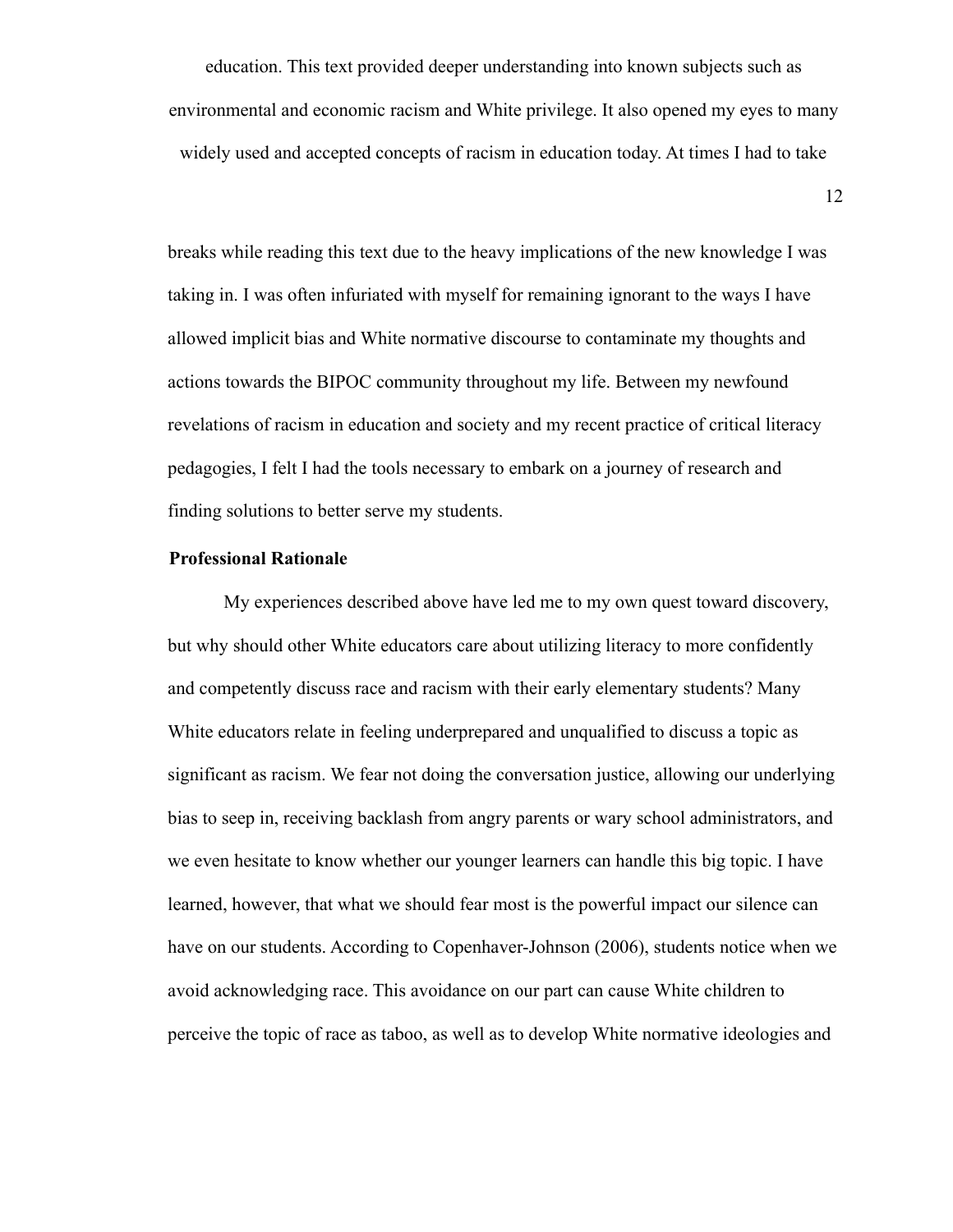stereotypical attitudes to make sense of the cultural differences they will inevitably observe. As I described earlier in the chapter, I had first-hand experience with these repercussions of my own teachers' avoidance on the topic of race.

13

Educators' silence can also have damaging effects on our BIPOC students because without discussions of race, we fail to "validate the perceptions that children of color hold and help disrupt the quiet discriminatory practices otherwise occurring without adult mediation" (Copenhaver-Johnson, 2006, p. 17). Research shows that preschool and early elementary age children are already noticing race. As young as three or four years old, children begin to recognize physical and behavioral differences between themselves and others around them, which they then use to cognitively categorize different race groups. In the early elementary years, they start developing additional stereotypes, which involve internal characteristics (Aboud & Skerry, 1983; Powlishta et al., 1994). The experiences I have shared, involving my kindergarten students noticing their racial differences from others, certainly seem to substantiate these claims. Any educator can likely identify moments in their career when students have indicated a curiosity about racial differences. Every educator should feel prepared for these moments and feel confident that they have the knowledge base and access to tools that can guide them as they lean into children's natural wonderings and facilitate productive conversations about the ways race and racism impact the world in which we all live. This is the essential goal of my research, and I believe other educators will share this enthusiasm for personal growth and discovery for the benefit of their students.

#### **Chapter Summary**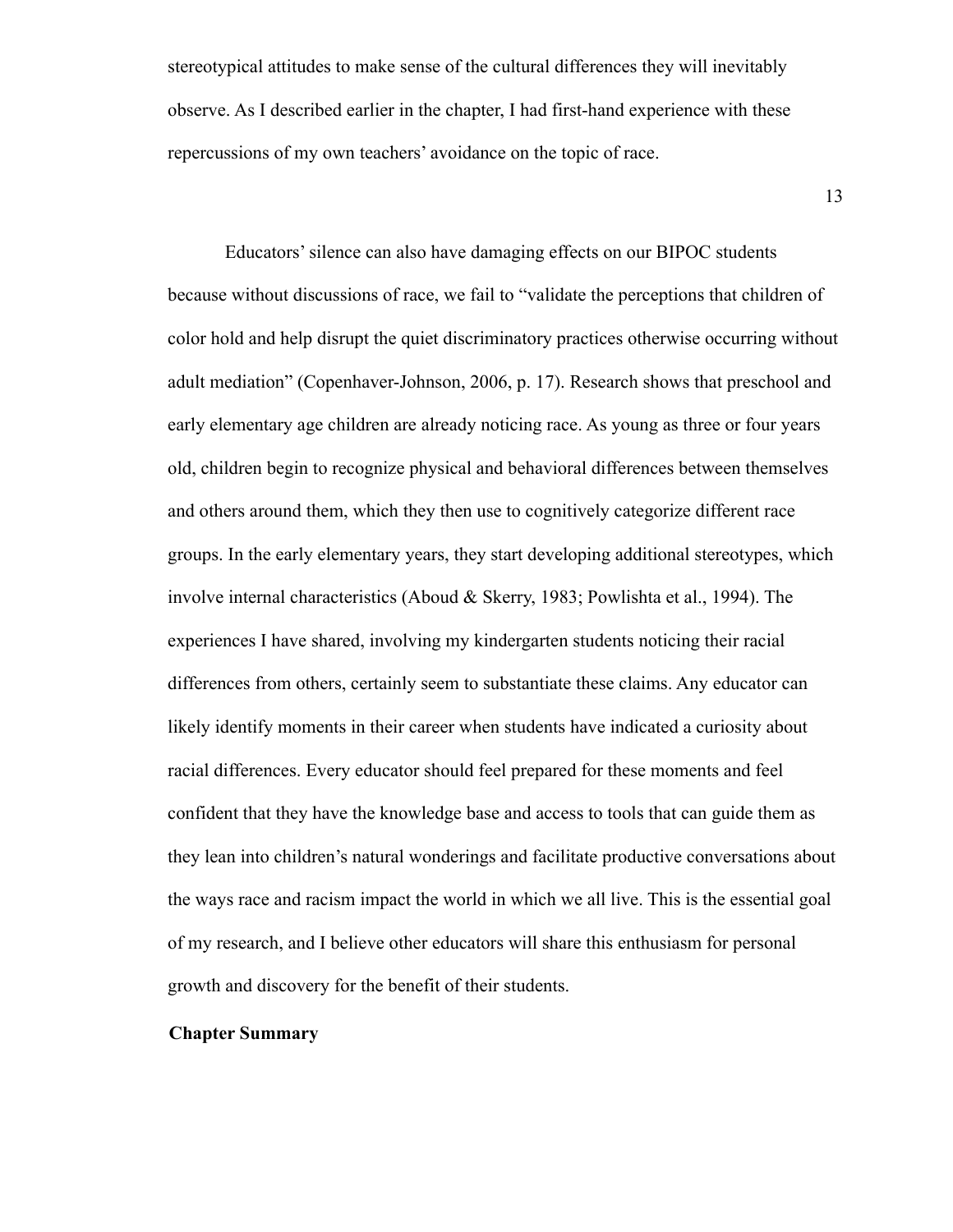As a White kindergarten teacher, I have long struggled with a dilemma. I know that it is important to discuss racism with my students, but I have also allowed fear and hesitancy to lull this understanding into a damaging silence. I will no longer allow my apprehension or my unpreparedness act as an excuse to avoid having powerful and

imperative conversations about racism with my learners. This is why I have chosen to research the question: *How can White educators utilize literacy to more confidently and competently discuss race and racism with their early elementary students?*

I have described how my childhood education and experiences led to the notion that discussions of race were taboo and this allowed racist ideas to permeate my young mind unquestioned. My experiences living and teaching abroad opened my eyes to the reality of racism beyond the U.S. and granted me the opportunity to examine my own cultural identity, which in turn, allowed me to better comprehend the role of cultural identity in discussions of racism. I shared how my passion for the topic of discussing racism in the classroom was influenced by my students, my Hamline University MALEd program, and the ways my community was affected by the murder of George Floyd. Finally, I have detailed why all White, early elementary teachers should be concerned with developing their own skills in discussing racism in the classroom, due to the harmful effects of staying silent on the issue.

In Chapter Two, I conduct a literature review which investigates the various aspects of my research question. The chapter builds background through historical and contemporary racism in education, explores experts' recommendations for better

14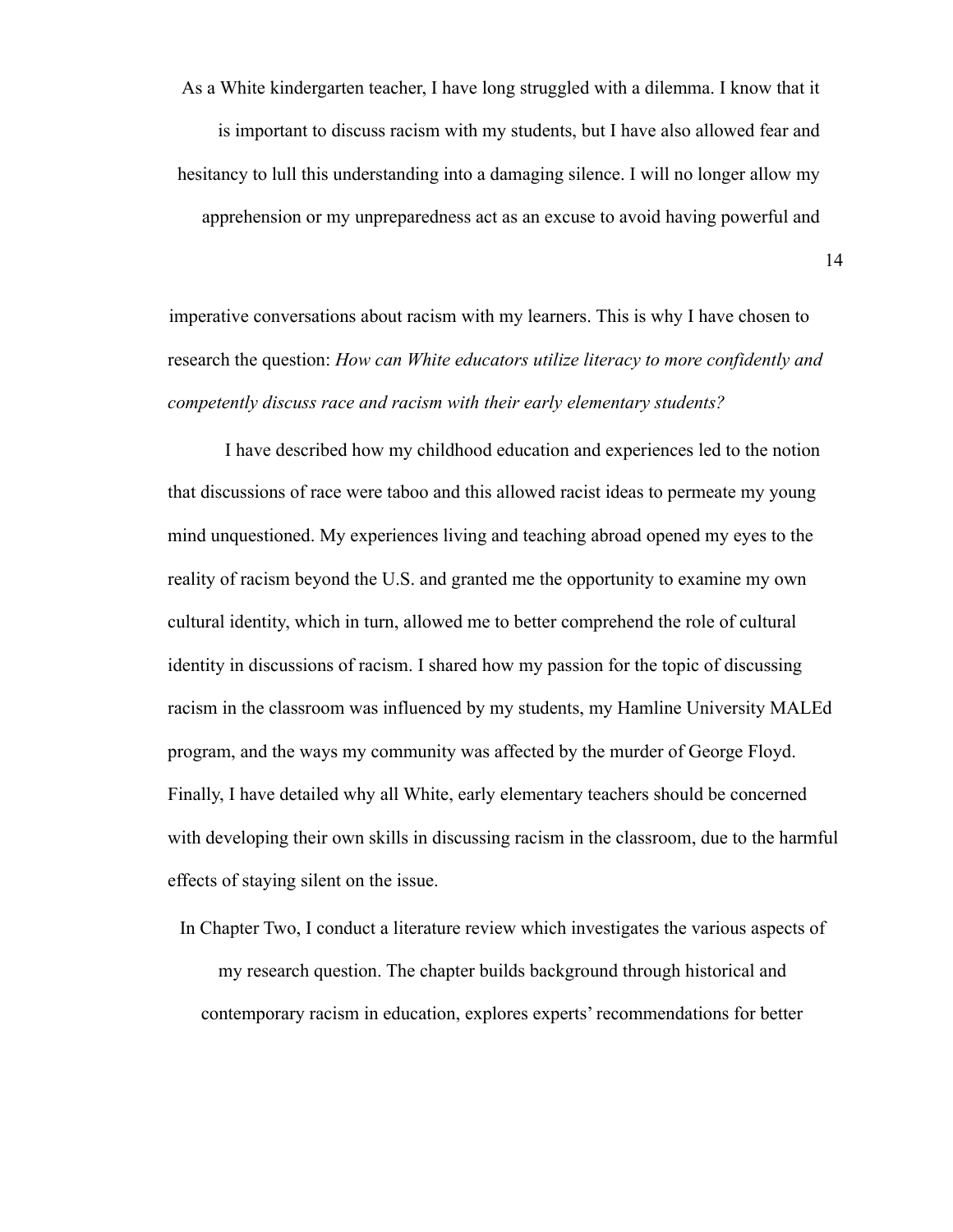understanding one's own bias, investigates evidence supporting children's developmental readiness to discuss topics of race and racism, and concludes with ways literacy experts recommend using literacy instruction to guide these discussions. Chapter Three provides context for and the description of the project I completed through the Capstone process. In this chapter, the reader will find a summary of the professional development course I created, which aimed to support White educators like myself in building confidence and

15

competence in discussing race and racism with their early elementary learners. Finally, in Chapter Four I discuss my conclusions about the effectiveness of my project completion towards answering my research question.

16

#### **CHAPTER TWO**

#### **Literature Review**

#### **Overview**

White educators have long struggled with their place in the discussion of race and racism inside the classroom. The question of whether they are qualified to weigh in on the topic is a common one. If they do choose to speak on the subject, the question becomes *How?* Many barriers and reasons for hesitation exist, including: experience seeing teachers remain silent throughout their own education, feelings of White guilt and lack of experience with racism firsthand, fear of pushback or retribution from parents, colleagues, and administrators, and simply not knowing when or where to begin. As the reader will discover later in this chapter, there should be no question of whether early elementary learners are ready to engage in this discussion of race and racism. The time is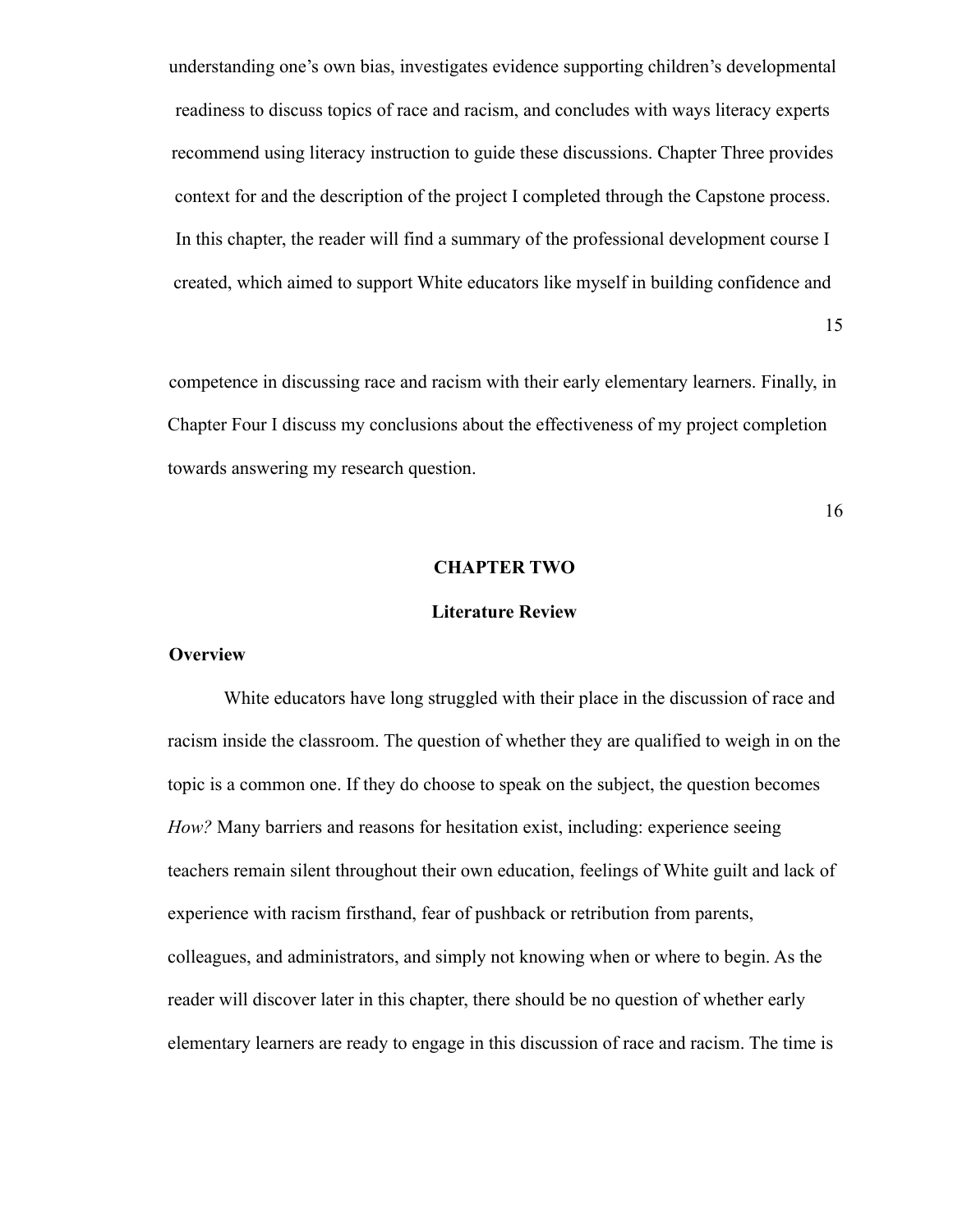now and this chapter will serve to provide educators with clear evidence for their moral obligation to gain confidence in their ability to initiate and embrace these challenging but fundamental conversations. In Chapter Two, I will explore a body of research to gain a better understanding of what the experts have to say on the subject as I seek the answer to my research question: *How can White educators utilize literacy to more confidently and competently discuss race and racism with their early elementary students?*

This chapter will be divided into four sections exploring subtopics related to answering this research question. In the first section, I provide a background and context for the

place racism holds both in historical and contemporary educational systems. In the second section, the reader can learn from experts in the field of race studies in order to gain a better understanding of their own biases. Furthermore, it synthesizes how experts

17

recommend interrupting and minimizing the effects of bias on students. The third section of this chapter seeks to examine research from the fields of child psychology and education to ascertain the level with which early elementary students are ready to participate in conversations surrounding ideas and examples of race and racism. The fourth section investigates the ways literacy instruction can provide exceptional tools to support educators in feeling prepared and purposeful in their discussions of race and racism with their students. Finally, the chapter concludes with a brief summary and an overview of what is to come in the subsequent chapters.

#### **Historical and Contemporary Racism in Education**

While many educators have some level of awareness surrounding the history of racism in education, many have a skewed perception of these histories based on the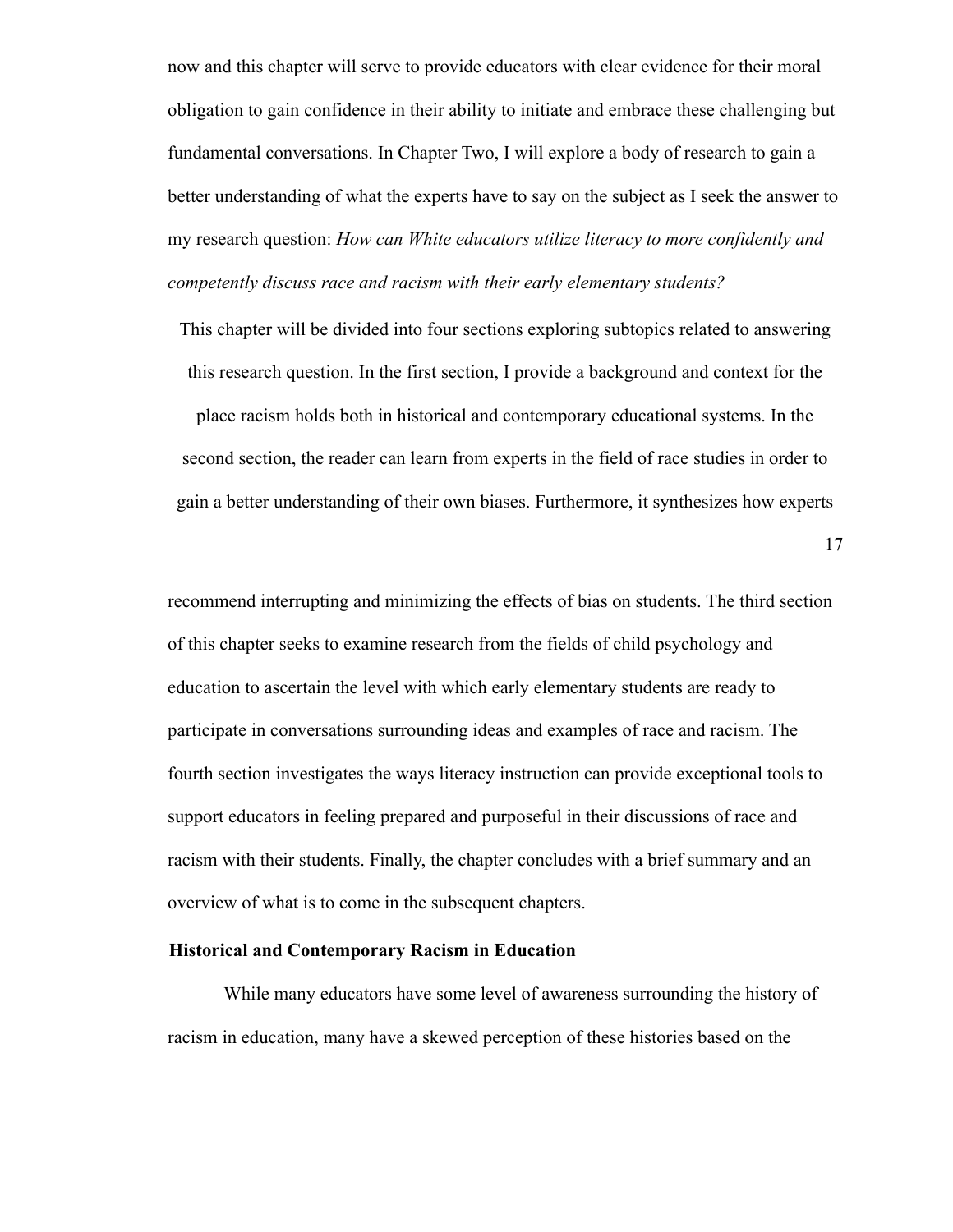White-washed version they learned in their own upbringing. Moreover, most are unaware of the current manifestations of racism in which they consciously or unconsciously participate. In order to feel prepared for big conversations on topics of race and racism with young students, one must become knowledgeable in these historical and current practices. This section will briefly cover main events and racist practices throughout U.S. history. Later, this segment will investigate four main exhibitions of racism in more recent years: achievement gaps, deficit thinking, zero tolerance policies, and the legal constraints concerning how educators can and cannot engage in discussions of race and racism. Understanding the historical background of racism in education and currently accepted racist ideologies and practices is a crucial first step in dismantling the systems that bolster racism within the realm of education.

18

#### *Historical Background*

In order to competently discuss race and racism with students, educators must first possess, at the very least, a basic and accurate understanding of the ways racism has affected the history of the U.S. educational system. Educators must be knowledgeable about the turning points in history that have changed the way racism is carried out within educational settings. It is important to note, the previous sentence does not indicate that racism has been eradicated from the education system. This is a common but erroneous assumption based on the language of certain judicial rulings and legislation passed throughout the historical timeframe to be addressed in this section (Paris & Alim, 2017).

Racism in the U.S. education system dates back to colonial times and the age of slavery in the country. Prohibiting Black people who were enslaved from learning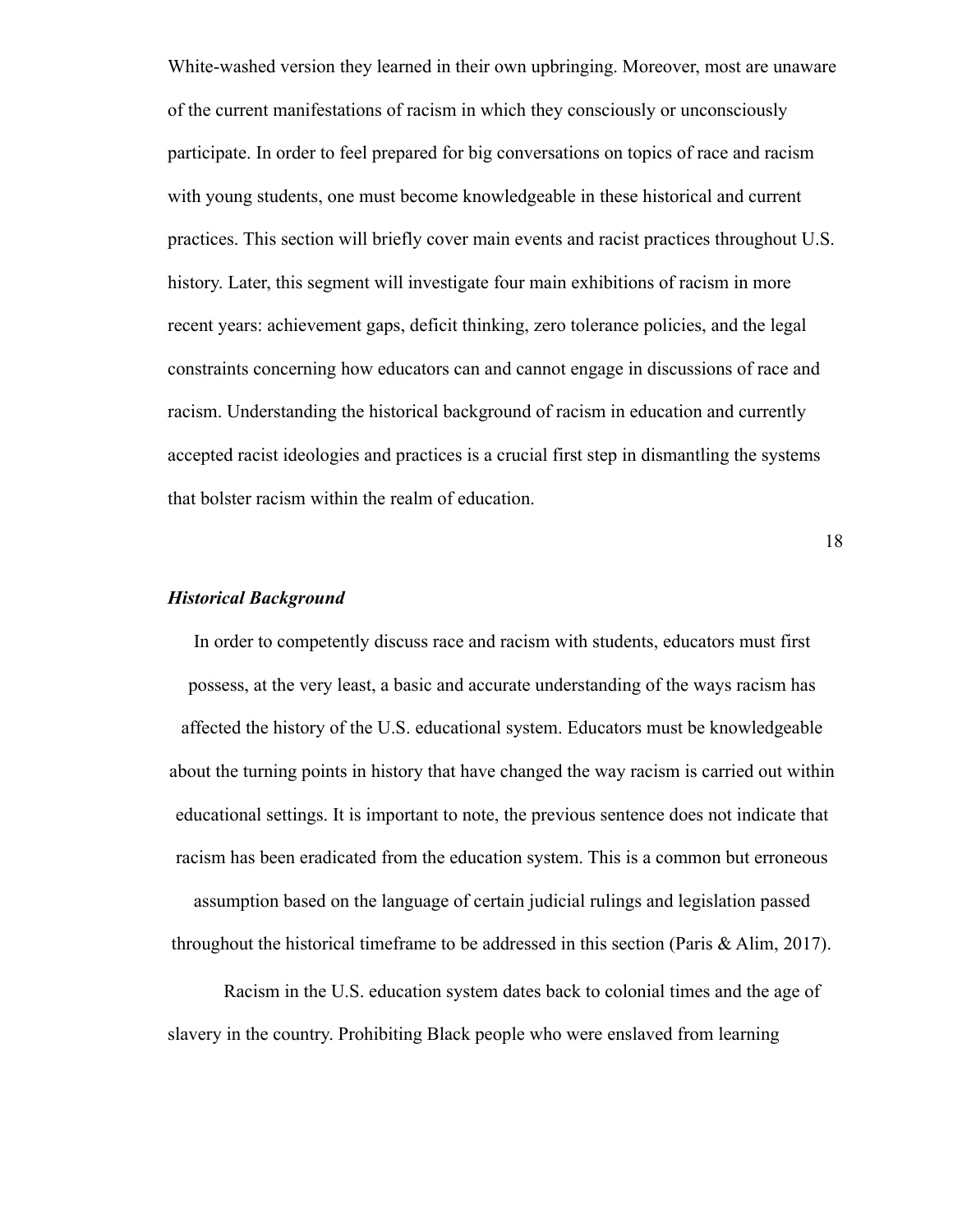literacy skills became more and more popular as slave owners began to fear communication between slaves and uprisings (Martusewicz et al., 2021; Rogers  $\&$ Mosley, 2006). While the 13th Amendment of the U.S. Constitution (1865) and the Civil Rights Act (1866) made important strides in abolishing legal slavery and the "Black codes" used to control Black people (History.com, 2009), these legislative efforts left space for innovative systems that involved new, legal, and freshly accepted forms of racism aimed at controlling the education of BIPOC communities. Segregation in education is the most well-known exemplification of this method of control.

**An Extensive Period of Legal Segregation.** Through much of the 1800s, while the

Black community suffered the experiences of slavery, Indigenous Peoples in the U.S. also faced oppression at the hands of various forms of genocide being carried out by the government. One such form, namely *cultural genocide*, is described by Martusewicz and

19

colleagues (2021) as "the use of schooling to destroy Indigenous culture" (p. 176). The research of Paris and Alim (2017) described how Indigenous children were forcefully separated from their families and communities. They were placed in boarding schools, which were charged with the goal of "helping" students assimilate to the dominant White culture, while more importantly ensuring students were punished for using their native language or embracing aspects of their native culture. As the practices of these boarding schools were brought to light, they began to close in the 1930s, but not before affecting several generations of Indigenous children and almost entirely extinguishing the languages and cultures of Indigenous Peoples throughout the country.

Even when students were not separated from their communities in boarding schools,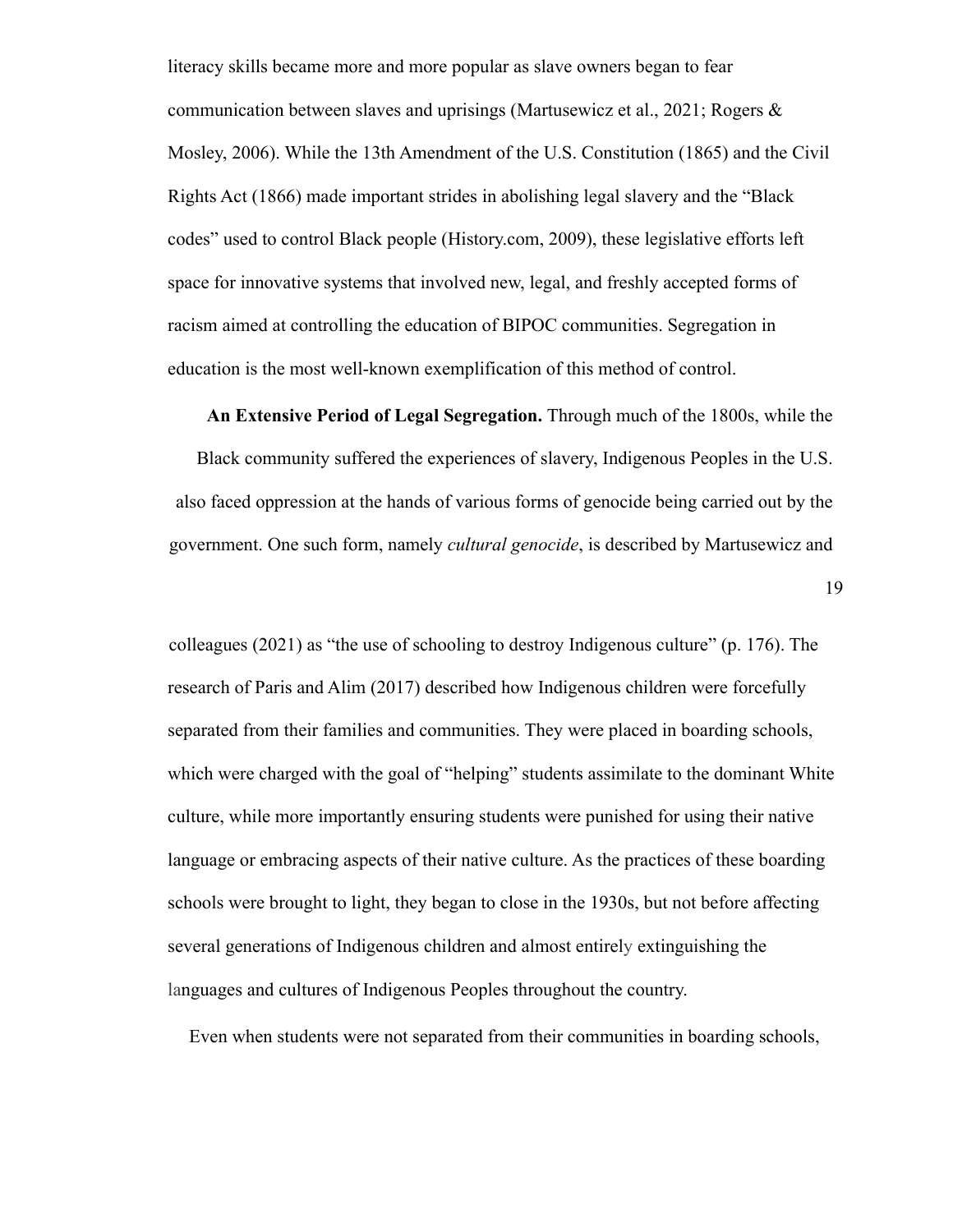segregation was a widely accepted form of using racism to perpetuate unequal access to public education. Historical accounts found in the research of Paris and Alim (2017), as well as Martusewicz and colleagues (2021) indicate that various schools were relegated for certain racial minority student populations. Often these schools employed teachers of the same race, although some specifically employed White teachers in order to aid in assimilating students to practices and ideologies of the dominant culture. Segregated

schools for Black and other racially grouped students were often found in low socioeconomic geographical areas. This came as a result of economic racism and the practice of *redlining*, which prevented Black families from qualifying for loans or being able to purchase houses in White neighborhoods. Some states even had laws prohibiting

White taxpayer funds from being used in Black schools. Nonetheless, the Black community highly valued education and found creative ways to improve the quality of education for their children, even without access to much, if any, federal or state funding.

20

Mexican-American children were seen as financially valuable laborers and often did not attend school. Those who did faced similar forms of the cultural and linguistic genocide experienced by Indigenous children. Chinese and Japanese immigrants became more common after the U.S. acquired the West Coast in 1850, which led to comparable segregated schools for East Asian students, maintaining the same goals of assimilation and teaching English and Christianity.

Martusewicz et al. (2021) found that many marginalized groups became fed up with the U.S. public education system and its inequalities. BIPOC communities began to create their own private schools, where they could try to keep their native languages and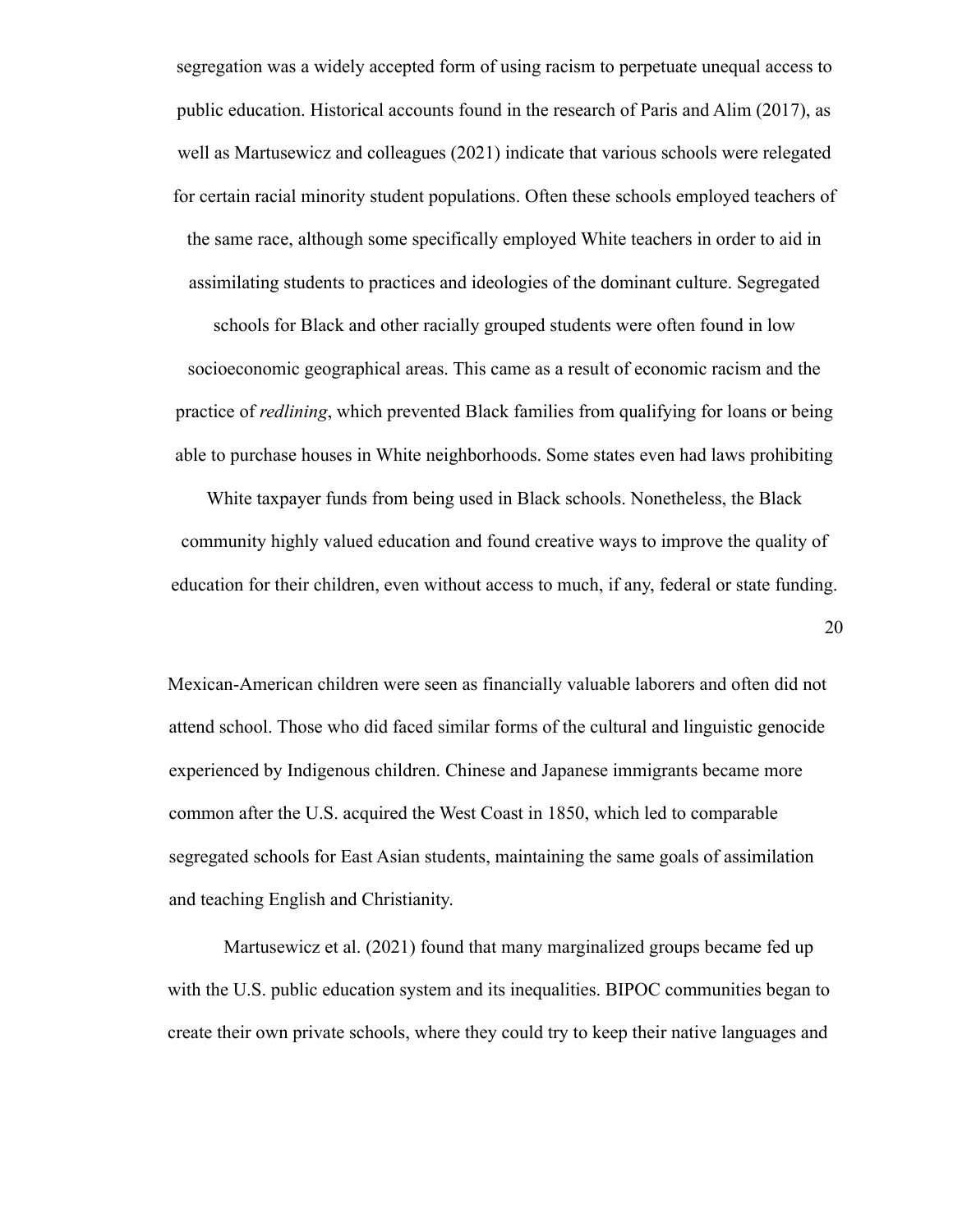cultures alive. More widespread efforts were made to improve the inequality found in segregated public schooling, especially because many families did not have the means to send their children to private schools for high quality education. The 1894 case of *Plessy v. Ferguson* tasked public education with creating "separate but equal" learning environments to improve the quality of education for BIPOC students, while maintaining the practice of segregation. The work of W.E.B. Dubois (1868-1963) is recognized for his endeavors to advocate for the civil rights of Black people and eradicate the laws of segregation, both in the education system and society as a whole. Though these efforts took steps towards providing marginalized students with higher quality education, segregation continued to be embraced until a well-known Supreme Court decision changed the U.S. public education system forever.

**Legal Segregation Becomes Unconstitutional.** Early research on racism and child psychology became instrumental in judicial verdicts and legislation which outlawed racial prejudice in schools and other sectors of society (Cristol & Gimbert, 2008). The

21

Supreme Court ruling in the 1954 case of *Brown v. Board of Education* "ended the formal legal structure of segregation and helped to affirm the Civil Rights Movement" (Martusewicz et al., 2021, p. 175). In the place of separate schools barring the attendance of students from a certain race, legal segregation continued to be perpetuated in a number of ways, stretching into the 21st Century. One such example is seen in the phenomenon known as "White flight", wherein White families left areas with growing BIPOC populations, moving to suburban developments with considerably less diversity. Another example is through the use of tracking systems within schools, which are designed to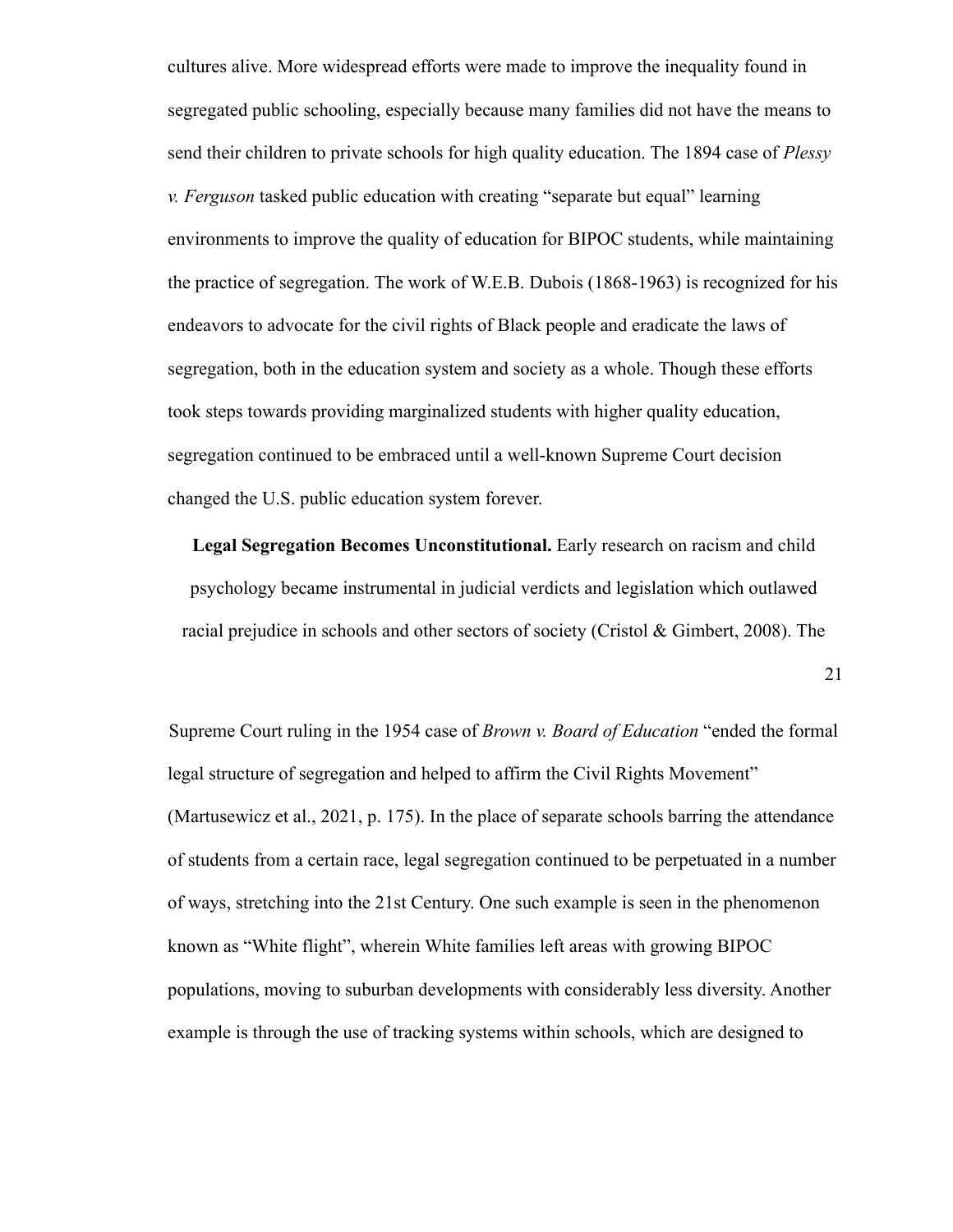separate students on track for college from those on track for jobs in the vocational field, citing the need for different types of preparation and education for each (Ford, 2014). Martusewicz and colleagues (2021) asserted that, "Students of color are disproportionately assigned to the 'lower' tracks that prepare students for little beyond the workforce" (p. 189). Through an extensive examination of national figures, Ford (2014) determined that Black students were 47% underrepresented in gifted and talented programs in 2011, while Hispanic students were 36% underrepresented. This, and related evidence, must be thoroughly challenged in order to identify and wipe out the place racism continues to hold within today's educational system.

#### *Contemporary Racism in Education*

Segregation is not, of course, the only exhibition of racism within education. Both explicit and implicit bias lead to discriminatory policies and practices in education that often go unchecked. *Explicit bias* refers to prejudice that is held and discrimination that is executed consciously and with expressed justification. *Implicit bias* involves prejudicial beliefs which often hide under the surface and manifest themselves through unconscious

22

discriminatory acts. These biases are deeply ingrained within common education policies and practices. Educators, administrators, and policy makers must take a critical look at the way these policies and practices are seen as standard when they are built upon racist ideas and beliefs. A few examples include achievement gaps, deficit thinking, zero tolerance policies, and banning Critical Race Theory pedagogy.

**Achievement Gaps and Deficit Thinking.** The concept of *achievement gaps* has become popular in the education world within the last few decades. These gaps are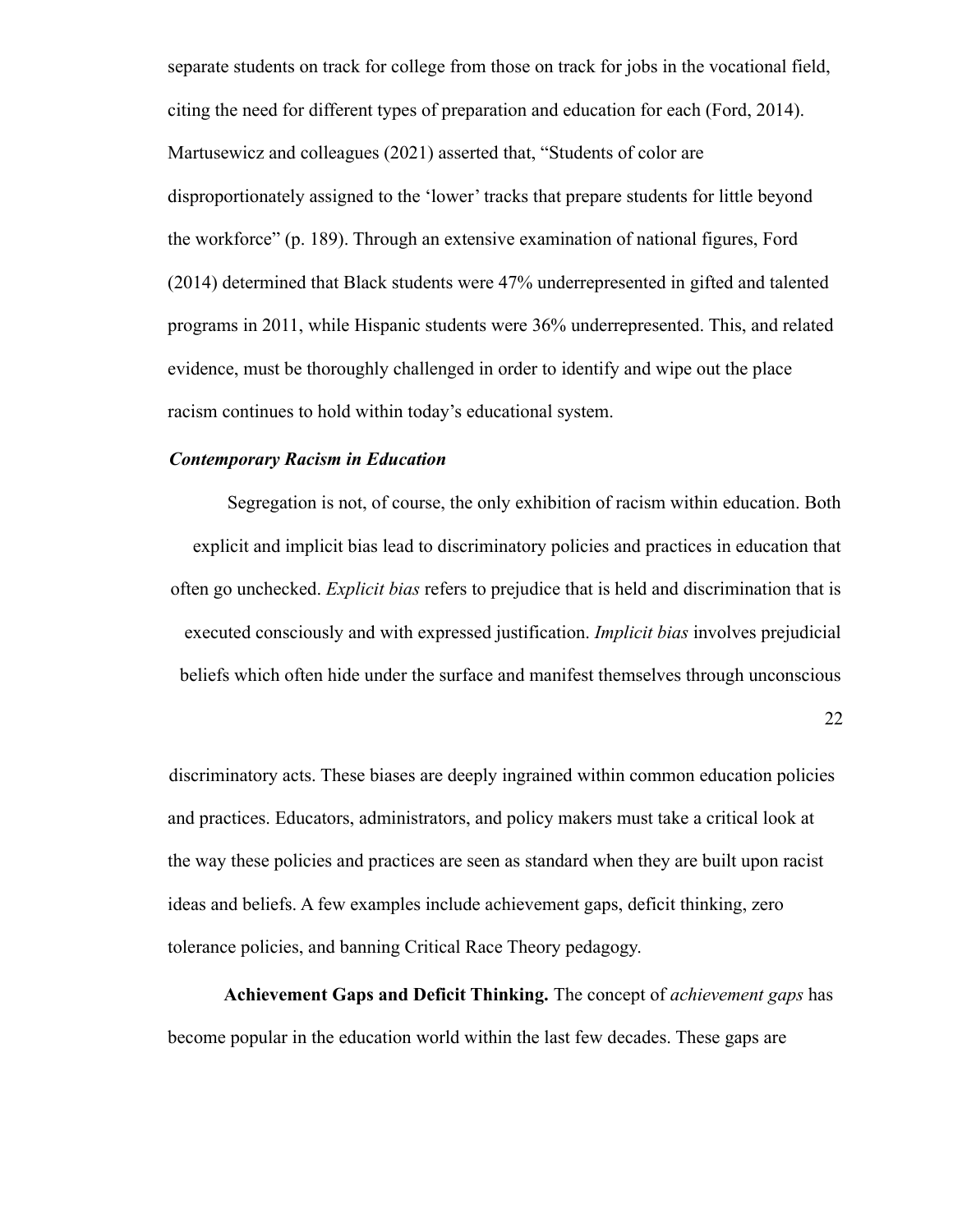common patterns seen in student performance data, which often demonstrate disparities in the lower level of achievement of certain students (often racially and ethnically diverse, low socioeconomic status, and non-native English speakers) from the higher achievement of other students (often White, middle to high socioeconomic status, and native English speakers). The goal of focusing on, and analyzing, achievement gaps is well-intended, in that it seeks to help lower achieving students succeed at a higher level. Unfortunately, if participants in these conversations are not cautious, emphasis and analysis can lead to perceptions of children's inherent deficits, or disadvantages, especially as they relate to race, socioeconomic status, and background experiences within their cultural community.

Educators and administrators searching for explanations of students' low test scores often blame lack of preschool education, lack of parent involvement, and lack of motivation as reasons for these scores. Assumptions such as these hold undertones of racism. Educators or administrators may believe that certain racial and cultural backgrounds do not value education enough, especially if their behaviors do not demonstrate this value in the same way as the dominant group (Rogers & Mosley,

2006).

23

These assumptions lead to underlying beliefs that students from different backgrounds are inherently disadvantaged from the beginning of their educational careers. Researchers refer to these types of beliefs as *deficit thinking* (Ford, 2014; Martusewicz et al., 2021). Martusewicz et al. (2021) further described several specific theories of deficit thinking. *Genetic deprivation theory* refers to peoples' belief that there exist genetic differences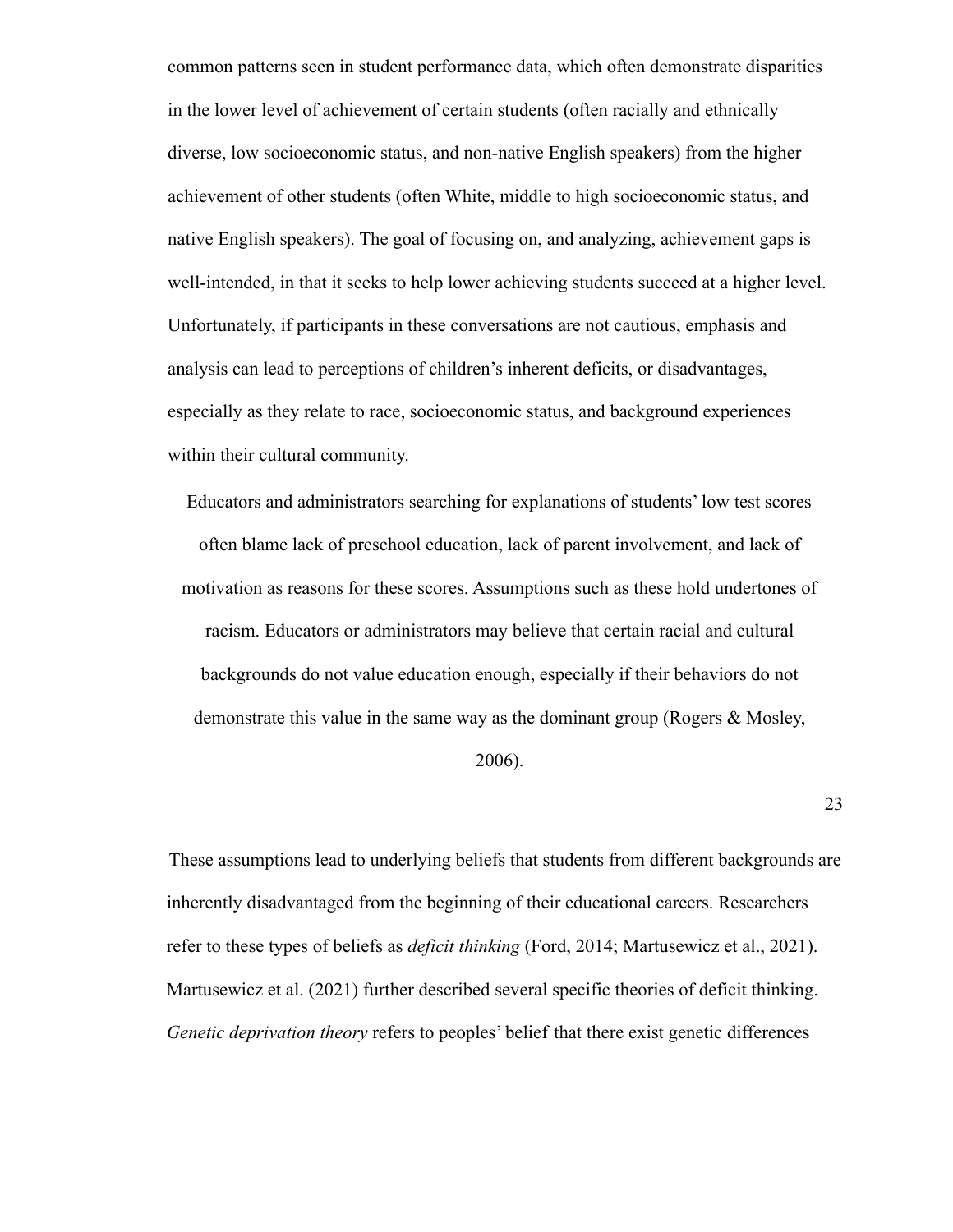between the intellectual (and other) abilities of people from different racial backgrounds. *Cultural deprivation theory* assumes people from certain cultural or socioeconomic backgrounds are disadvantaged due to the difference in upbringing and values compared to those of the dominant culture. A third theory calls for students to be identified as *At-Risk* based upon cultural, linguistic, or socioeconomic factors, even before they have a chance to demonstrate their academic abilities.

Researchers who will not accept these deficit theories extend the conversation to ponder other explanations which may more accurately reveal the causes of academic achievement disparities (Martusewicz et al., 2021; Paris & Alim, 2017; Rogers & Mosley,

2006). Some of these ideas include analyzing the classist nature of standardized test questions, the expectation of background knowledge necessary to answer questions based on the dominant culture's typical upbringing, lack of student engagement due to the suppression of their identities, and learned acceptance of a long-lasting history of being

prevented from reaching success no matter how hard one has tried. It is essential to caution educators in the way analysis of achievement gaps can lead to deficit thinking as an explanation for academic disparities. Educators must remain aware of, and reject, their own deficit thinking when it comes to their students. They must also keep an open mind

24

to other explanations for achievement gaps seen in their data analysis, besides students' assumed capacity for learning.

**Zero Tolerance Policies.** Disproportionate disciplinary action toward BIPOC students is a form of "de facto" segregation and discrimination being upheld in today's schools. *Zero tolerance policies* are defined by the School Discipline Support Initiative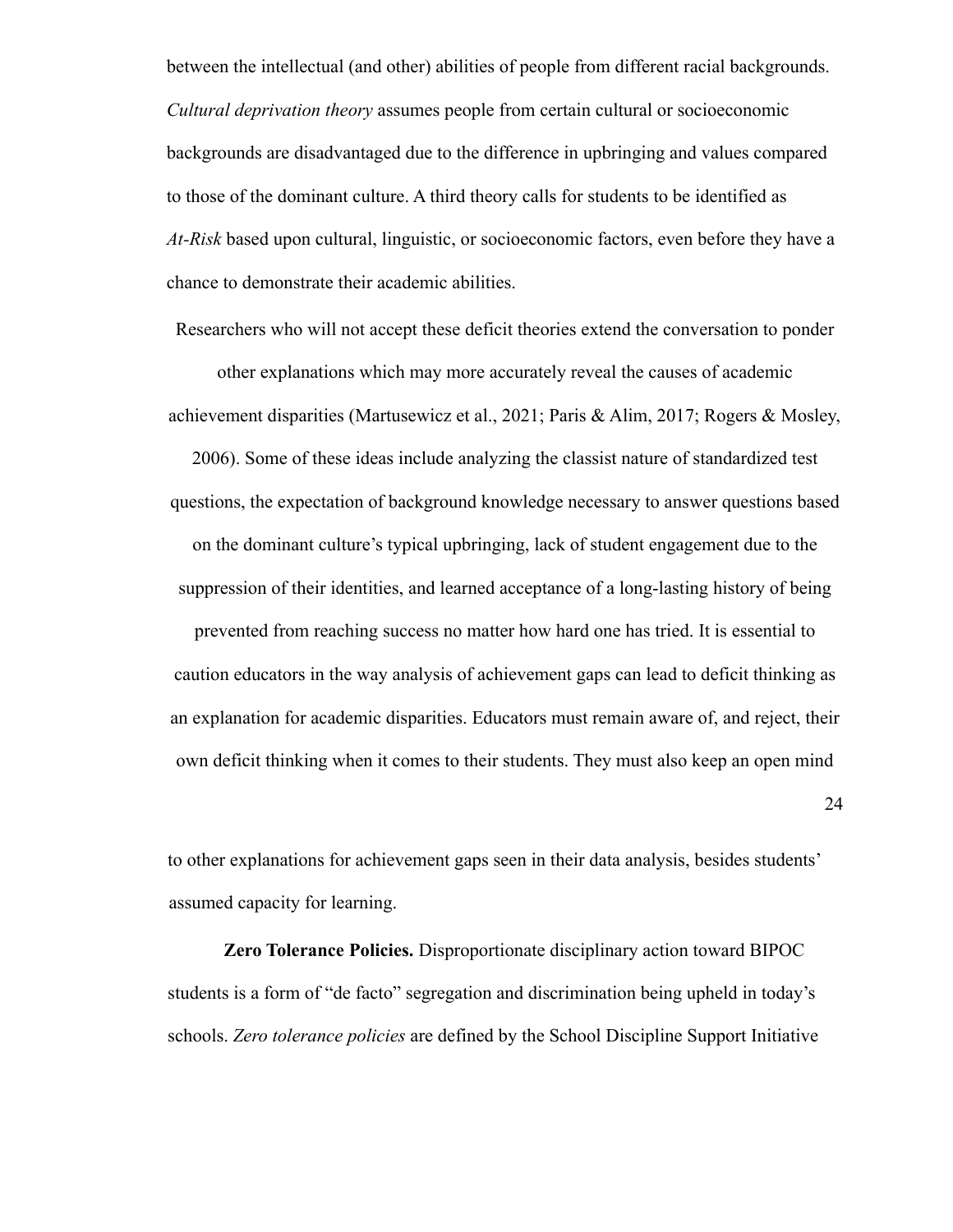(2020) as "school discipline policies and practices that mandate predetermined consequences, typically severe, punitive and exclusionary (e.g., out of school suspension and expulsion), in response to specific types of student misbehavior—regardless of the context or rationale for the behavior" (para. 1). Disproportionate patterns of BIPOC, especially Black, students receiving consequences from these policies are evident amidst the results of various studies (Hassan & Carter, 2021; Simmons-Reed & Cartledge, 2014).

Hassan and Carter (2021) connect their work and findings to the concept of the School-to-Prison Pipeline (SPP). The authors describe the SPP to be "the disproportionate tendency of minors and young adults from disadvantaged backgrounds to become incarcerated because of harsh school policies" (p. 24). In an analysis of public disciplinary demographics across the U.S., the authors found that there was an overrepresentation of Black female students experiencing zero tolerance consequences. They further discovered that this overrepresentation was higher in states ranking above average in quality of education, while simultaneously these higher ranking states tended to have lower percentages of Black female students in their student demographics. Similarly, the study conducted by Simmons-Reed and Cartledge (2014) found that the number and length of suspensions were disproportionately high for Black males,

25

especially those with disabilities. Furthermore, the authors reported findings that Black students are more likely to receive more severe disciplinary action and longer durations of suspension for minor infractions. This is especially alarming when compared to White peers, who the authors found to be more likely to commit more severe infractions of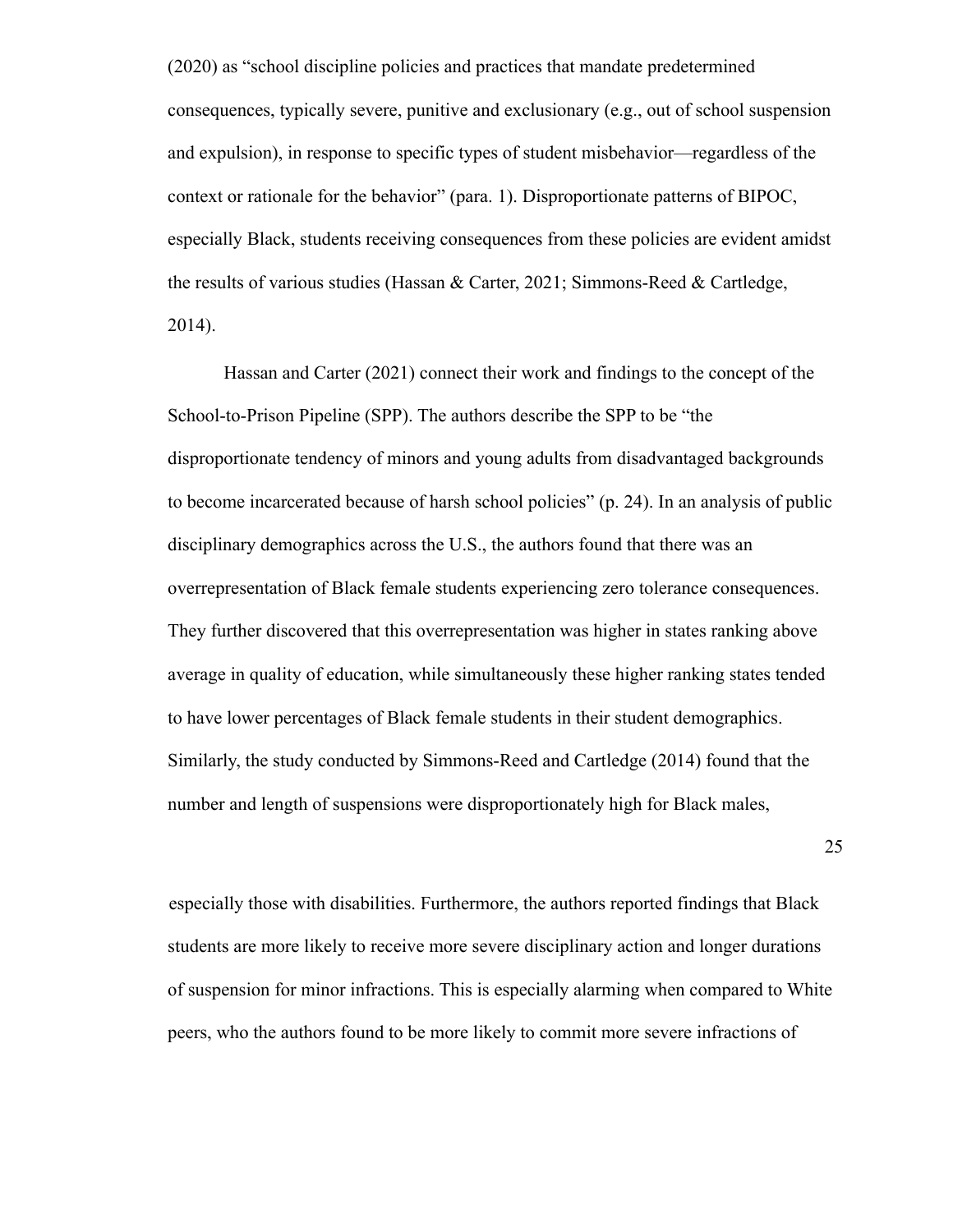conduct, and who tend to receive less severe consequences.

It is clear to see that zero tolerance policies have led to a disproportionate representation of BIPOC students, especially those who identify as Black, on the receiving end of consequences. Some may question whether the overrepresentation is a factor of bias in disciplinary actions or if certain students are more likely to behave in manners justifying their disciplinary consequences. This process of questioning circles back to the racist ideas associated with deficit thinking, discussed earlier in this section, presuming certain people are inherently more likely to misbehave based upon their race or cultural upbringing. Simmons-Reed and Cartledges' (2014) discussion comparing the types of disciplinary actions carried out with students of different races provides excellent evidence on the contrary, highlighting the existence of bias and discrimination within zero tolerance policies.

**Legal Limitations on Discussing Racism.** While some racist practices in contemporary education, such as deficit thinking and zero tolerance policies, are widely upheld and unquestioned, some anti-racist practices are under such scrutiny that they are becoming banned. Recently, the media has featured the legal battle against the use of pedagogy related to *Critical Race Theory* (CRT) in schools. CRT is a concept that dates back to the 1970s. Duckworth (2021) defined CRT as an "academic framework or practice that examines how systems, policies, and the law perpetuate systemic racism" (p.

26

2). Even though this is not a new pedagogy, CRT has become more recently and publicly criticized as a result of heightened media attention. As of the writing of this paper, CRT has been banned in at least five states, with several others presenting legislation aimed at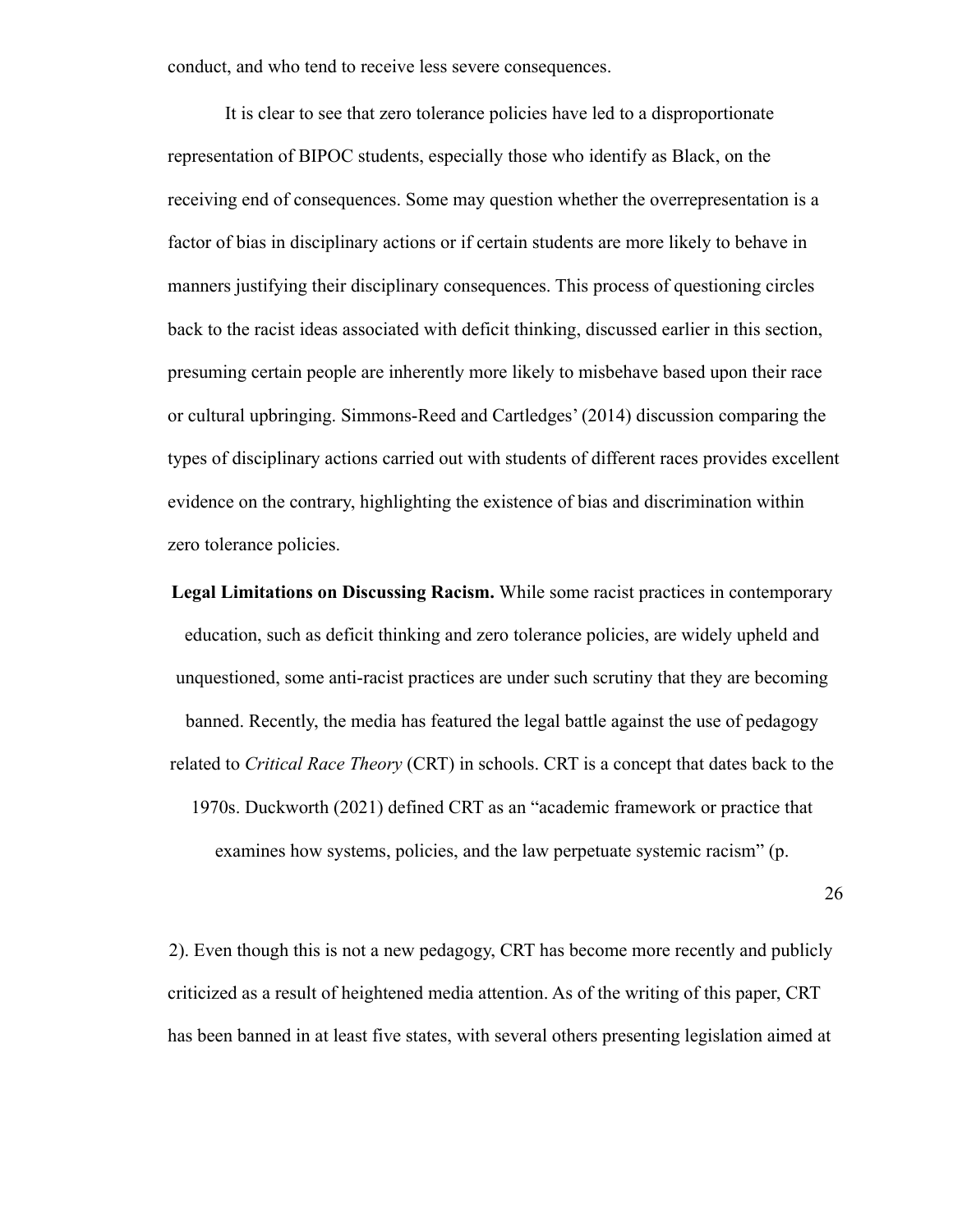either banning or limiting this pedagogy.

As the pendulum has swung from the tendency to rely on avoidance to the opposing territory of new learning and discovering how to competently discuss racism, it has become clear how White-washed many adults' educations were, especially in regards to history. One example is obvious in the way children were once taught the history of Thanksgiving, where teachers painted a picture of pilgrims and Indigenous People working together to prepare a meal to be enjoyed with new friends. As more and more adults have become better informed in the ways U.S. history is deeply rooted in racism, they have begun to see that this version of "history" is inaccurate and blatantly ignores the hundreds of years the White dominant race spent inflicting genocide upon Indigenous Peoples. Many critics of CRT, especially White parents, are concerned about their children feeling guilt for historical racism, in which they had no part (Hughes et al., 2007). However, banning CRT and similar pedagogy will prevent students from learning about racism. This will only perpetuate racist ideas and acts of racism in future generations, without giving them the chance to learn from the past in order to create a better future (Copenhaver-Johnson, 2006; Rogers & Mosley, 2006). *Summary of*

#### *Historical and Contemporary Racism in Education*

Throughout this section, readers have gained a better understanding of the experiences of racism that affected BIPOC communities throughout history, as well as some pivotal legislation and judicial rulings that impacted the changing ways racism

27

operated in the educational system over time. This section guided readers to develop awareness toward the ways racism is still impacting education today, albeit in more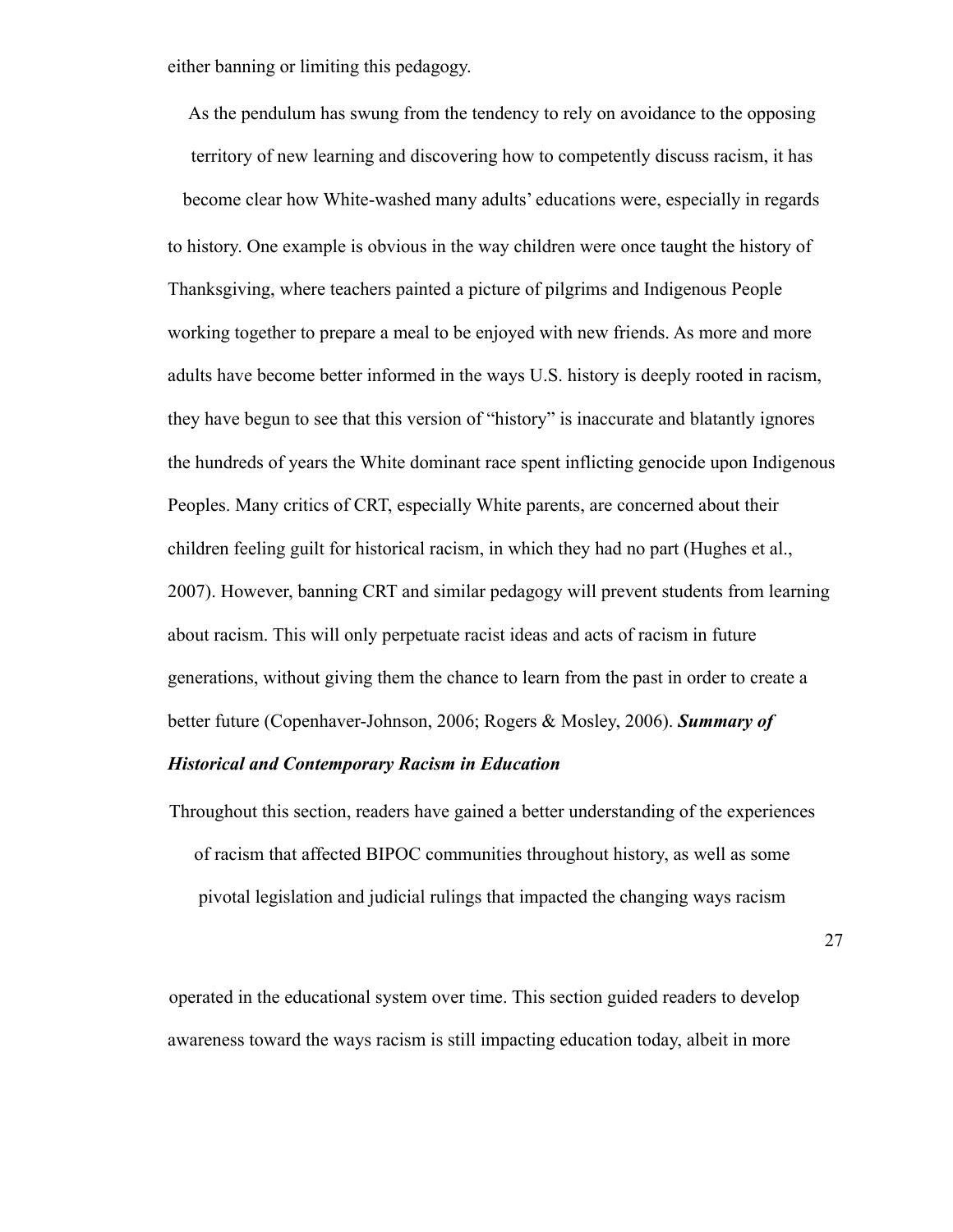covert manifestations. Expanding this knowledge base helps educators feel more competent in their ability to discuss race and racism with their students. In connection with this background knowledge, educators who develop an understanding of their own bias can build confidence in carrying out anti-racist work and defending its importance among colleagues, administrators, and others who may question their intentions.

#### **Understanding One's Own Bias**

The greater society often looks to education as a beacon of hope to abolish racial discrimination and develop a more equitable society for future generations. Many educators truly believe they are completely equitable and free of racial bias in their teaching practices. On the contrary, Starck et al. (2020) investigated several data sets where the results showed teachers differ only insignificantly in their prejudice when compared to non-teacher populations of adults. While educators believe themselves to be unbiased in the way they care for all of their students and want them to succeed, this is not enough. This evidence demonstrates how awareness alone cannot lead to unbiased behavior (Crowley, 2019). Rather, extra efforts must be made in order to combat both explicit and implicit bias in the classroom.

After examining historical and more recent racist practices within education, educators must take a critical look in the mirror to better understand the ways in which they perpetuate racist ideologies and practices in their school communities. In this section, essential terminology of bias will be defined before evidence of its prevalence is examined. White educators' biases often present themselves in a combination of the

28

manifestations of racism set forth in this section. Afterward, the reader will encounter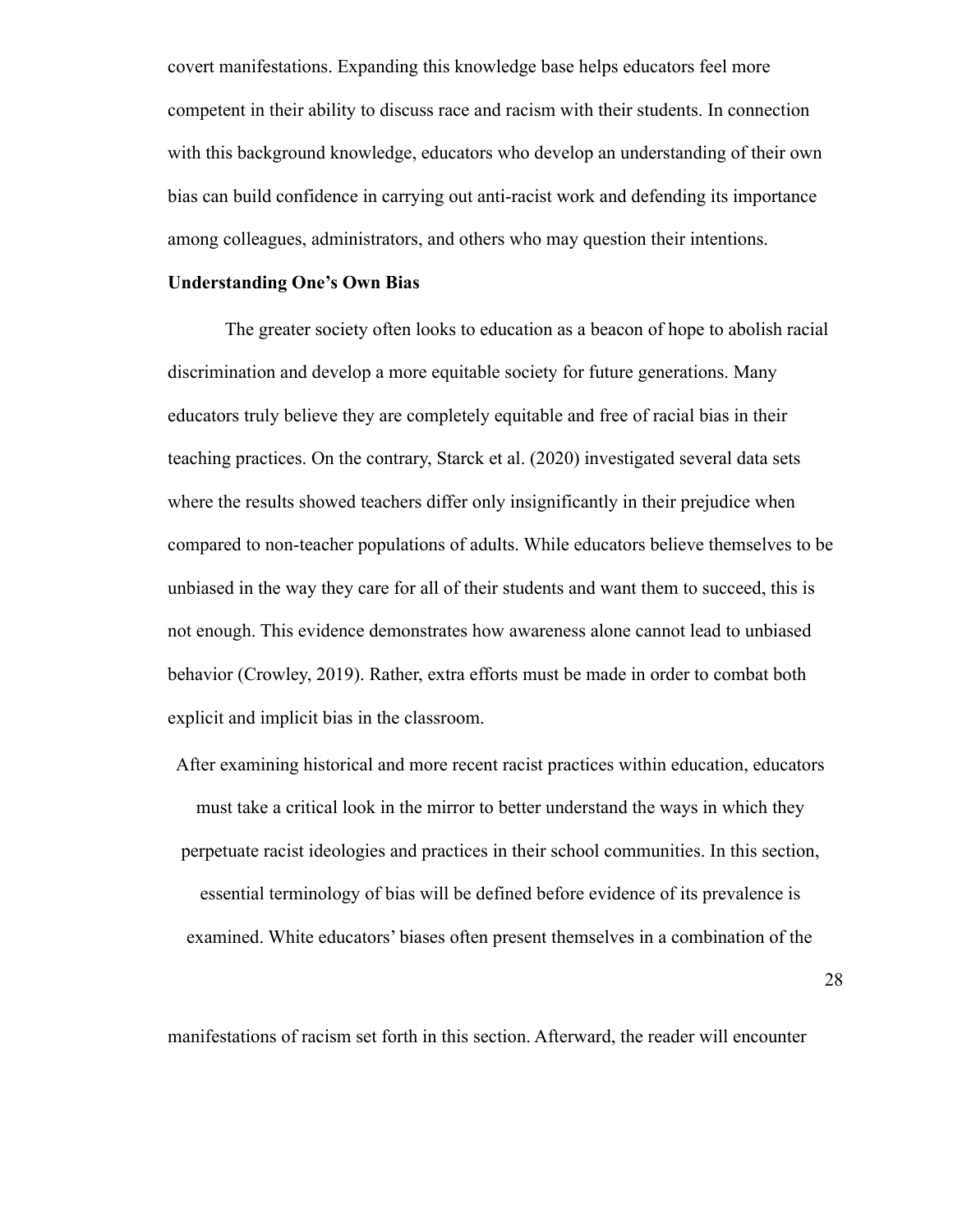expert recommendations as to how educators can better understand their own implicit bias and manners in which they can actively work to renounce this bias.

#### *Manifestations of Racism Through Bias*

**White Privilege and Whiteness.** The term *White privilege* was coined by McIntosh (1990) and it refers to the advantages enjoyed by members of the White dominant group, by virtue of structural systems of power and at the expense of those marginalized by these same systems. *Whiteness* is an experience of privilege made to seem normal, justifying inequality of others through meritocracy. *Meritocracy* is the belief that success is solely achieved through efforts exerted toward achieving that success, therefore blaming lack of success achieved by marginalized groups on their lack of effort and ability (Martusewicz et al., 2021). Whiteness is a concept described by scholars as a relatively invisible one, at least to those experiencing its advantages (Crowley, 2019; Provost, 2021; Rogers & Mosley, 2006). The very experience of whiteness is seen as a structure designed to conceal its own existence. Crowley (2019) cautions that discussions around White privilege and whiteness often result in "anger, denial, avoidance, silence, color-blind discourses, [and] deficit discourses" (p. 1464). This very act of calling attention to the experience of White privilege and whiteness makes the invisible visible, which undermines the systems holding the experience of dominant power in place. This, in turn, causes a defensiveness related to maintaining White people's position of power, even subconsciously.

**White Fragility and White Guilt.** DiAngelo (2018) describes *White fragility* as the natural reaction for White people to use highly emotional, argumentative, defensive,

29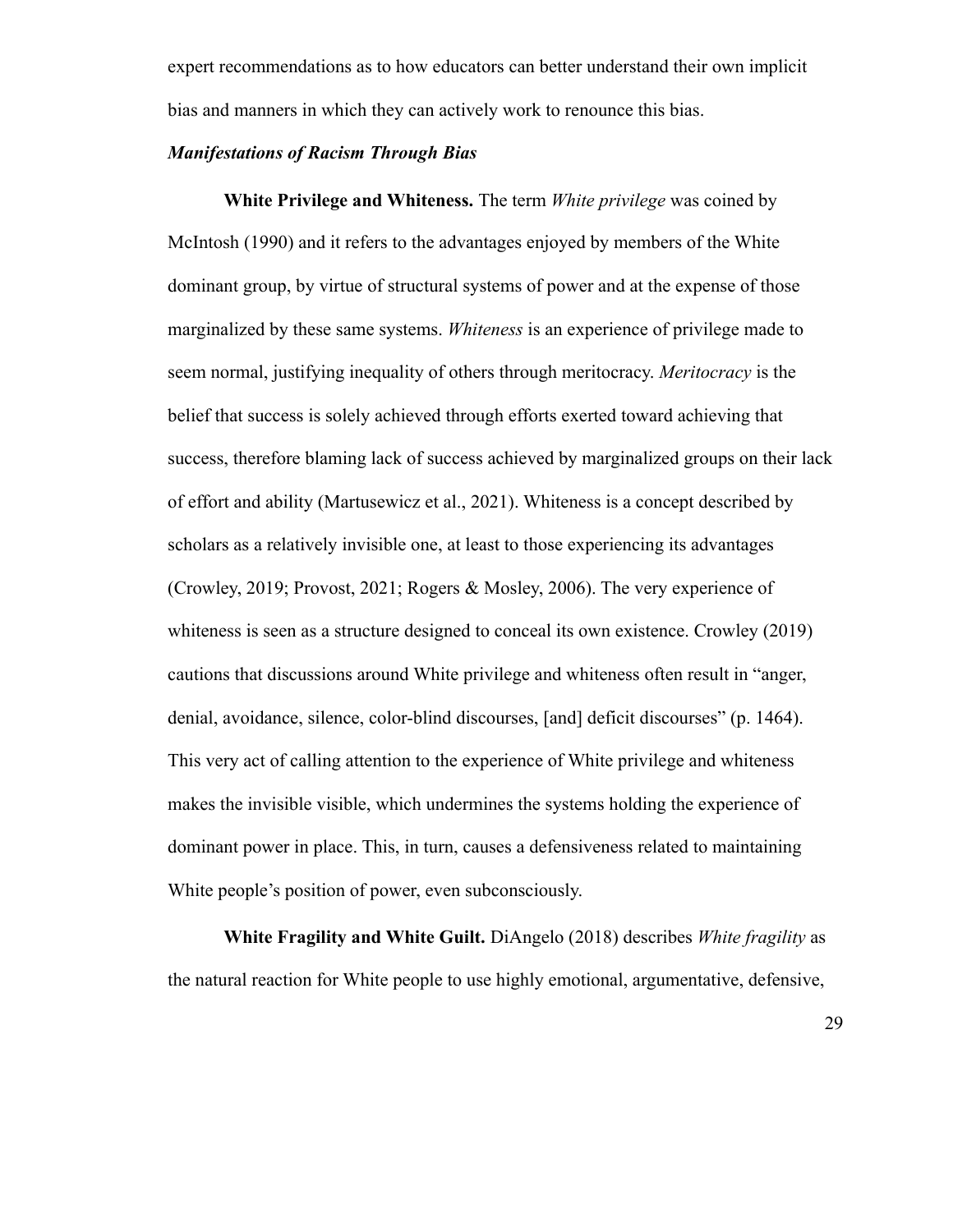silent, or fleeing tactics when they are faced with difficult conversations around race and racism. Sue (2015) provided an example of a White student becoming emotional when discussing racism in class, causing peers to focus on comforting her. This abruptly halted the discussion and effectively silenced the BIPOC students involved. Sue suggested White people feel a sense of *White guilt* because they "realize that they have lived lies of self-deception and that they do hold responsibility for the current oppression of BIPOC in the United States, whether through action or inaction" (p. 141). Rogers and Mosley (2006) described how White people often use forms of *White talk* in protective manners when confronted with feelings of White guilt. Some examples include using humor to lighten the mood of a conversation, using passive voice and distancing pronouns in order to remove oneself from accountability, as well as silencing or changing the subject to avoid the topic altogether. Crowley (2019) warns that while learning to productively discuss experiences of racism, care must be taken in order to prevent White perspectives from being recentered, while diminishing the experiences of BIPOC, as in Sue's example scenario.

**Racial Microaggressions.** Sue (2015) defines *racial microaggressions* as "the everyday slights, insults, indignities, and invalidations" (p. 7) directed at BIPOC due to the visible characteristics of their race or ethnicity. Some examples of racial microaggressions could include mispronouncing a BIPOC's name, demonstrating surprise toward BIPOC's use of what may be considered White articulation, asking someone where they are "really" from, among many others (Martusewicz et al., 2021; Pearce, 2019). White people tend to overlook these instances of microaggression, unless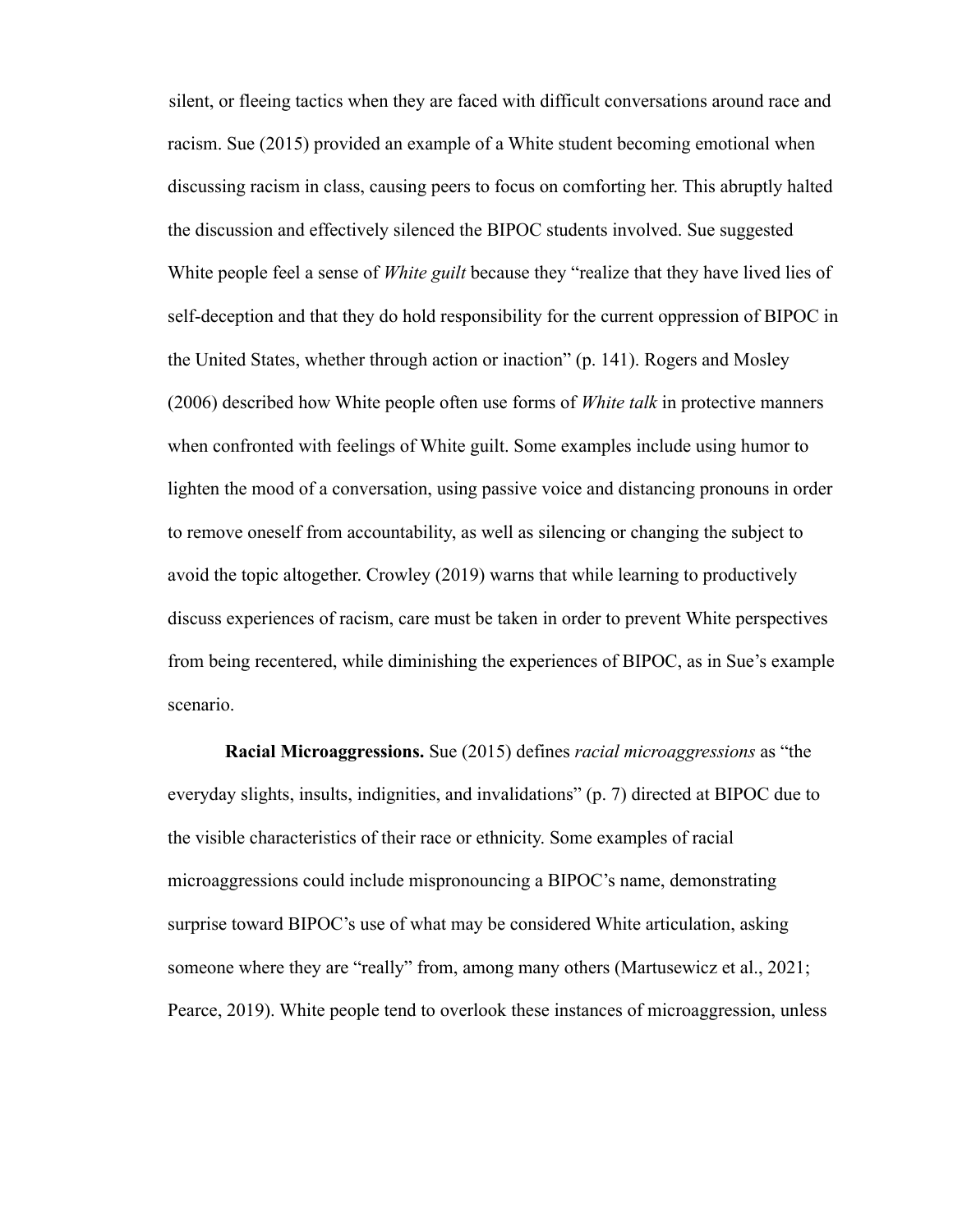they are called to attention. Even then, White people fail to see the bigger picture seen by

BIPOC as they experience multiple racial microaggressions throughout their daily lives. When microaggressions are called into question, White people often react with defensive strategies, such as denial of the perceived message, color-blindness, belittling the instance, accusing the BIPOC of being overly sensitive, or a combination of these reactions.

**Color-Blindness.** The concept of *color-blindness* is a common strategy, used often by the group in power, to deny seeing or acknowledging racial differences among people. Gillborn (2019) suggested that color blindness was born as a reaction to the perception that White people feel and have experienced being identified as racist when they make any mention of color. "Advocates of color-blindness often portray them selves as occupying the moral high ground—that is, as rising above petty racialized disputes in order to see the true worth of people and the arguments they make" (p. 113). Annamma et al. (2017) posited an updated term, *color-evasiveness*, which is intended to bring attention to the purposeful nature of denying the recognition of race in an effort to both eradicate racism and to protect one's own reputation (Gillborn, 2019). Regardless of the intentions behind these mindsets, acting as if one does not see racial differences rejects the experiences of racism by BIPOC and sends the message that these differences and experiences are undeserving of any attention.

#### *Recommendations for Bias Education*

Contradictory to the assumption that teachers are naturally less biased by virtue of their

30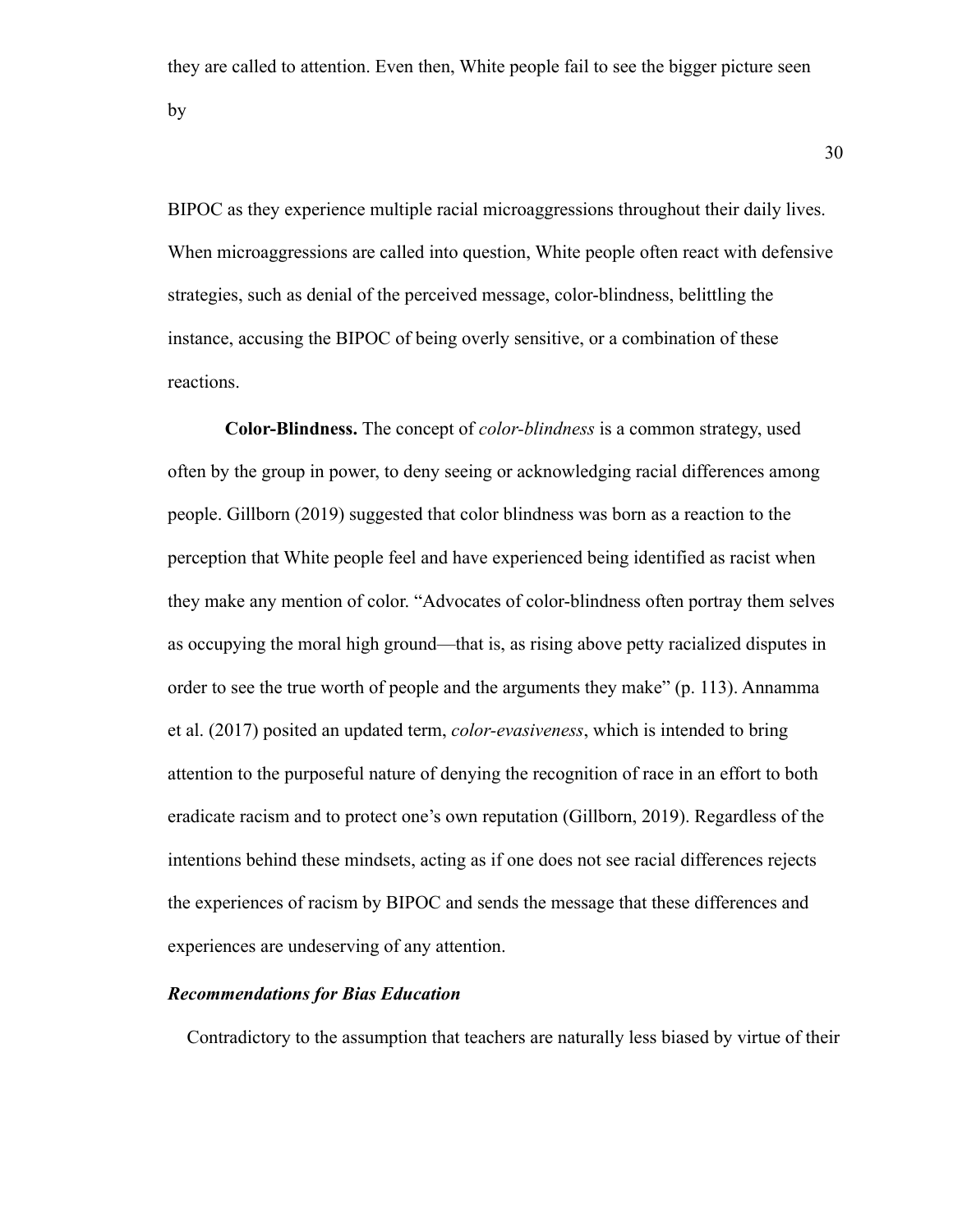occupation, Starck et al. (2020) proposed that teachers require the same amount of guidance in rejecting their own biases as the rest of society. They believed this could be accomplished by "providing systematic education and training to reduce racial bias" (p.

31

281). Furthermore, these authors acknowledged that teachers make numerous decisions throughout each and every day, but they argued educator training should equip teachers with strategies to stop and consider alternative perspectives and responses. These strategies aim to prevent perpetuating color-blind discourses, unchecked White privilege, and racial microaggressions (Crowley, 2019; Pearce, 2019; Provost, 2021; Starck et al., 2020). The following subsections present several expert recommended pedagogies for ongoing professional development which intend to address and counteract the effects of educator bias.

**Sociological Imagination.** While research indicates discussions of racism focused on White privilege can evoke high emotional responses from White participants (Crowley, 2019; Sue, 2015), studies seek to uncover alternative methods for more open-minded discussions of race and racism with White educators. Through a "White racial identity development" method (Crowley, 2019, p. 1465), educators are tasked with making the invisible visible. This process involves exploring the complex nature of White racial identities, while simultaneously focusing on possibilities and the never ending process of striving toward deracialized pedagogies and cultural competence. This method requires subjects who are open to the critical nature of self-discovery necessary for this work. Crowley connects Mill's (1959) concept of "sociological imagination" to his work as a habit of mind that can guide educators to reflect upon their lived experience within the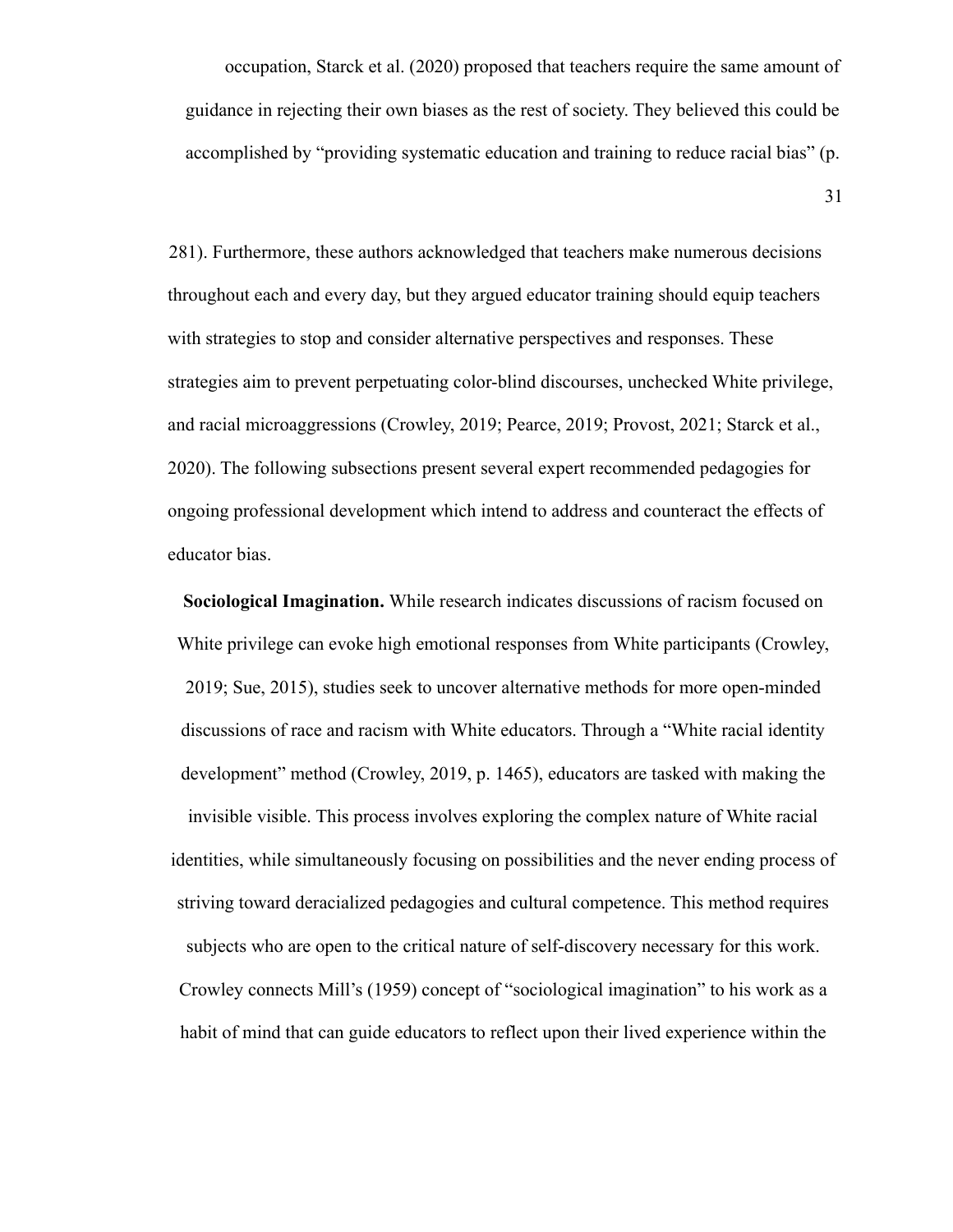context of societal and historical structures. Crowley used one-to-one interviews to help participants share and acknowledge their racial autobiographies. He asked about the communities in which they grew up, the experiences they had with BIPOC throughout their lives, and events that made them consider their own racial

32

identities. This researcher noted how, with guidance, educators could learn to reflect on their experiences, not from a standpoint of individual efforts, but from a perspective of acknowledging the structural advantages from which they benefit.

**Race Reflective Journaling.** Milner (2003) advocated for the use of reflective journaling to guide educators in developing understanding of their own racial bias, the cultural contexts in which they interact with others, and the ways their experiences reflect systems of racism in today's society. Milner recognized this strategy may not come naturally or easily to some participants and requires guidance both in purpose and process. To support this work, he provided some sample questions through which teachers could begin their journey of race reflective discovery:

- How will my race influence my work as a teacher with students of color? How might my students' racial experiences influence their work with me as the teacher?
- What is the impact of race on my beliefs?
- How do I, as a teacher, situate myself in the education of others, and how do I negotiate the power structures around race in my class to allow students to feel a sense of worth?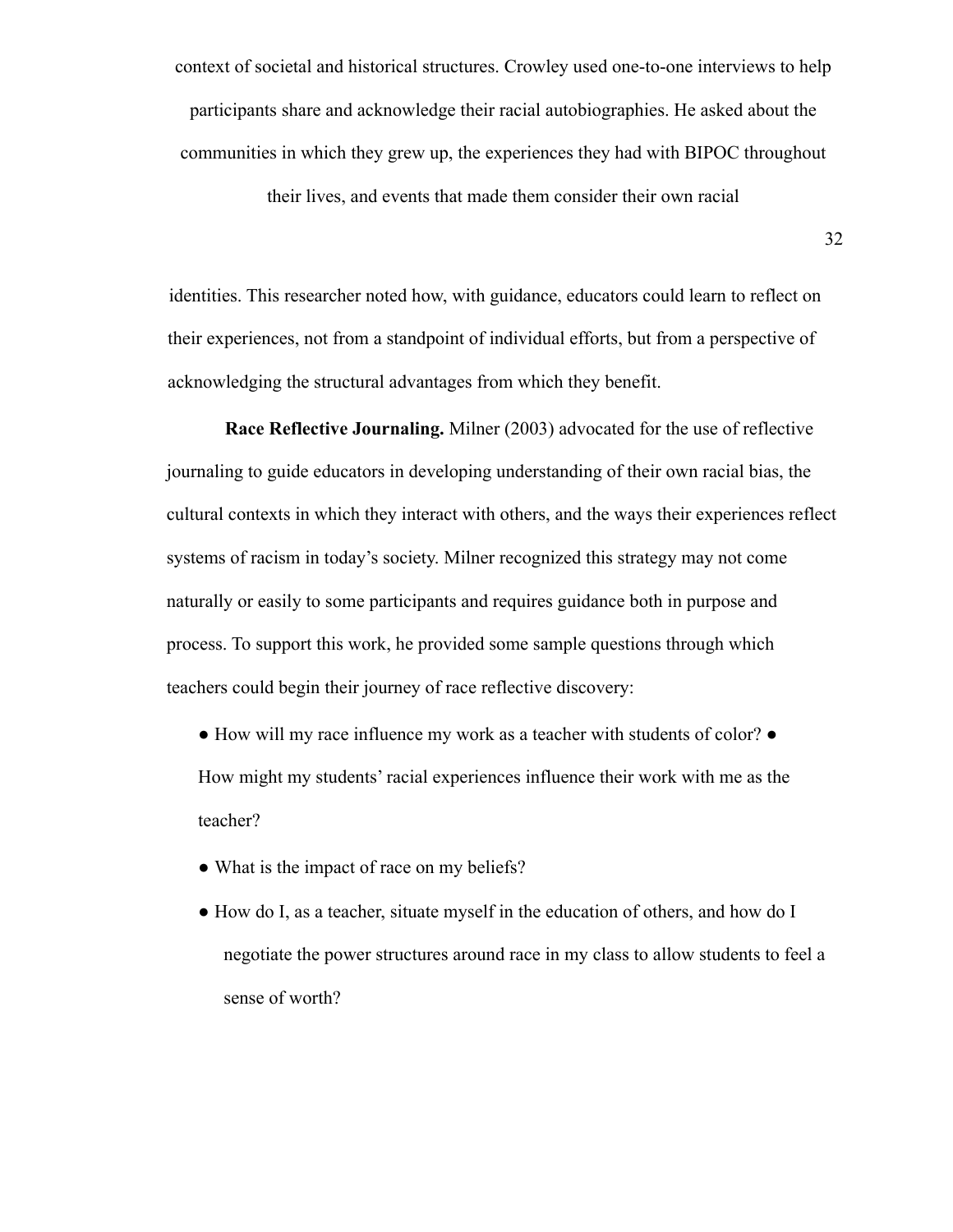- How might racial influences impact my and my students' interests in the classroom? How might I connect lessons to those interests?
- To what degree are my role as teacher and my experiences superior to the experiences of my students, and is there knowledge to be learned from my constituents?

33

- How do I situate and negotiate my students' knowledge, experience, expertise, and race with my own?
- Am I willing to speak about race on behalf of those who might not be present in the conversation *both* inside and outside of school, and am I willing to express the injustices of racism in conservative spaces? (p. 178)

Crowley (2019) supported the use of Milner's race reflective journaling in connection with his use of sociological imagination. As educators reflect on the structures of power and racism within their own experiences, journaling can be an effective alternative when one-to-one interview formats are often not convenient in teacher education environments.

**Microaggression Interruption Strategies.** Pearce (2019) found that White people and BIPOC alike struggled to name acts of racial microaggression as acts of racism. Both groups felt unequipped to deal with these acts when they were witnessed. Pearce offered a three-step process for interrupting acts of microaggression, but it is certainly a process that requires practice at each step. In order to bring attention to microaggressions and grasp their ramifications, one must (1) explicitly identify the occurrence of the microaggression; (2) examine the effects of the microaggression upon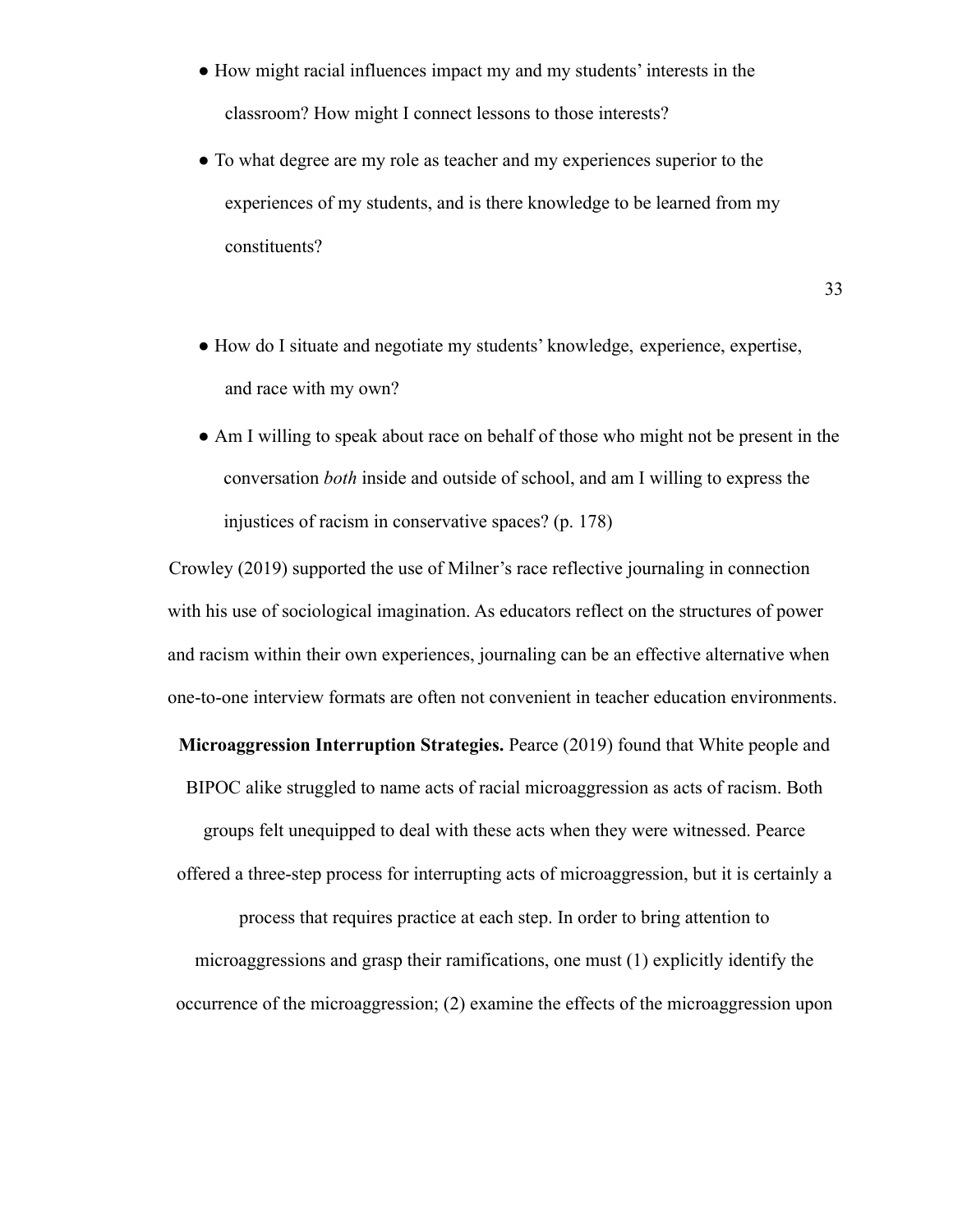the victims, aggressor, and bystanders; and (3) analyze the responses to the occurrence.

This provides an excellent step for all educators to transform awareness into action. After naming and analyzing effects of a microaggression witnessed, educators can try out a variety of responses in a safe and brave space, centered around learning how to better react to instances of microaggression among colleagues and in the classroom.

Some potential responses for interrupting the microaggression include asking the speaker to more explicitly describe what they mean, clarify by repeating their message

34

back to them, or more explicitly describing the message that was conveyed to the audience. This can be an intimidating practice and could certainly lead to defensiveness from the speaker, but it is an option to bring the conversation out in the open instead of ignoring and remaining complicit in the event of a microaggression. *Summary of*

#### *Understanding One's Own Bias*

In this section, readers gained a deeper appreciation for the roles White privilege, whiteness, White fragility, White guilt, racial microaggressions, and color-blind discourses play in the persistence of White educators' implicit biases and their effects on students. Expert recommendations were provided to equip educators with devices they can use to begin and persevere through the ongoing process of self-reflection and interruption of one's own bias. These strategies and essential understandings can contribute to educators feeling more prepared and competent when facilitating tricky discussions about race and racism.

#### **Developmental Readiness**

The next step in the process, after analyzing one's own bias and minimizing its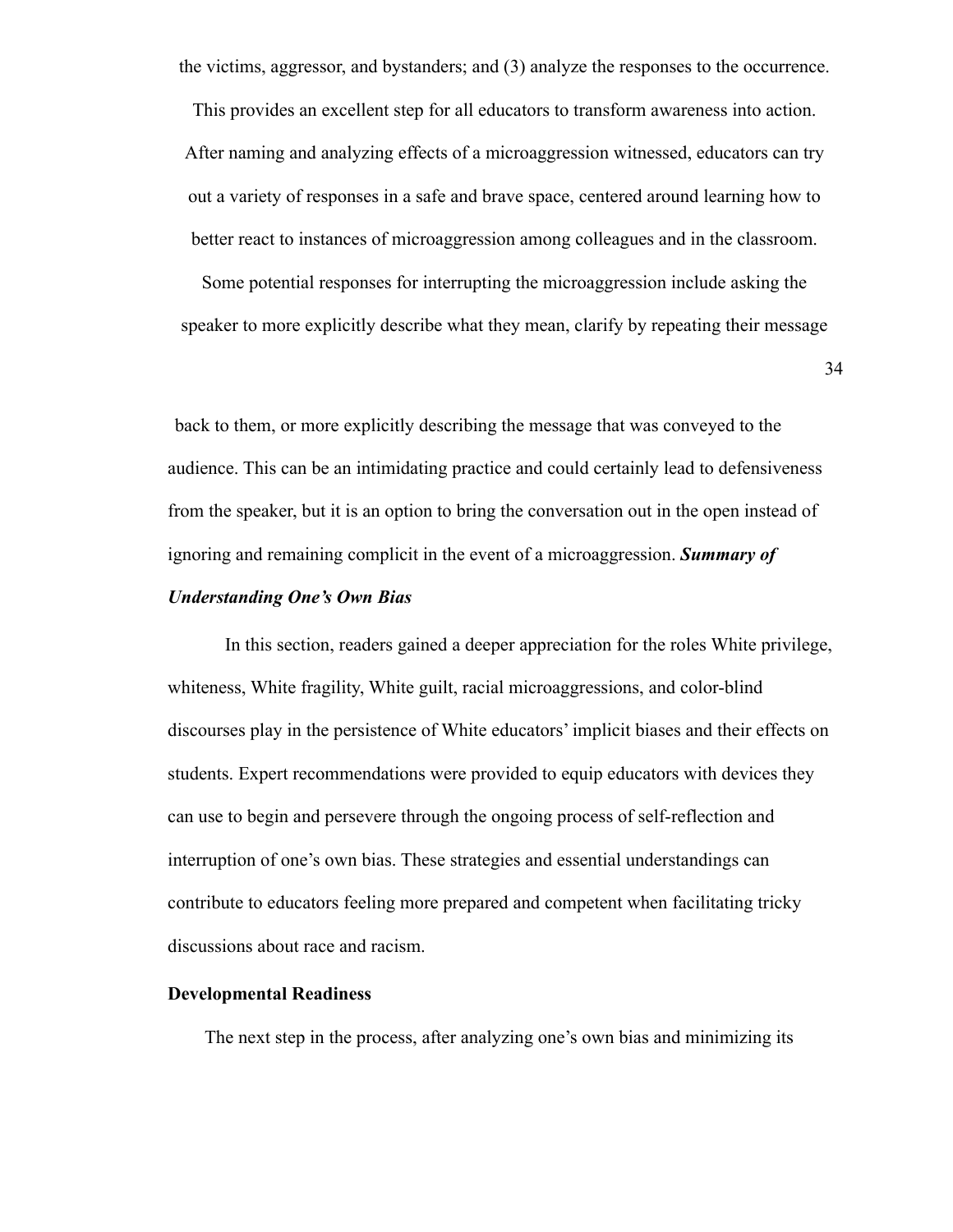influence in the classroom, is to begin planning these discussions of race and racism in age-appropriate approaches. Preparing for these emotion-inducing conversations can make educators wonder whether their young students are ready to handle these topics at all. In fact, Sullivan et al. (2021) conducted a number of studies which concluded that adults' willingness to talk with children about race is strongly tied to their perceptions of children's ability to understand the concept of race. Yet, these perceptions were often misjudged by about four and a half years when compared to available literature on developmental readiness. These authors discovered that adults tend to avoid

35

conversations about race and racism for a significant amount of time while children are processing ideas of race without support (Copenhaver-Johnson, 2006). In this section, I have synthesized the literature examining children's developmental readiness for processing concepts of race and racism, in order to help educators see that they can appropriately have these conversations earlier than they may have previously thought. Furthermore, I investigated the ramifications that result when adults avoid discussions of race and racism with children during opportune stages of their discovery about the world in which they live.

#### *Child Psychology and Racial Awareness*

Children develop understandings of racial differences and racially influenced social dynamics throughout their early and middle childhood stages, at varying rates and in growingly more complex capacities as they develop and experience more of the world around them. Steele et al. (2018) hypothesized that implicit biases develop rapidly in children from an early age, but those biases are continuously contested or reinforced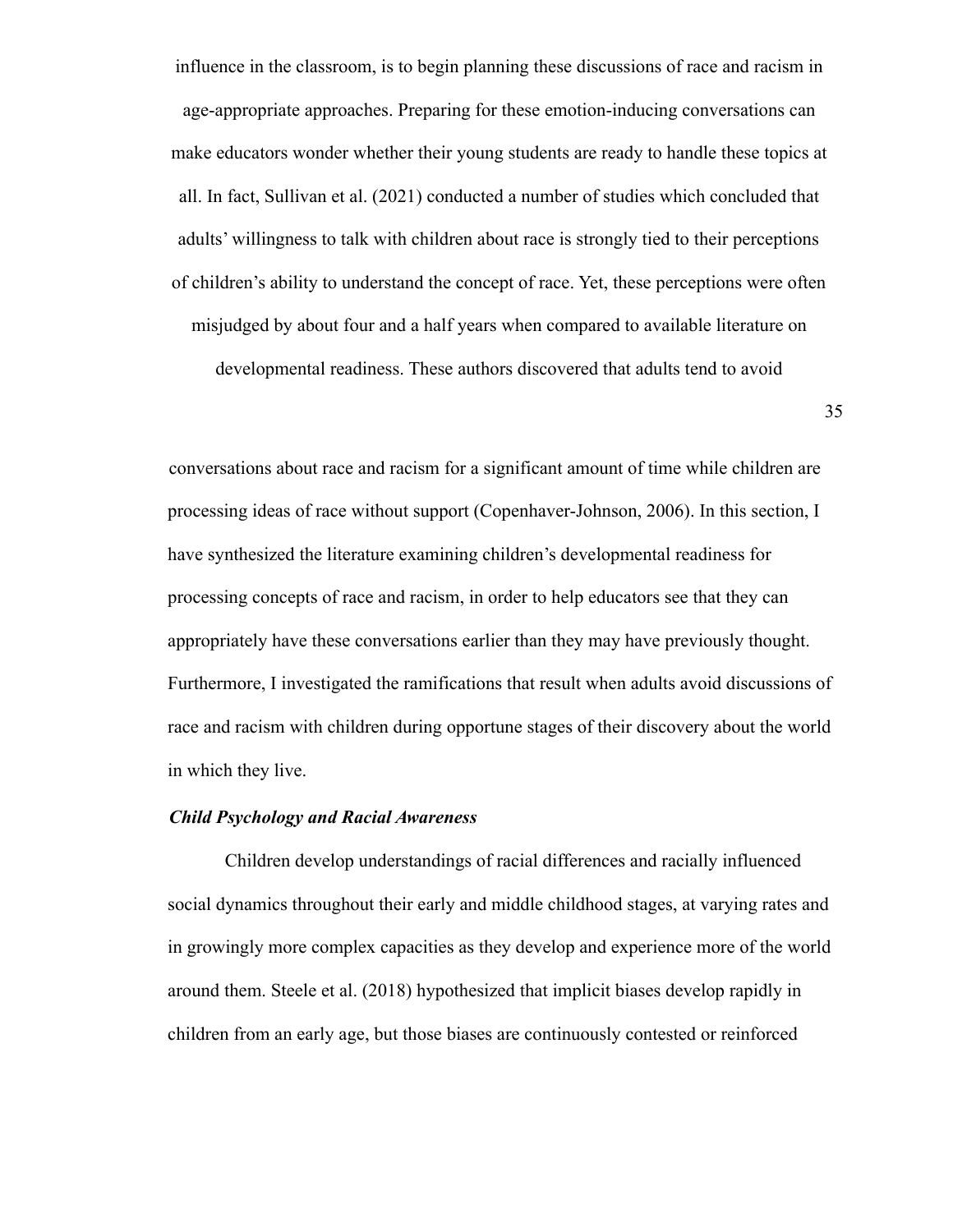through a slower moving system during their middle childhood, adolescence, and adulthood. Children are constantly making sense of their observable world, which is quite small at first and grows significantly through experiences interacting with more diverse people, enacting racial preference in playmates, and witnessing prejudicial beliefs and stereotypes through peer and adult influence.

**Categorization by Race.** Kemple et al. (2016) described how infants begin to recognize physical differences they see between themselves and others in their observable world. By

toddler age, children begin vocalizing and showing curiosity about these observable

differences. Before facial features and hair texture, often the first of these

36

physical differences is skin color, given that it is "humans' largest and most readily observable organ" (p. 98). Even before vocalization, evidence has shown indications of racial awareness based on skin color beginning at six months old (Cristol & Gimbert, 2008; Katz, 2003). Interestingly, Katz (2003) found that Black infants were more likely to make physical distinctions based on skin color, while White infants tended to react based on physical distinctions of gender at this age. While these findings were measured through nonverbal cues like length of time looking at photographs, more verbal and tactile methods could be used in later stages of development. When tasked with sorting dolls and pictures, children up to the age of six were more likely to categorize objects by a single dimension of difference, like skin color. By the early elementary years, children began classifying objects according to multiple sets of similarities and differences, not confined to race (Cristol  $\&$  Gimbert, 2008). This racial awareness in classifying inanimate objects plays out in real-life through children's choice in playmates.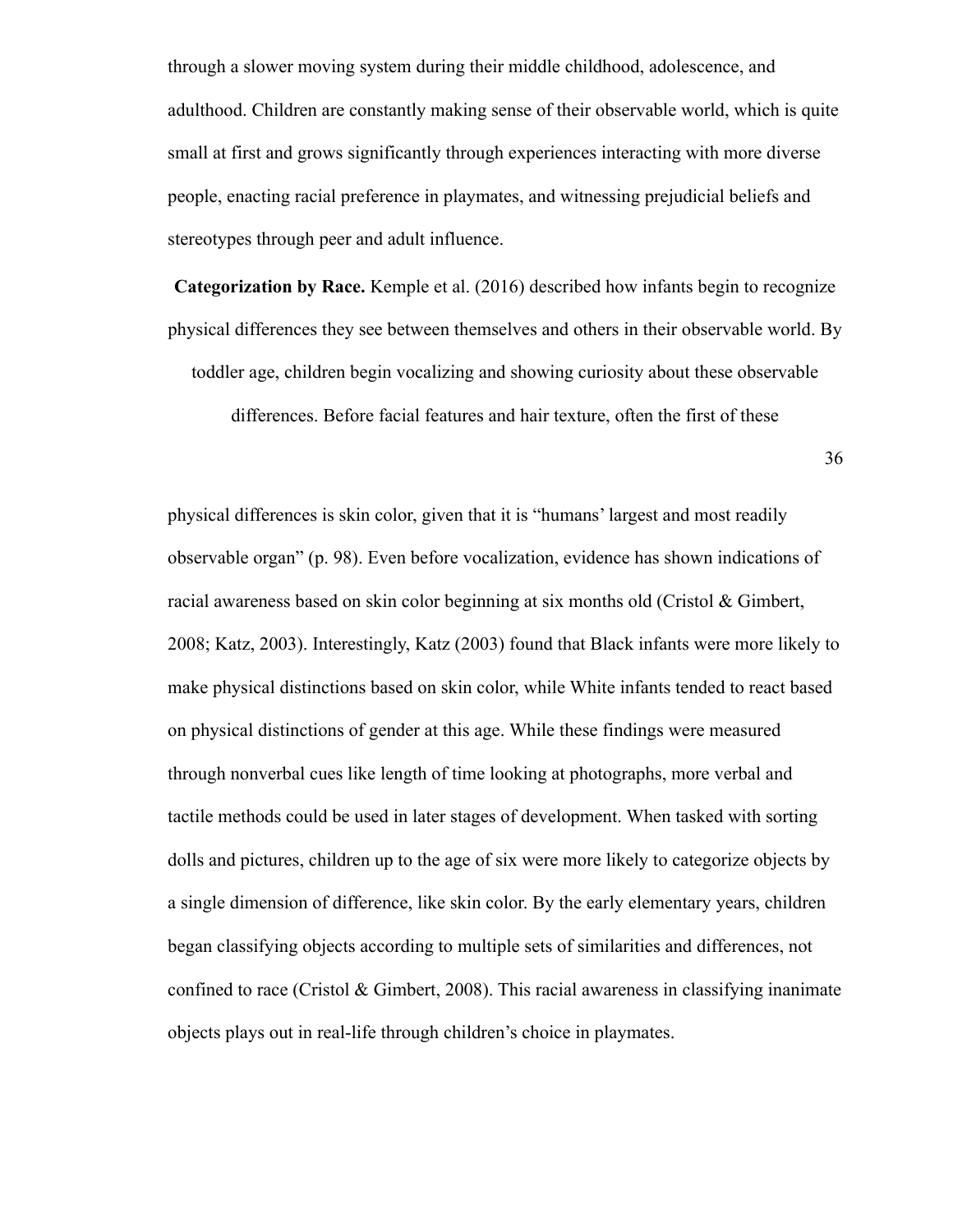**In-Group and Out-Group Preference.** Evidence in early childhood studies certainly demonstrates a favoritism toward one's *in-group* (racially similar peers) when compared to their *out-group* (racially dissimilar peers) (Cristol & Gimbert, 2008; Pica-Smith, 2009; Steele et al., 2018). Toward the end of the toddler stage of development, Katz (2003) noticed a dramatic shift in in-group versus out-group preference. At two-and-a-half years old, Black children were more likely to choose same race friends, while White children showed less race-related selection of friends. However, at three years old, nearly 90% of White children chose White playmates, while only one third of Black children chose another Black child to play with.

37

Many studies compare in-group to out-group preferences, but Steele et al. (2018) aimed to discover children's preference when presented with the choice between only out-group options. The results of two studies found that both Asian children in Canada (those with more exposure to White peers) and Asian children in Brunei (those with less exposure to

White peers) were more likely to demonstrate pro-White bias than pro-Black bias reflected in their preference between the two out-groups. Interestingly, the younger children's pro-White bias was far more pronounced than older children's bias in this study. The authors claim this could be attributed to increased opportunities to connect with Black members of their community over time, or to their own growing racial identity as a minority, which may cause them to develop feelings of comradery with fellow minority out-group members even when they belong to differing minority groups.

**Self Concept and Self Esteem.** As children develop ways of categorizing others, they likewise conceptualize ways of classifying themselves within their world. Kemple et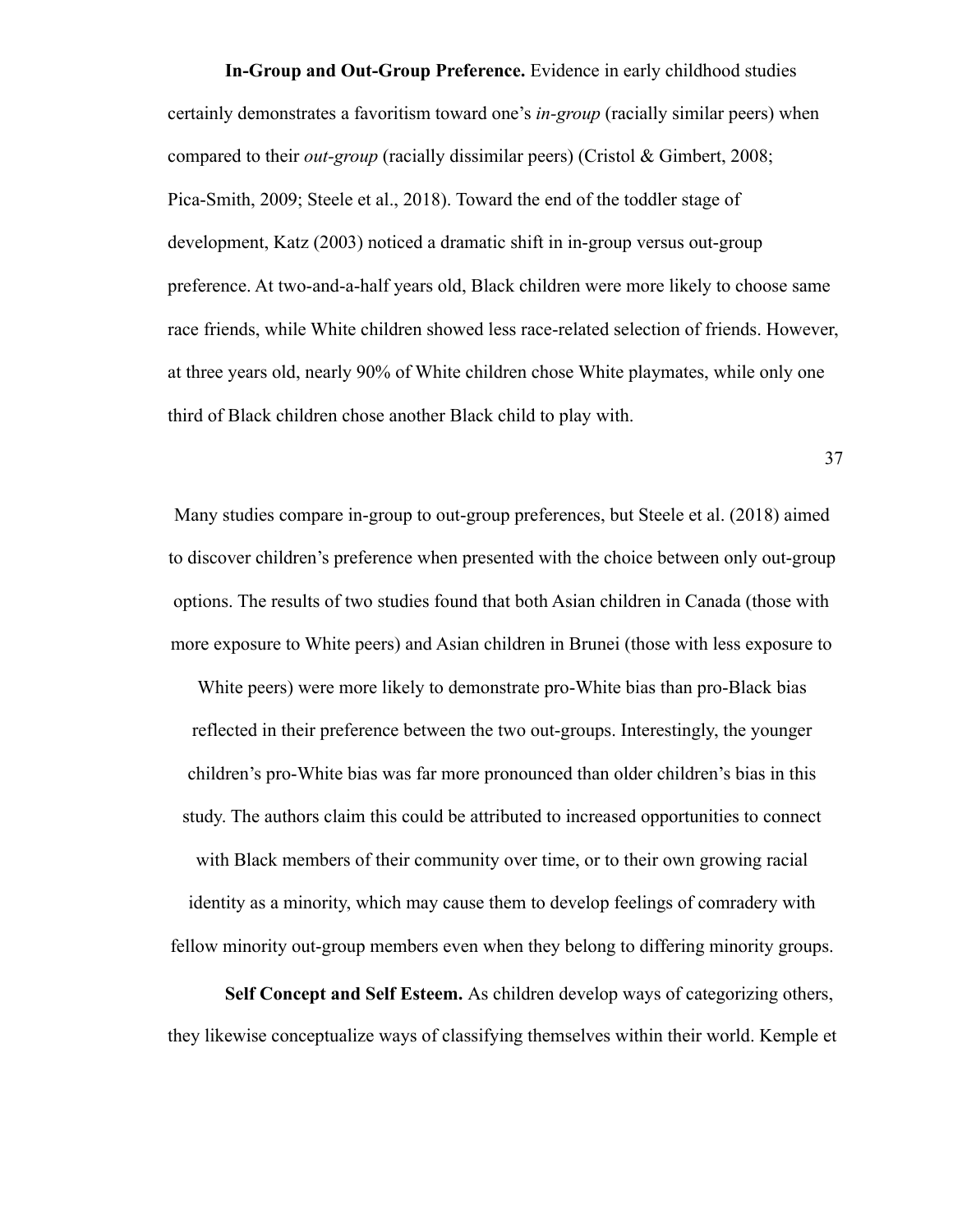al. (2016) contrasted self-concept from self-esteem, in that *self-concept* involves strictly observable traits (e.g. I am a girl; My skin is dark; I read books), while *self-esteem* relates feelings to those observable traits (e.g. I am a girl and I like that; My skin is dark and that is not pretty; I read books and that is good). In early childhood, children begin to develop self concept, which then becomes more complex and morphs into the development of self-esteem. The positive and negative feelings associated with a child's self-esteem are largely influenced by messages received from the people and media they are in contact with. It is essential that all caregivers provide as many positive messages of self image to children, even in their early childhood years.

38

**Racial Prejudice and Stereotyping.** The general consensus among scholars in child psychology and education is that children are capable of beginning to engage in conversations around race at the age of three or four (Copenhaver-Johnson, 2006; Cristol & Gimbert, 2008; Sullivan et al., 2021; Yamauchi et al., 1998). Research indicates children at this age have begun to show knowledge of stereotypes and prejudicial beliefs, but that their conscious awareness of their own bias will not develop until later in their childhood (Bigler & Wright, 2014). Cristol and Gimbert (2008) describe initial stereotyping for children as the way they react with bias towards people who may look different or behave in unfamiliar ways. "This does not indicate that the child is or will remain prejudiced, but the child is learning the acceptable and not acceptable social norms" (p. 206).

Several studies sought to understand children's perceptions of the lack of diversity in U.S. presidents prior to Barack Obama's election. In their discussion connecting these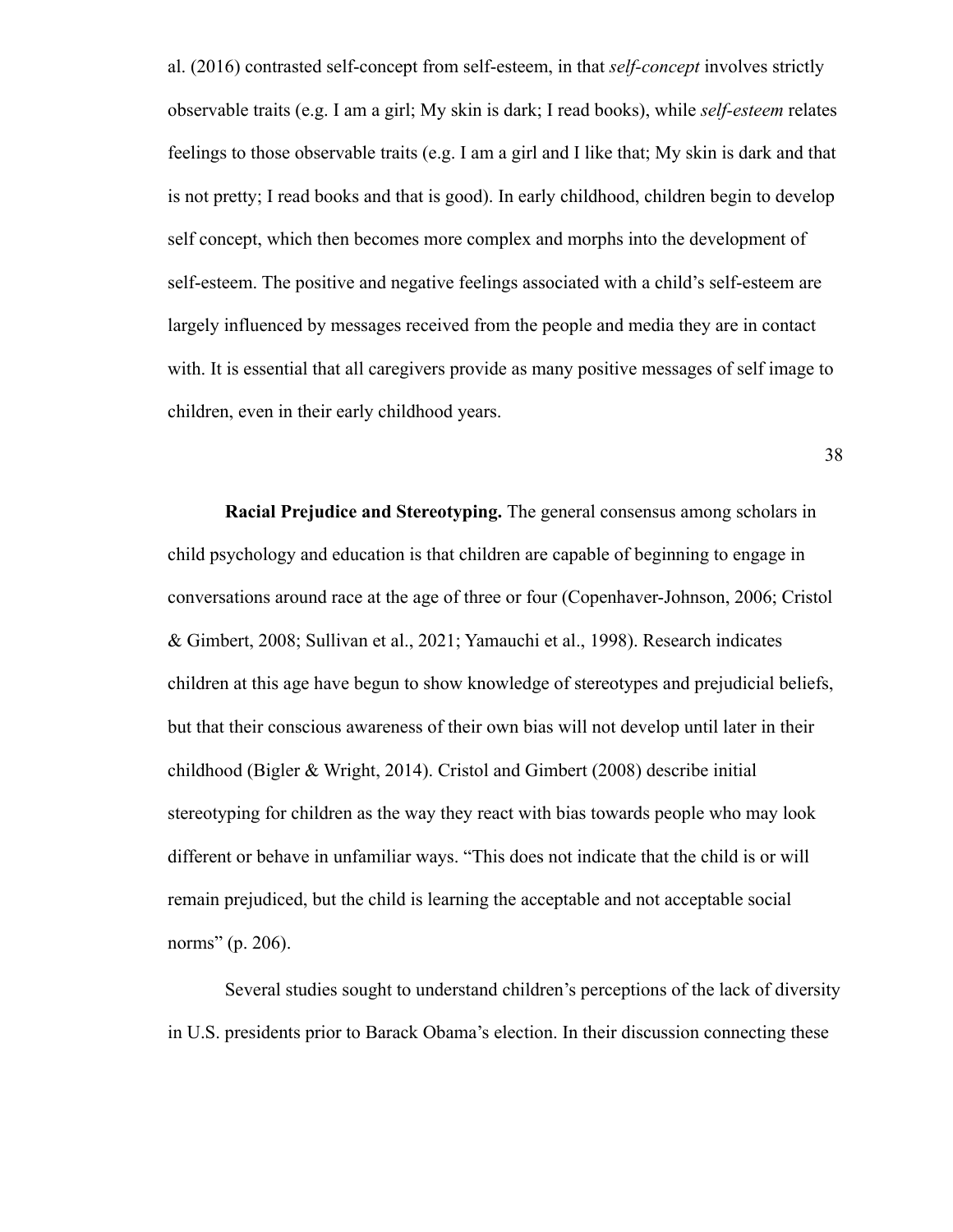studies, Bigler and Wright (2014) noted how most of the five to ten-year-old children identified the lack of diversity and explained the reasoning as being related to common stereotypes about the level of intelligence and leadership skills held by certain racial and gender groups. Younger children's explanations demonstrated a belief that these stereotypes and prejudices were ultimately true (e.g. "Men *are* smarter than women"). A portion of the older children, however, represented an ability to articulate the systemic influence in perpetuating stereotypes and prejudice while also distancing themselves from these ideas (e.g. "*Some people think* White people are better leaders").

Through studies conducted by Cristol and Gimbert (2008) as well as Steele et al. (2018), similar trends were discovered when analyzing changing levels of bias according

39

to results from Implicit Association Tests (IATs) at different ages through childhood and in adulthood. These tests seek to assess people's implicit bias while analyzing their instinctive reactions when associating positive and negative words with photos of people with differing racial and ethnic physical characteristics. A common pattern was found indicating an unchanging level of implicit bias from childhood to adulthood. In contrast, when participants were evaluated for explicit bias, a significant decrease was found to occur between the early and late elementary years, with the lower explicit bias detected later in elementary years, and then remaining consistently lower into adulthood. Steele and colleagues acknowledge the latter trend could correlate with a number of factors at play as children progress through their elementary years, including building relationships with more members of BIPOC communities over time, learning about positive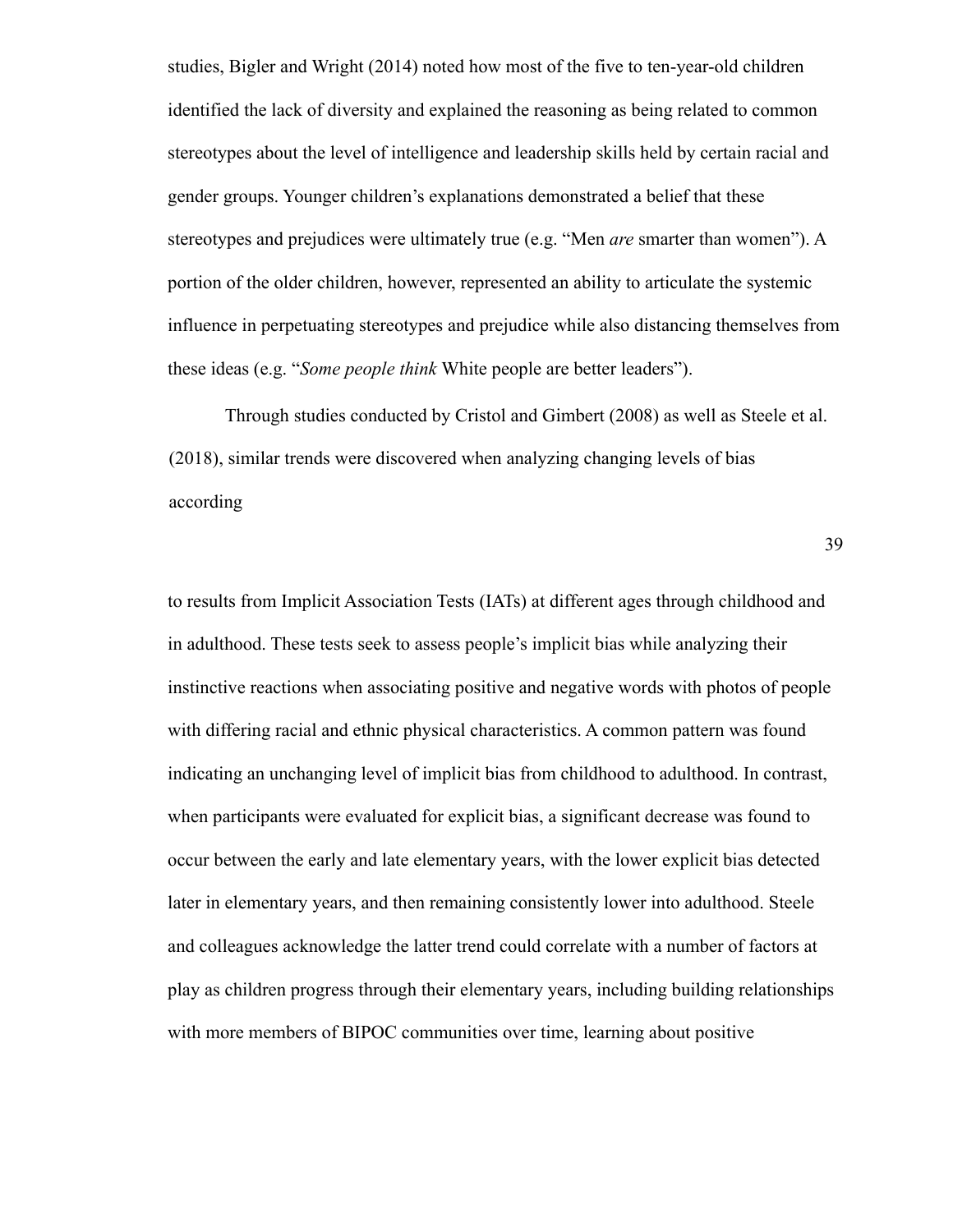contributions of BIPOC in history and their communities, the increased likelihood that adults are willing to discuss topics of race with them as they get older (Sullivan et al., 2021), or a multitude of other possibilities.

**Age Appropriate Misconceptions.** As with any discussions with children, it is natural for young learners to make errors based on their developing understanding, but it is important to remember this does not indicate an inability to learn or understand (Rogers & Mosley, 2006). These misconceptions can be reconstructed and clarified through the use of modeling and guided practice. One common misconception can involve young children's lower ability to conceptualize time, as in believing segregation is a matter of ancient history (Rogers & Mosley, 2006) or assuming their current teacher played a role in the initial genocide of Indigenous Peoples (Bigler & Wright, 2014). Another misconception involves children using linguistic markers of distancing like using

40

"they" and "them" to refer to Black people signaling an interpretation of the group as separate and other (Copenhaver-Johnson, 2006; Rogers & Mosley, 2006). Other misconceptions can seem even more disconnected, such as believing that drinking too much chocolate milk changes your skin color, or there is no such thing as a Black Santa (Summer, 2014). While these misconceptions can present educators with the challenge of expressing concepts more accurately and concretely for better understanding, exploring counter narratives for children's misconceptions can be a valuable way to begin a discussion about race and interrupt their prejudiced thinking.

# *Impacts of Discussing Race with Children*

Many researchers acknowledge the role teachers play in providing interventions to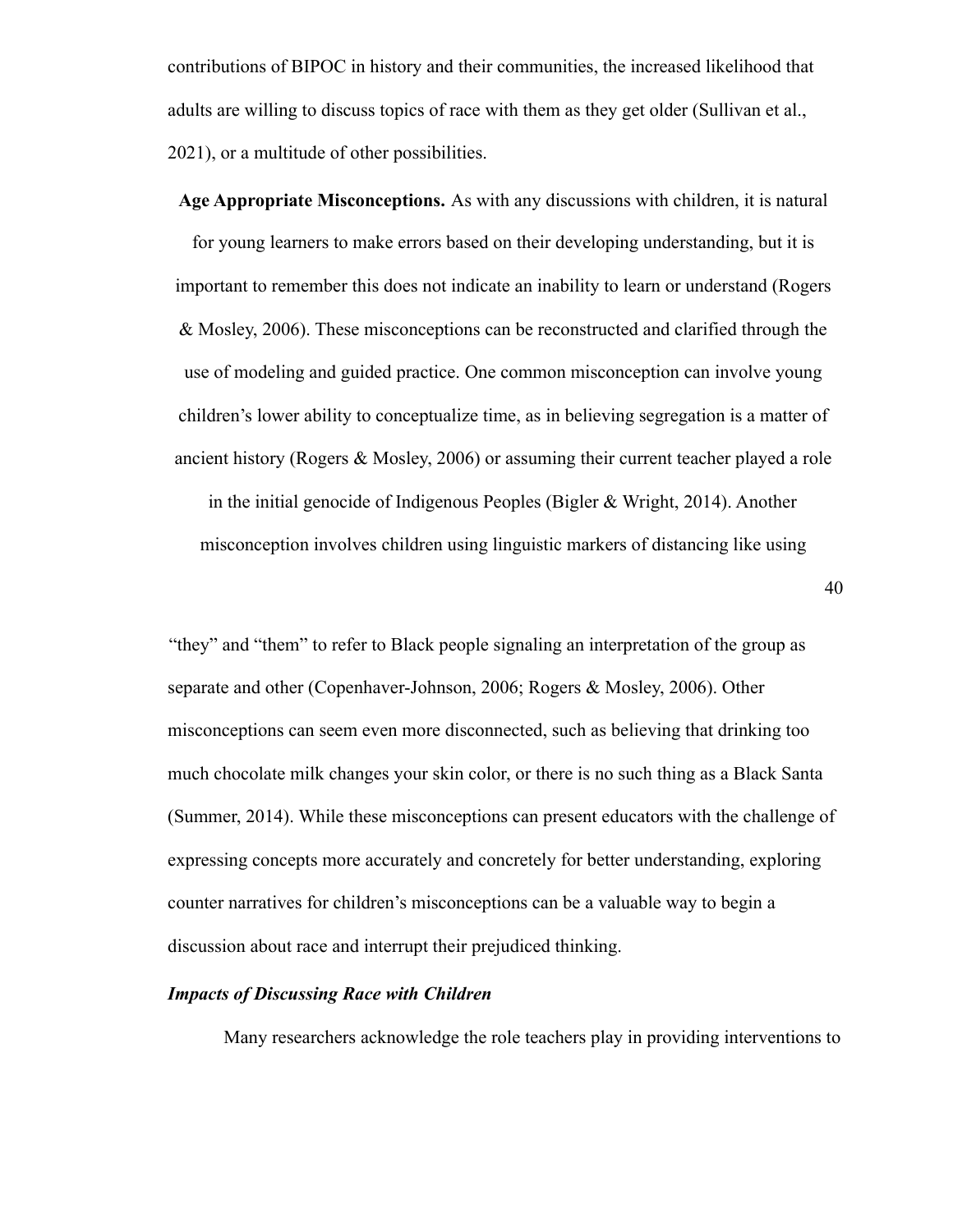reduce prejudice and bias in children throughout their stages of racial awareness development (Bigler & Wright, 2014; Paluck & Green, 2009; Rogers & Mosley, 2006), with several insisting that earlier is better (Copenhaver-Johnson, 2006; Kemple et al., 2016; Pica-Smith, 2009). Studies have found that race and racism are challenging subjects to discuss even between adults. This can be attributed to the way race talk violates societal rules of politeness, academia, and color-blindness (Sue, 2015). BIPOC simultaneously grapple with whether to speak their honest truth in experience, or remain silent to avoid being perceived as combative by their White peers (Pearce, 2019; Sue, 2015). Supporters of early race discussions attribute these experiences to the effect of years of silenced race talk in education. Perhaps if educators guided students in becoming more comfortable having respectful discussions of race at an earlier age, these discussions would not seem so intimidating later in life. Meanwhile, a critical perspective

41

must call into question both the potential risks and reported benefits of beginning these discussions of race and racism with early elementary students.

**Effects of Teacher Silence.** In an interview (Richardson, 2017), author Beverly Daniel Tatum suggested that silence on the topic of race can lead to other people and forces (peers, media, racist ideologies) filling in a child's gaps in knowledge, which can have negative and harmful outcomes. Color-blindness, discussed earlier in this chapter, is one protective strategy educators often use to avoid discussing race with students (Thomas, 2020). According to Copenhaver-Johnson (2006), claiming not to see color only deepens the divide between races, while having those discussions promotes the focus on commonalities shared between human beings. In addition to validating racial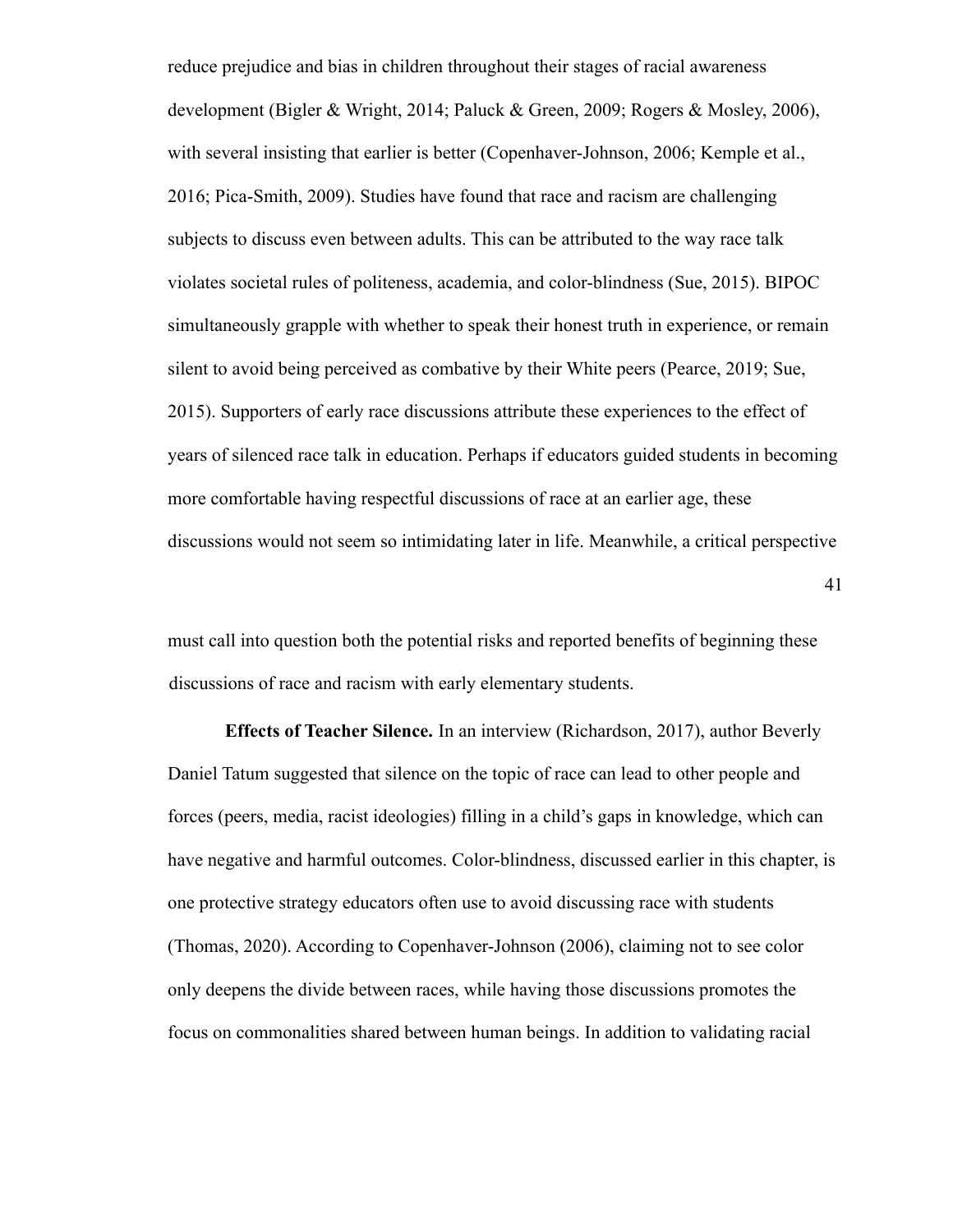divides in the eyes of White students, this author insists "one of the many dire consequences of adult denial is that young children of color tend to bear the burdens of racism without acknowledgement and support from their caregivers" (p. 14).

When educators lack the skills to address and reject their own bias and manifestations of White fragility, they often linger in a state of discomfort about having discussions of race with children. Kemple et al. (2016) stressed that when adults have flustered, rushed, or nonexistent responses to children's natural curiosities about differences between people, this sends a message that racial differences are not to be discussed, and

further connects negative connotations with these racial differences themselves (Copenhaver-Johnson, 2006; Pica-Smith, 2009; Yamauchi et al., 1998). This evidence further supports the importance of educators' self-reflective work to better understand their own implicit bias before sharing messages about race with children in their care

(Kemple et al., 2016). While these and other proponents of childhood

42

discussions about race warn of the adverse effects of silence, critics warn of the potential risks these conversations may pose to young minds.

**Potential Risks.** Bigler and Wright (2014) discovered four main risks in discussing race and racism with elementary students. First, studies have found that negative feelings can result from lessons involving examples of discrimination (Hughes et al. 2007), even minor examples like teasing and exclusion. However, these findings discovered that feelings of guilt and defensiveness maintained low levels, and these lessons did not cause anger from Black students directed toward White students. Second, the authors warned of the possible risk of *stereotype threats*, which are described as the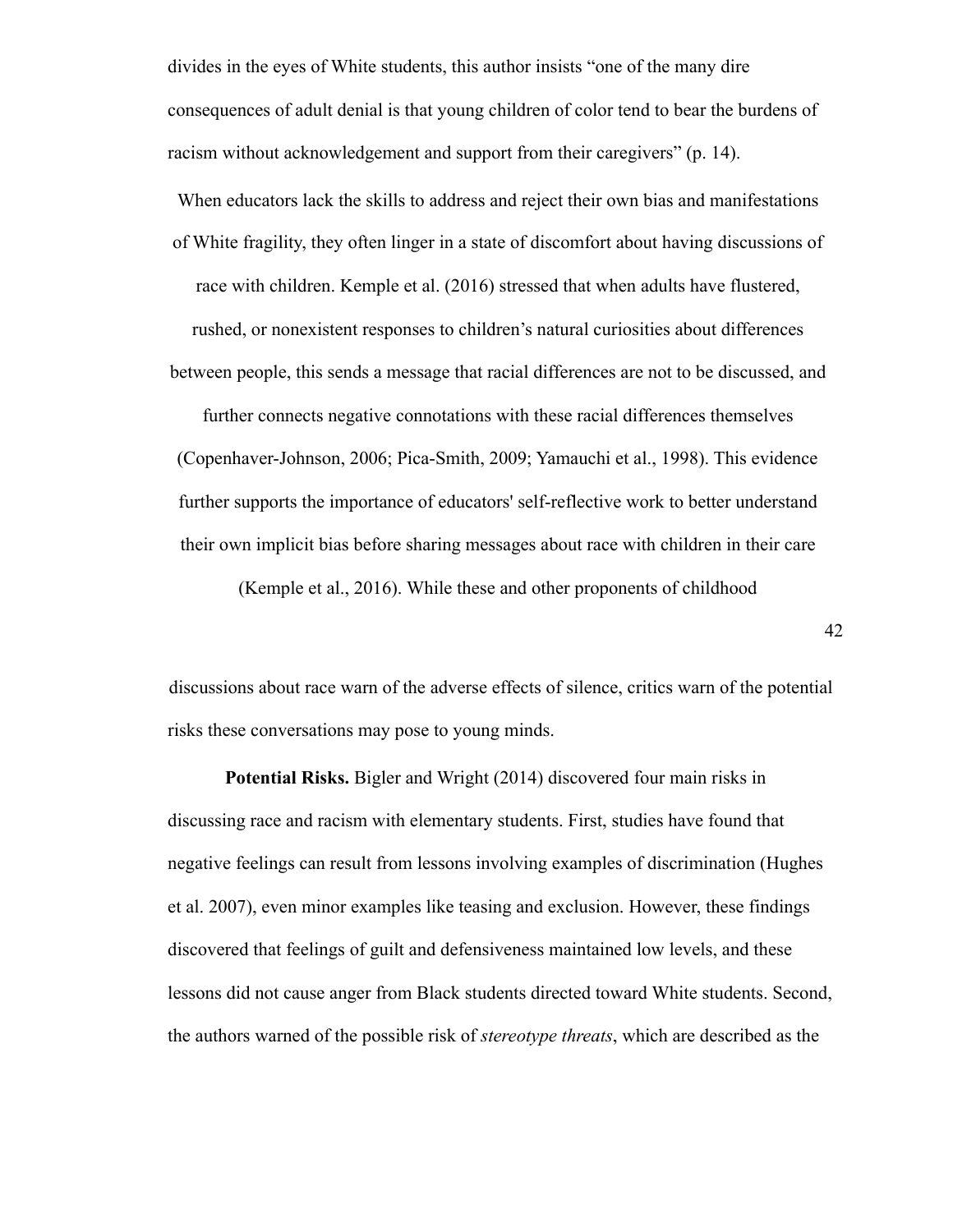way people avoid acting a certain way in order to minimize their risk of being stereotyped. Research has shown this phenomenon is only minimally evident in studies with children, and it can be counteracted through pre-teaching strategies. Third, they offered the risk of *out-group mistrust*, in which people tend to distrust members of different races after becoming more aware of bias between racial groups. Finally, Bigler and Wright warn of the possibility that children's perceptions of racial bias, discrimination, prejudice, and stereotyping may become reinforced rather than counteracted. The authors suggest that if lessons involve interactive pedagogies and, "are explicit in their critique of the beliefs and social systems that support inequality, [this] should reduce children's social stereotyping and prejudice" (p. 20). Research for these possible risks is sparse, and evidence for some of these possible risks were based upon studies only involving adults. So, further studies would be required to more fully understand these implications and to discover how these risks may impact children specifically.

43

**Reported Benefits.** Bigler and Wright (2014) exemplified taking a critical perspective by analyzing both the risks and the benefits of engaging in race discussions with children. Some benefits they offered, based on their studies on bias-knowledgeable children, include: (a) their tendency to recognize more positive attributes toward people from marginalized groups than their less bias-aware peers; (b) their development of skills and strategies to identify and reject acts of discrimination witnessed around them; and (c) increased self-esteem and rejection of the internalization of discrimination, prejudice, and stereotyping. In a study conducted with participants age six through eleven, Hughes et al.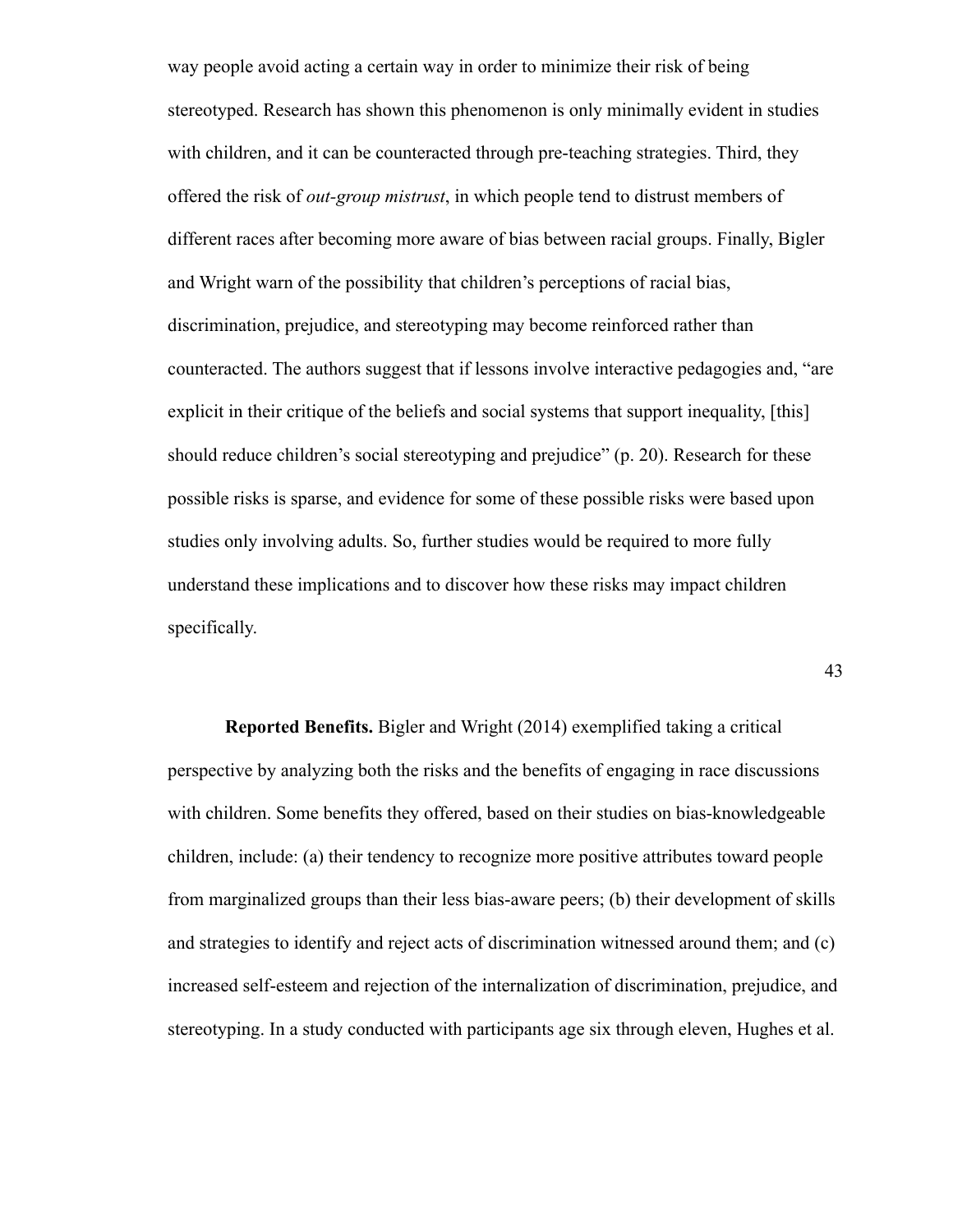(2007) evaluated impacts resulting from history lessons either explicitly addressing discrimination or those that avoided explicit reference to discrimination. Evidence from their study indicated that White children who recieved lessons explicitly discussing discrimination held more positive racial attitudes toward Black people than their White peers who participated in lessons glossing over discriminatory practices in history. Black students in both control groups increased both their positive and negative racial attitudes toward White people, which the authors attribute to learning about both positive and negative ramifications of White people's actions throughout history. While this study did signal evidence of a risk of invoking feelings of defensiveness and White guilt for some White participants, feelings of White guilt by young adults have been found to promote more acceptance and understanding of racial differences. The authors propose similar effects could result from similar learning opportunities with children, but more research is required to ascertain the validity of this inference.

In their review of research conducted in the 21st Century, Paluck and Green (2009) found several prejudice-reducing interventions that have shown promising

44

evidence through field research. Cooperative learning structures, in which children teach and learn from one another, have demonstrated consistently positive outcomes, including relationship building across the confines of racial and ethnic differences and interrupting inaccurate stereotypes around race-related intelligence and ability. Another research-based intervention was the use of teacher-led discussion. These authors emphasize that peer influence can impact misconceptions, so the guidance of an adult is crucial in these discussions. A third intervention named by Paluck and Green was in the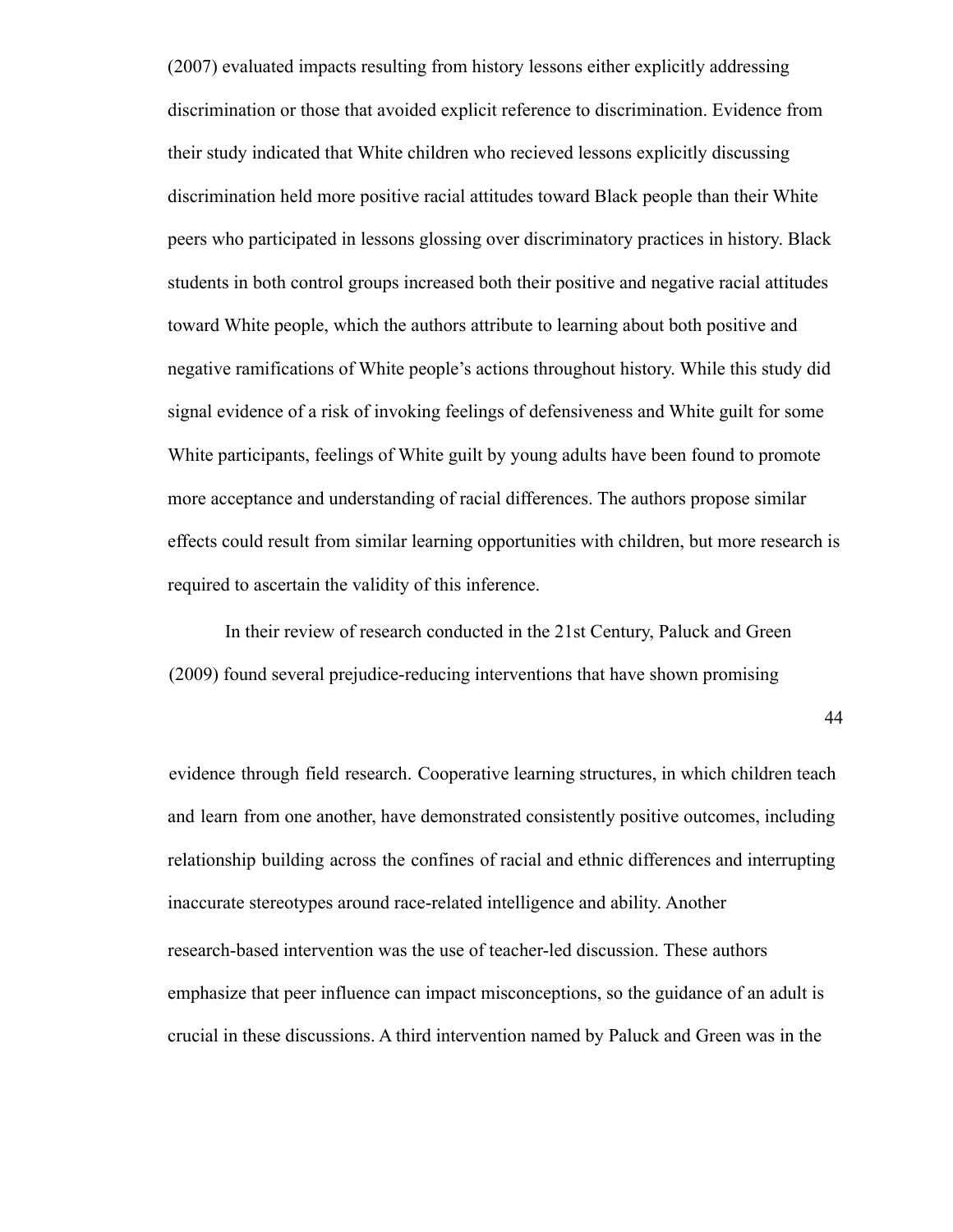category of entertainment, but they later specified a subset of this intervention involving the use of books specifically. It turns out, the majority of studies found evidence affirming the positive effects of this intervention. The authors found the use of multicultural children's literature to be a beneficial prejudice-reducing intervention, especially those depicting BIPOC characters and experiences, as well as those which highlighted positive interactions between people of differing races, ethnicities, and backgrounds. Related research will be discussed further in the next section, which focuses on the use of literacy in discussions of race and racism.

#### *Summary of Developmental Readiness*

It is well documented that adults have inaccurate estimations of children's developmental readiness to discuss concepts of race and racism. Adults then postpone providing guidance through open communication during the critical years when children are quickly and independently making sense of their natural development of racial awareness, mixed with their observations of societal messages about racial stereotypes and prejudice. This section has provided readers with evidence of early elementary students' developmental readiness to participate in conversations focused on race and

45

racism. A critical perspective explored the risks of these early conversations, but ultimately found methods for counteracting these risks and found wider scopes of research revealing evidence of the many benefits associated with discussing race and racism at early ages. In the fourth section, the use of literacy will be explored for its purpose in reducing lingering challenges faced by educators in their conversations about race with early elementary students.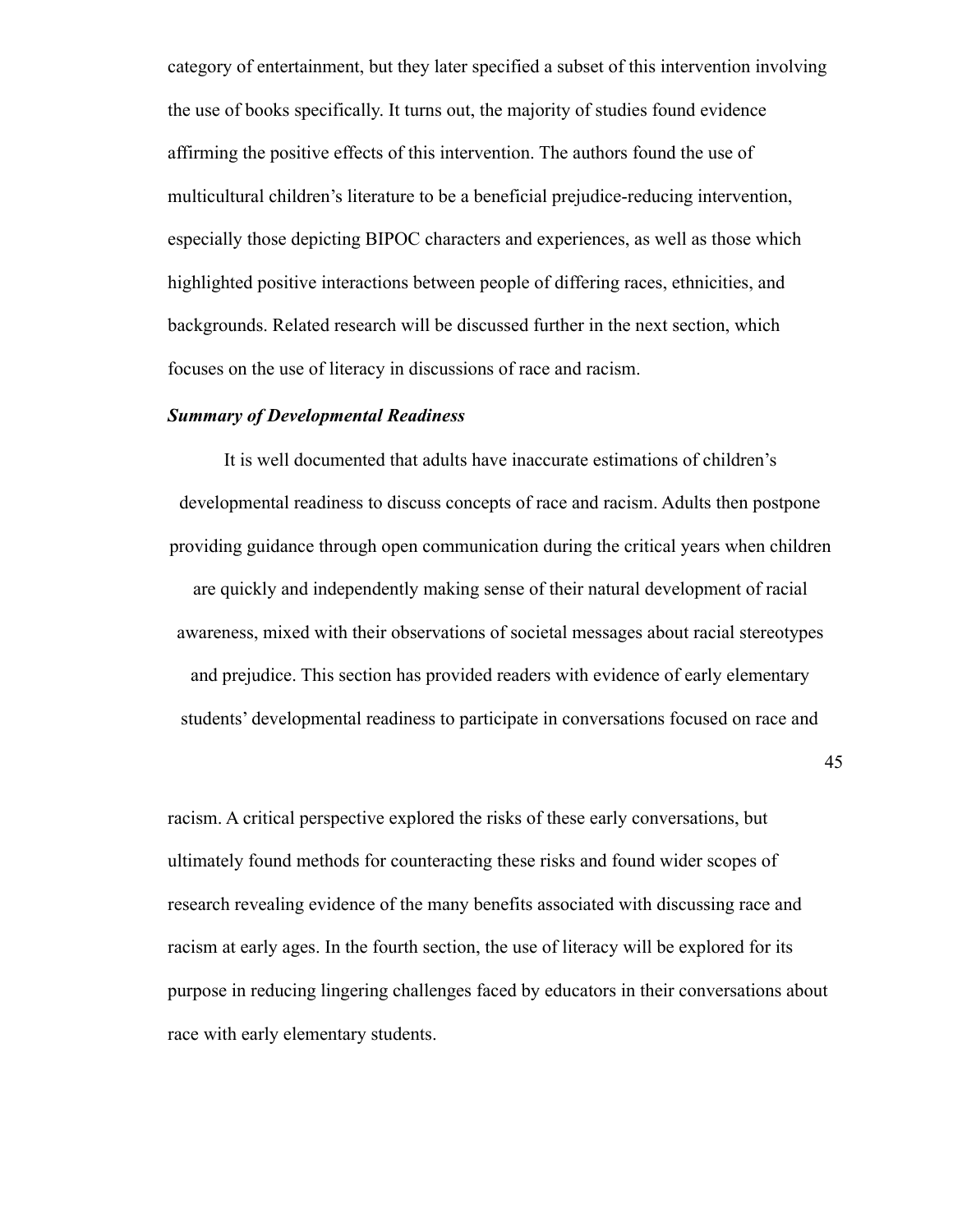# **Utilizing Literacy**

Once educators can see the impacts of historical and contemporary racism on the education system, gain awareness of their own bias, and more accurately understand children's developmental readiness for discussions of race and racism, the discussion shifts into the "how" of it all. In this fourth section of the chapter, I will define and describe four main components of literacy instruction that provide excellent opportunities for supporting concepts of race and racism as well as promoting equity and empathy in classroom environments. These four components include: critical literacy pedagogy, text selection, inclusive classroom libraries, and interactive read alouds.

# *Critical Literacy*

*Critical literacy* pedagogies can be traced back to Freire's (1970) concepts of liberating the oppressed through pedagogies surrounding the critical questioning of the forces causing oppression and the transformative action aiming to reconstruct those forces. McLaughlin and DeVoogd (2004) expanded upon Freire's concepts to establish four principles of critical literacy:

1. Critical literacy focuses on issues of power and promotes reflection, transformation, and action

46

- 2. Critical literacy focuses on the problem and its complexity
- 3. Critical literacy strategies are dynamic and adapt to the contexts in which they are used
- 4. Critical literacy disrupts the commonplace by examining it from multiple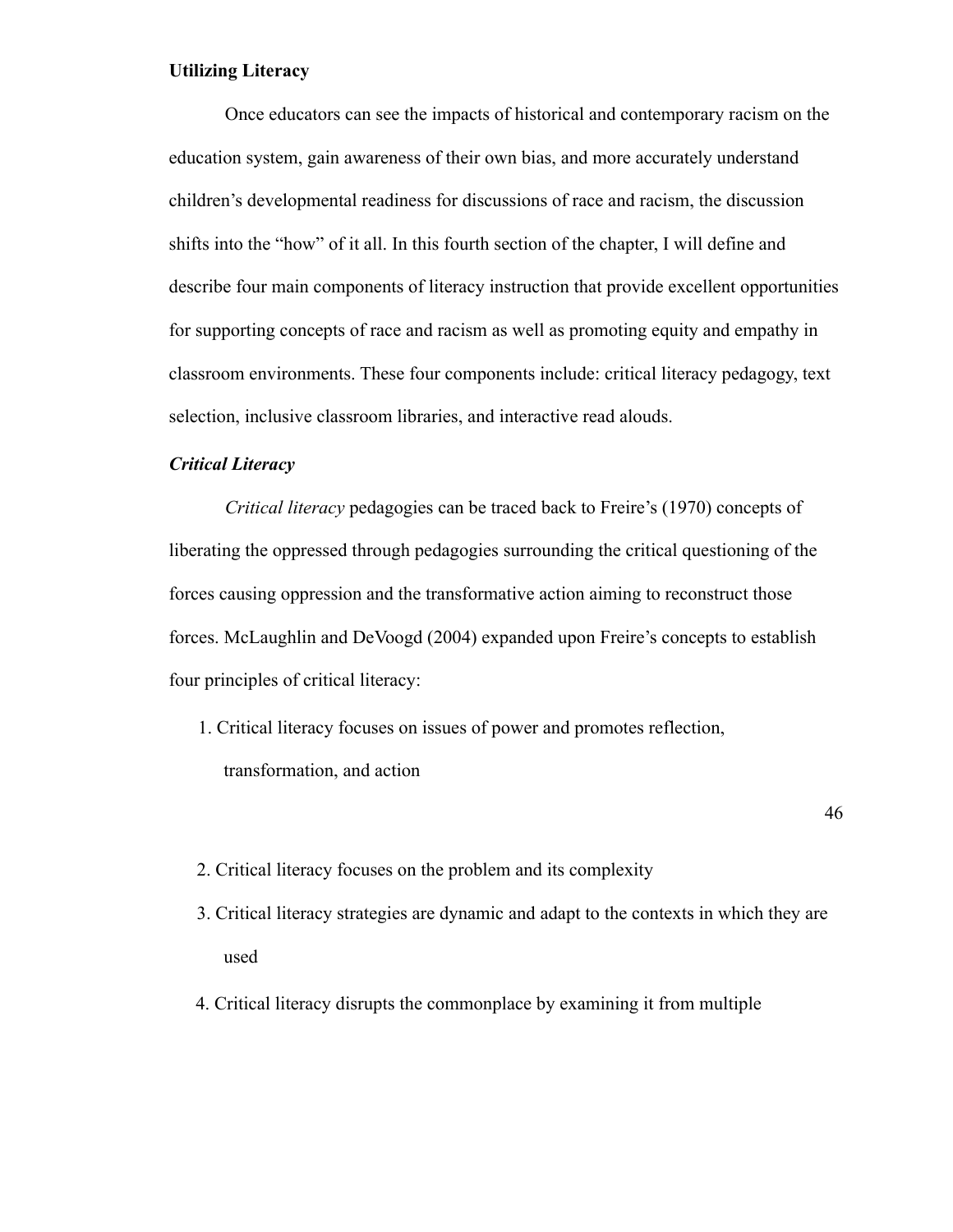perspectives. (pp. 14-16)

Many authors connect critical literacy pedagogies to a variety of literacy practices used in today's classrooms (Lazar & Rachko, 2012; Rogers & Mosley, 2006; Thomas, 2020). In a study conducted by Rogers & Mosley (2006), second graders learning through critical literacy pedagogies were able to name race when it was not explicitly named in the text, to question inconsistencies between text and illustrations, and to recognize injustices within the narratives they analyzed. While this study left room for growth on the teacher's part, other research has explored the benefits of specific training in critical literacy pedagogy through teacher education programs.

Lazar and Rachko (2012) found significant improvements in teachers' depth of questioning in relation to racism after completing their preparation course. Teachers who received training in their critical literacy pedagogy course felt more prepared to dive into the challenging discussion of race with their students. These educators created and asked questions targeting ideas of racial power dynamics, building connections between historical and contemporary forms of segregation, the roles of White people as either BIPOC allies or enemies, as well as interrogating what it takes to challenge structural racism and become an activist for social justice. Without explicit critical literacy instruction, control group teachers were more likely to ask personal reaction or problem

47

and solution questions when using the same texts. They also tended to focus on non-controversial themes like friendship, while sidestepping the subject of racism. Rogers and Mosley (2006) described how racism continues to be alive and well, hidden within everyday conversations and perpetuated through a wide variety of print and digital media.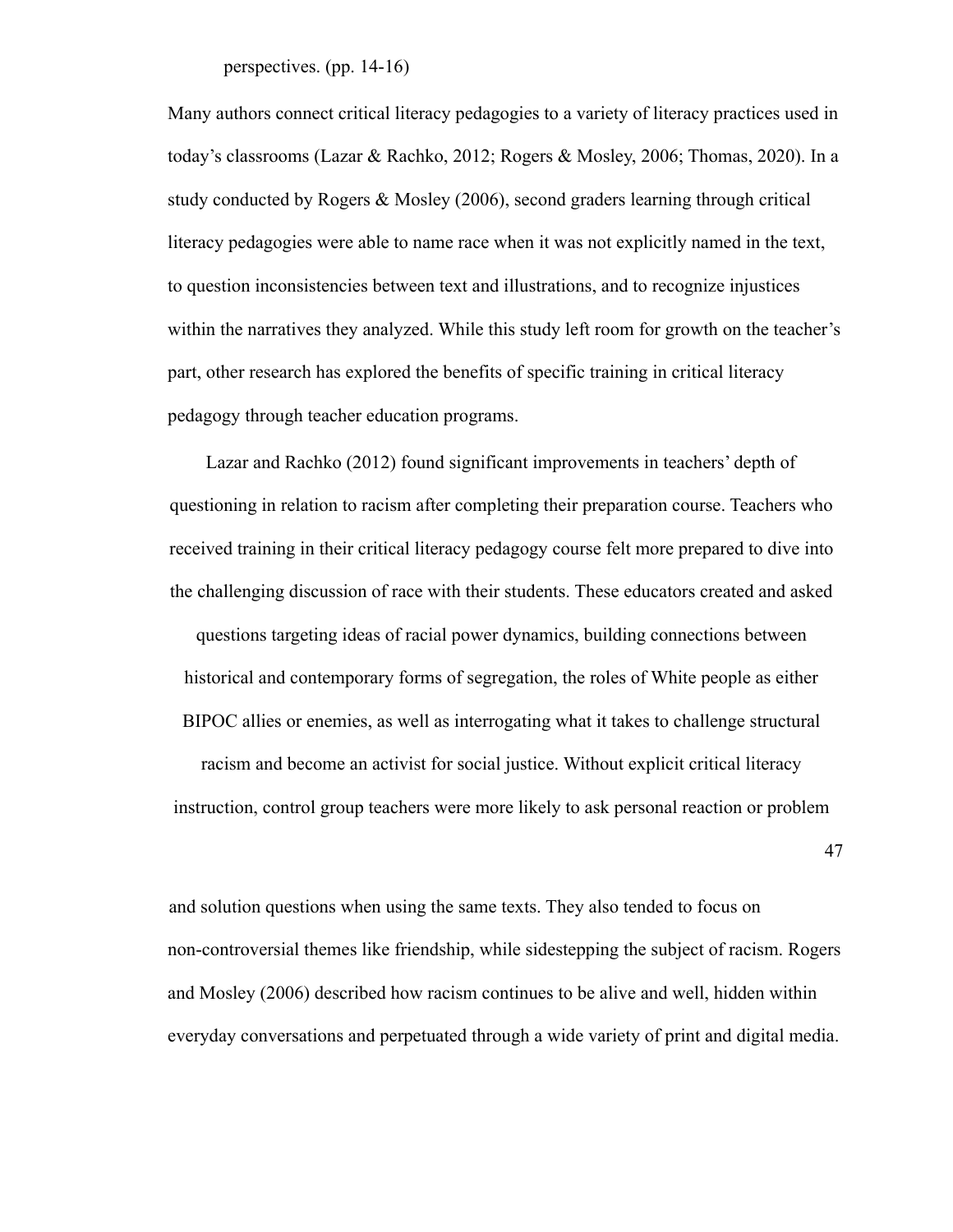Critical literacy pedagogy benefits students in preparing them to identify this racism found in the talk and texts surrounding them, as well as in providing essential skills in order to liberate themselves and others from the authoritative forces perpetuating this oppression. Critical literacy instruction guides students to see and understand the systems of oppression they encounter everyday, helps them develop critical thinking skills, exposes them to varied perspectives, and cultivates a passion for taking action against social injustices. After tackling critical ideas of racism and oppression within texts, students can learn skills for taking transformative action against injustices through post-reading extension activities. Some examples of these activities include creating a class book to share ideas, designing posters to promote activism, engaging in self-reflective journaling, or acting out scenarios from the text to explore alternative responses or solutions (Kaczmarczyk et al., 2019). While much of the work of critical literacy pedagogy is carried out in the minds and conversations of students, the task of selecting the right text lies in the hands of the teacher.

#### *Text Selection*

Purposeful text selection can build BIPOC students' self image and connections to learning, while also guiding White students to see their peers as valuable and as equals (Copenhaver-Johnson, 2006; Thomas, 2020). The task of carefully selecting texts is not an easy one and involves many aspects of critical literacy on the educator's part.

48

Research agrees it is essential to evaluate the completeness (Rogers & Mosley, 2006) and accuracy of historical information presented within texts. Lazar and Rachko (2012) believed educators dedicated to the work of critical literacy must devote considerable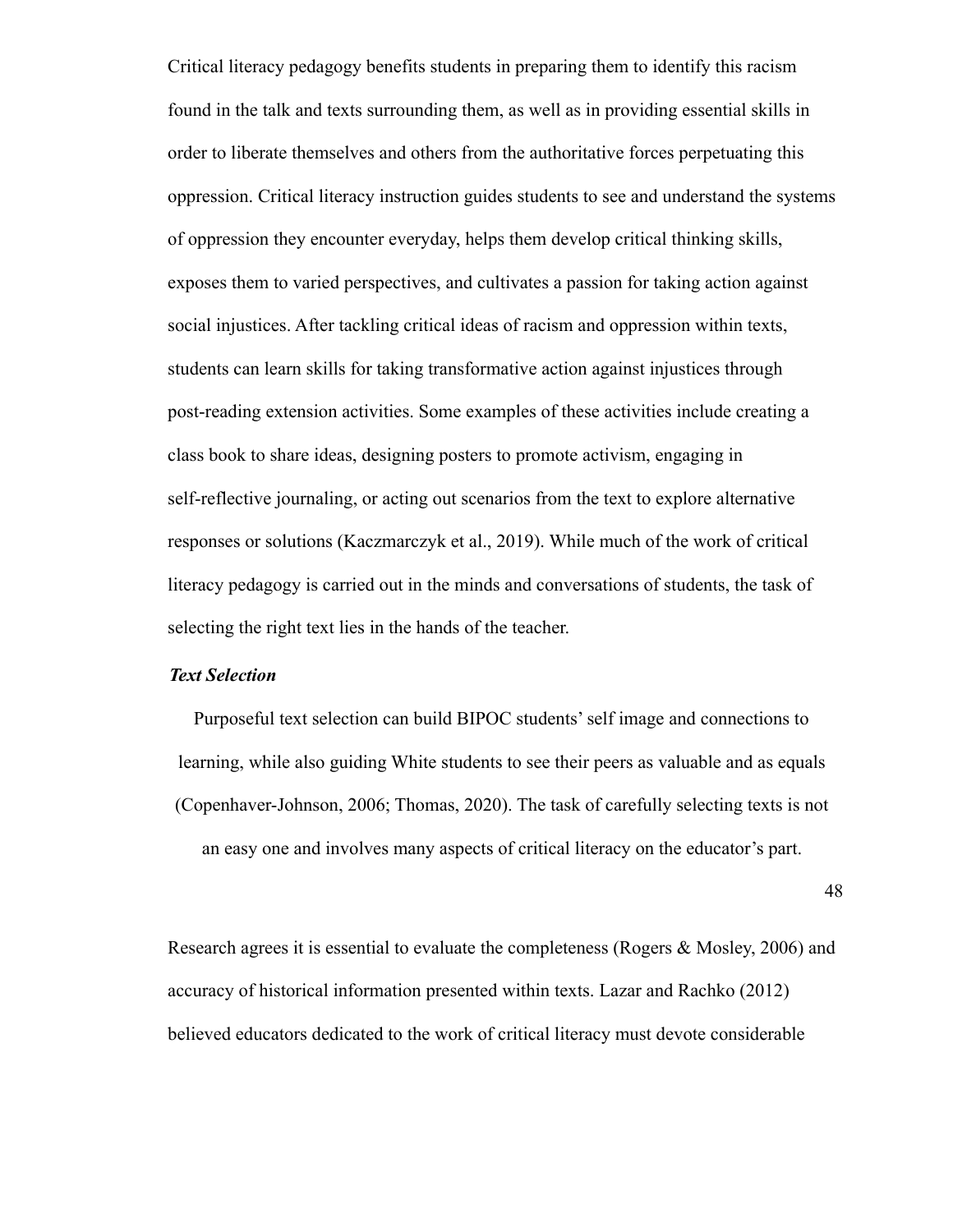time and effort to inspect their text selections, focusing especially on, "how story characters either preserve or challenge racist structures, how institutions preserve or challenge racism through their policies and practices, and how authors and or illustrators convey and or exclude messages about racism in their texts" (p. 15).

To provide a starting point for carrying out such evaluations, Mankiw and Strasser (2013) presented a set of questions educators must ask when evaluating books to be used when discussing the "tender" topic of racism:

- Do the illustrations or story lines depict stereotypes, such as particular ethnicities living in poverty or disabled characters who succeed only with the help of nondisabled characters?
- Is the author knowledgeable about the topic from personal experience or vocation?
- Are problems solved realistically? Is there room in the story for more than one solution? Is it possible for children to figure out how they would approach the problem?
- Does the writing style encourage discussions?
- What kind of language does the author use to describe the characters? For example, are people with special needs pitied and described primarily as helpless? ● Is the story developmentally appropriate and interesting? Are the illustrations eye-catching? Is the text written for young children's understanding? (p. 86)

49

In addition to the questions presented by Mankiw and Strasser, teachers' text selection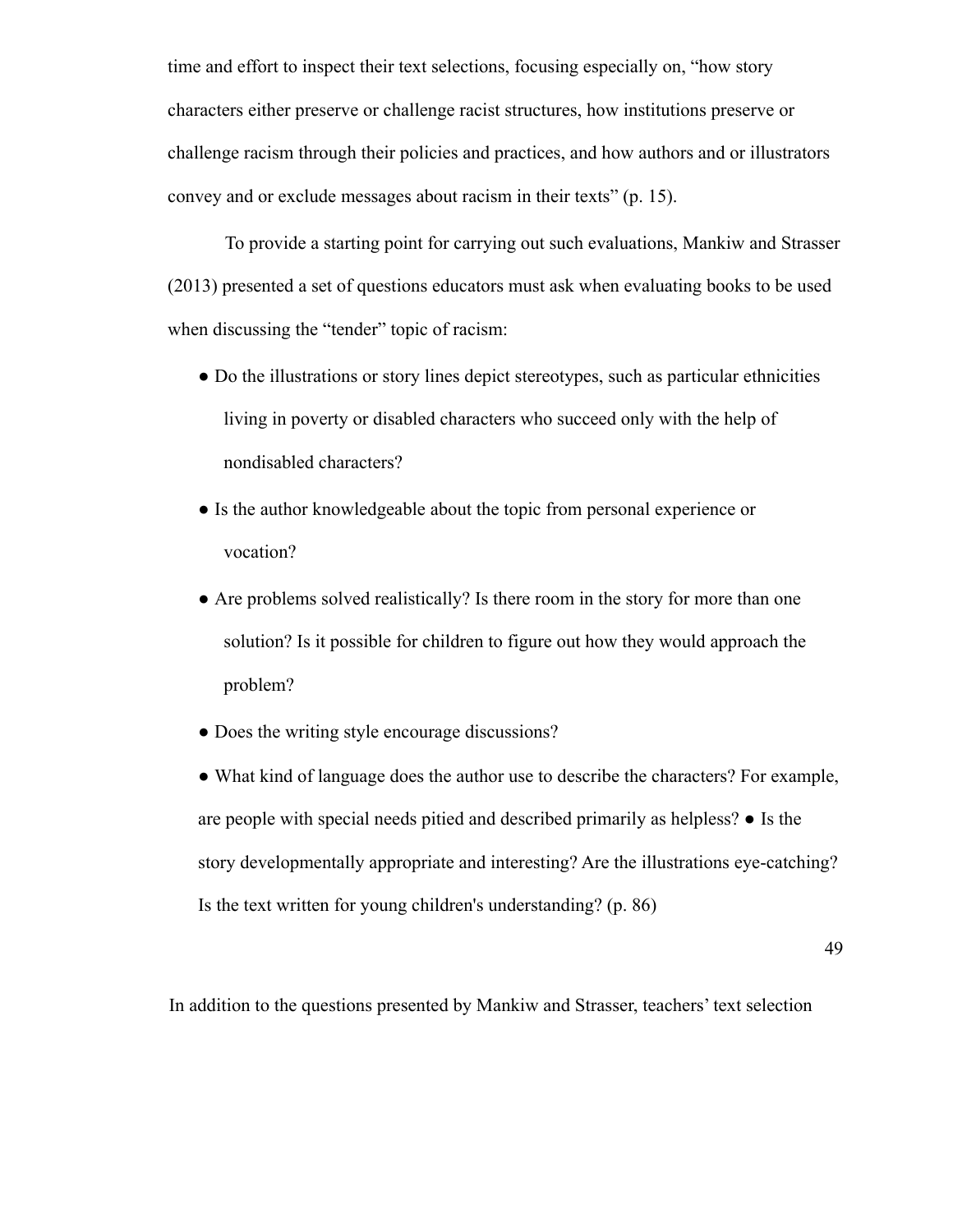considerations must be made in regards to the multicultural makeup of their classrooms (Thomas, 2020).

# *Inclusive Classroom Libraries*

As any educator will confirm, due to lack of funding and a sense of responsibility to spend their own money on books, most classroom libraries are full of books decades old, from garage sales, thrift stores, used library book give-aways, and hand-me-downs. The statistical probability of these books being proportionately representative of the students who are learning in these classrooms is unlikely. In 2019, the proportion of books published in the U.S. featuring White protagonists was 41%, while the next highest category, at 29%, featured non-human protagonists, such as animals, vehicles, and toys (Cooperative Children's Book Center, 2021). All other non-White, human protagonists made up only a combined 36% of books published, while the United States Census Bureau (2019) reported a combined 42% of the population identifying with at least one race other than White. This indicates a significant disproportionality between demographics of protagonists in texts and the demographics of U.S. classroom populations. Not to mention, the likelihood of misrepresentation is far more significant when considering the demographics of texts published prior to 2019, which are more likely to occupy teachers' bookshelves.

- When self-selecting texts, research shows elementary students are more likely to choose books based on their racial likeness to the main character represented (Hardy et al.,
- 2020). This evidence indicates it is even more important for educators to take a critical look at their libraries and make concerted efforts to ensure proportionate

50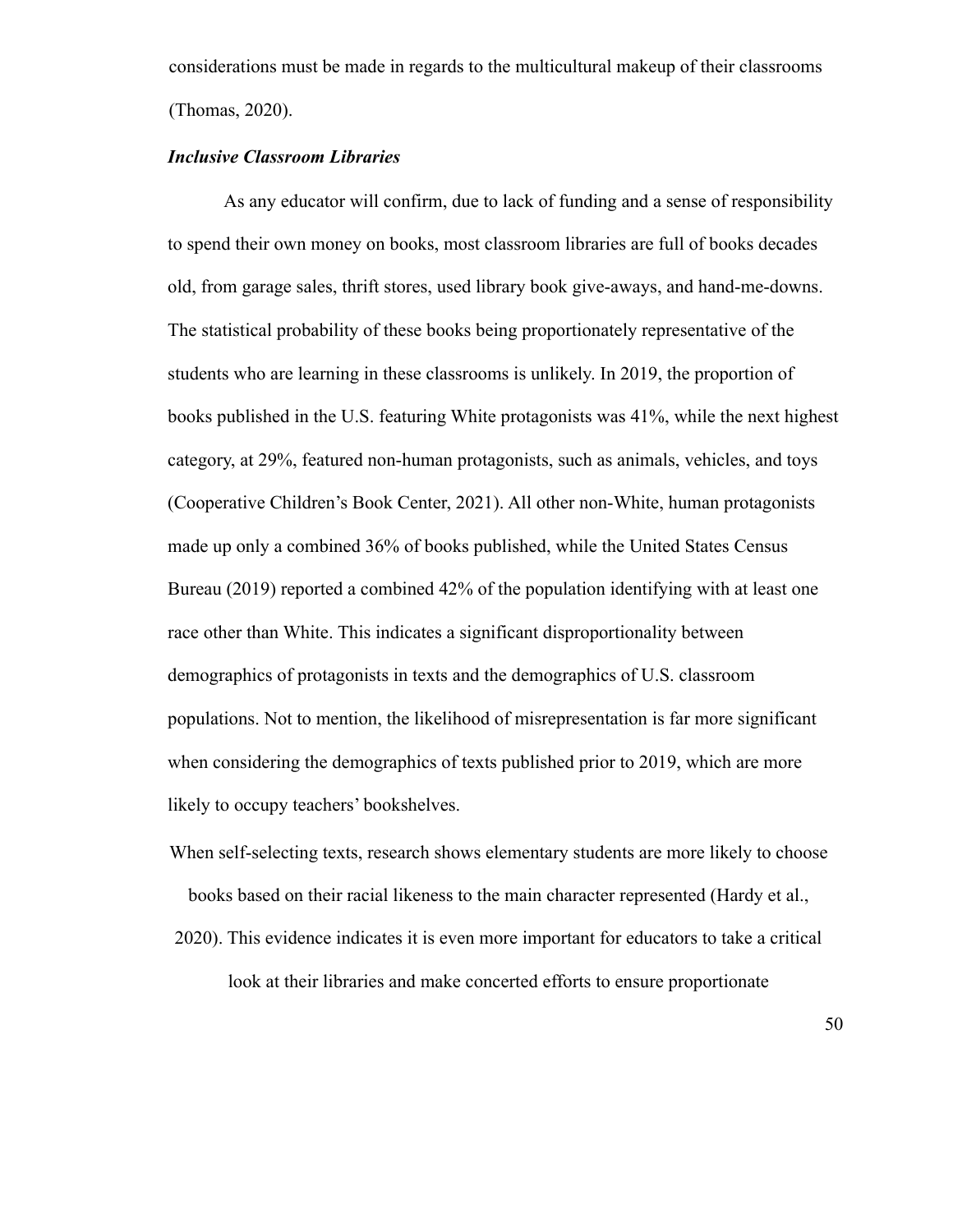representation within their collection, in order for their students to see themselves reflected in the pages of the books they choose to read. Booksource (n.d.) has developed a comprehensive checklist to support educators in evaluating texts to remove from or add to their inclusive classroom libraries. This checklist can be used similarly while selecting a variety of inclusive texts to be read aloud with large or small groups of students.

#### *Interactive Read Alouds*

While the intent of providing access to texts depicting a variety of representation in characters and perspectives is a positive one, it is not enough to just provide texts dealing with race if educators do not lean in to the significant themes of these stories (Rogers & Mosley, 2006). Gardner (2017) affirms that students are not able to independently identify the systemic ways racism is ingrained in texts, in their own responses and behaviors, and in society at large. Meaningful discussions using the framework of critical literacies must accompany the use of these texts. Therefore, researchers propose that the use of texts in shared and interactive read alouds, along with critical literacy pedagogies, provide students with opportunities to interact with the text, make meaning through guided discussion, and begin to gain new or deeper understandings of race and racism (Kaczmarczyk et al., 2019; Kemple et al., 2016; Lazar & Rachko, 2012; Rogers & Mosley, 2006). Copenhaver-Johnson (2006) emphasized that reading literature that incorporates BIPOC characters (not only those affiliated with Black History) allows students to connect across racial lines, with both the negative and positive lived experiences they have in common with these characters and with their peers. This builds a more connected classroom community and an openness for discussing race in a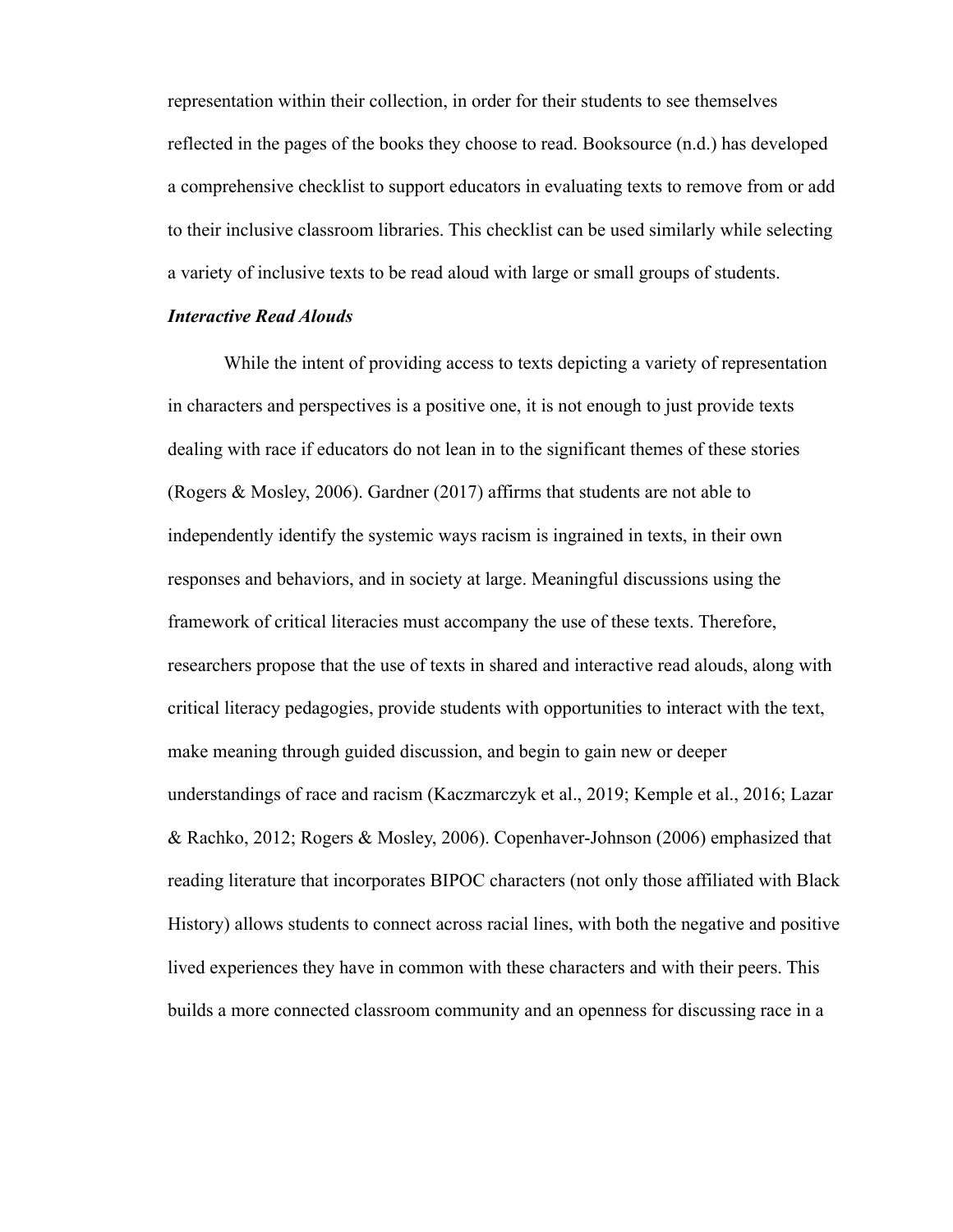Gardner (2017) recognized that as children explore facets of critical thinking and discover concepts of racism, the experimental verbalization of their ponderings will likely materialize in uncomfortable and tactless forms. As Copenhaver-Johnson (2006) stated, "inquiry about race rarely comes neatly packaged and manageable; [teachers must learn] to become comfortable confronting the unexpected" (p. 19). Lazar and Rachko (2012) found that certain factors can affect educators' feelings of comfort and development of competence in facilitating discussions about racism. These factors include: an awareness of the impacts of racism in historical and contemporary society, an awareness of cultural, racial and ethnic diversity, an understanding of instructional pedagogy for children at different developmental stages, and a repertoire of knowledge in available children's literature involving multicultural themes. A wealth of evidence has been reviewed in the preceding sections which confirms the need for addressing all of these factors. *Summary of Utilizing Literacy*

This section has explored the definition of critical literacy pedagogy and the ways in which this instructional model relates to text selection, inclusive classroom libraries, and interactive read aloud lessons. Literacy instruction provides an excellent gateway into helping young children begin to understand race and racism through meaningful conversations. Additionally, the purposeful selection and use of texts can help students build positive concepts about their identity, their abilities, and value of themselves and their peers (Hardy et al., 2020; Kemple et al., 2016).

### **Chapter Summary**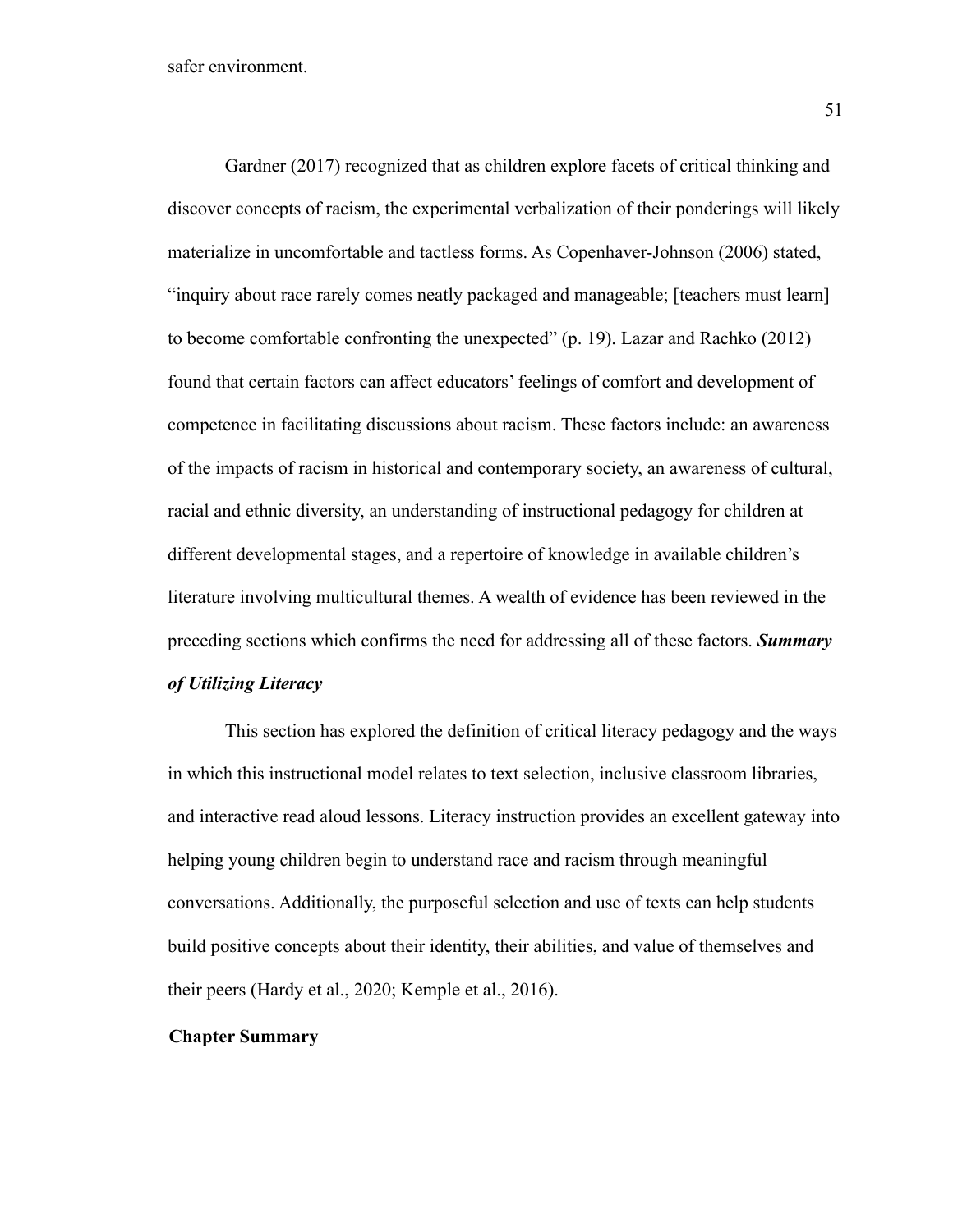In this chapter, I examined an array of literature connected to my research question:

*How can White educators utilize literacy to more confidently and competently*

52

*discuss race and racism with their early elementary students?* Experts agree that educators must be knowledgeable on the progression of racism throughout history and contemporary society in order to firmly grasp the deep roots of racism that have already and will continue to impact their bias. Educators must not only become aware of their own bias, but they must also make concerted efforts to interrupt and dismantle these biases in the way they impact their students, schools, and communities. Once these biases are being actively and continuously disrupted, and once educators realize children's developmental capability for conceptualizing ideas surrounding race and racism, they will begin to gain confidence and competence for stimulating conversations with their students focused on these pivotal topics. The use of literacy instruction has proven to be a phenomenal mechanism for initiating and supporting these valuable conversations.

The use of literacy methods explained in this chapter has served as a springboard for the project portion of this Capstone. My project, which is described in greater detail in Chapter Three, will take the form of a professional development course designed around the research findings laid out within this chapter. This learning opportunity aspires to prepare White educators to feel more confident and competent in guiding discussions of race and racism in their classroom. Finally, Chapter Four provides a conclusion for the paper, analyzing the effects of my project on my own learning, as well as implications of this project within the field of education.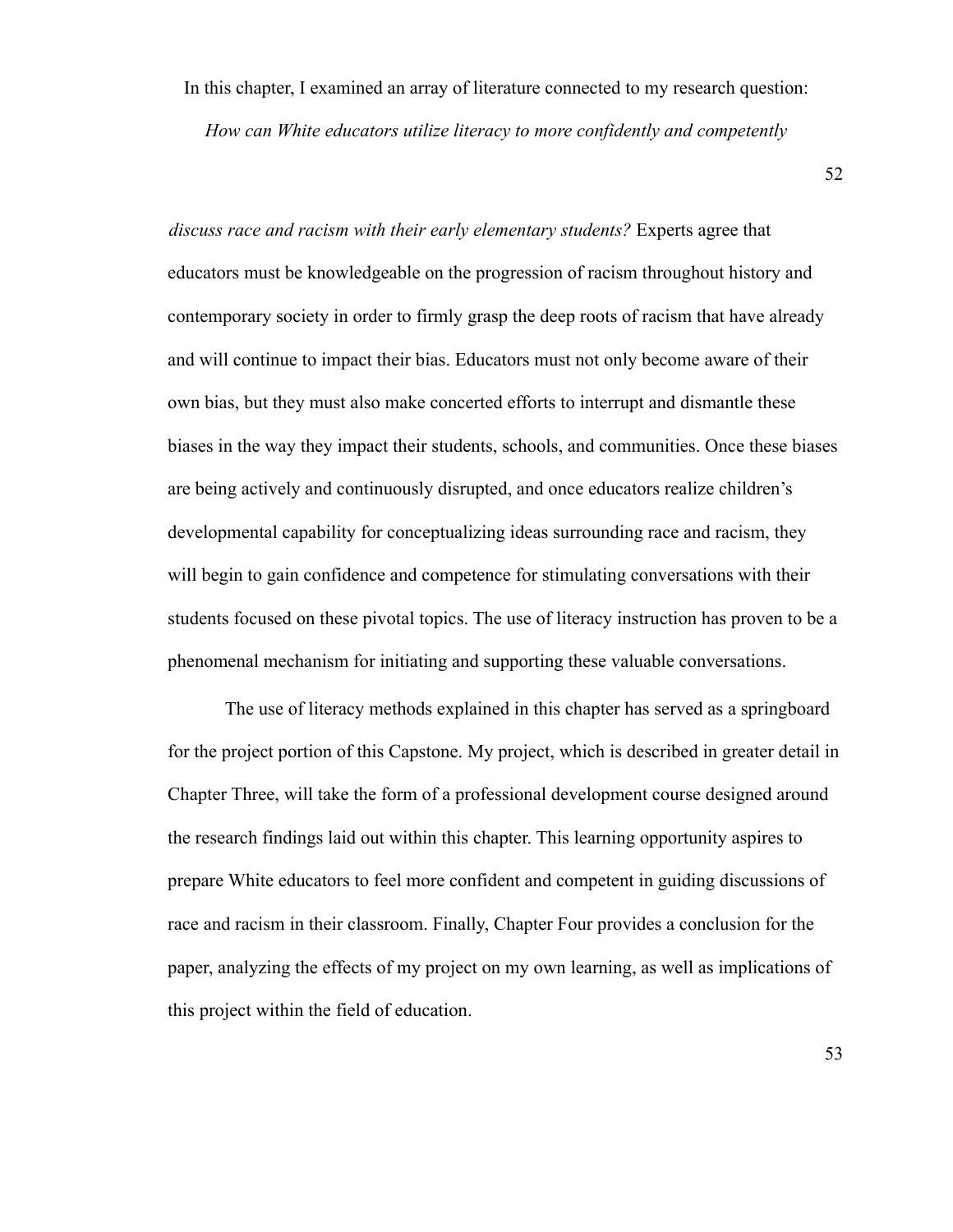#### **CHAPTER THREE**

#### **Project Description**

#### **Overview**

Throughout my career in education, I have often heard rhetoric surrounding the increasing diversity of our students and our duty as educators to support this diversity and help all students grow and learn. The reality is, this narrative is often utterly surface level and it gives educators no guidance for how exactly to accomplish this goal. As my research in Chapter Two has shown, educators, especially White educators, have a significant amount of inward learning to venture into before they can truly guide their diverse students' success in learning. For this reason, I have created a highly self-reflective professional learning opportunity which aims to answer the research question: *How can White educators utilize literacy to more confidently and competently discuss race and racism with their early elementary students?*

In the following chapter, the reader will find an overview of the project I planned in connection with this Capstone paper. This elective professional development course targets educators' desire to better understand their own bias in order to gain the confidence and competence referenced in my research question. This professional development course also features a special focus on the use of literacy to support teachers in facilitating conversations on race and racism even with early elementary students. I consulted research based practices for effective adult learning to rationalize the structure of these professional development sessions. While the planning of this project was completed during the Capstone writing process, the implementation of the professional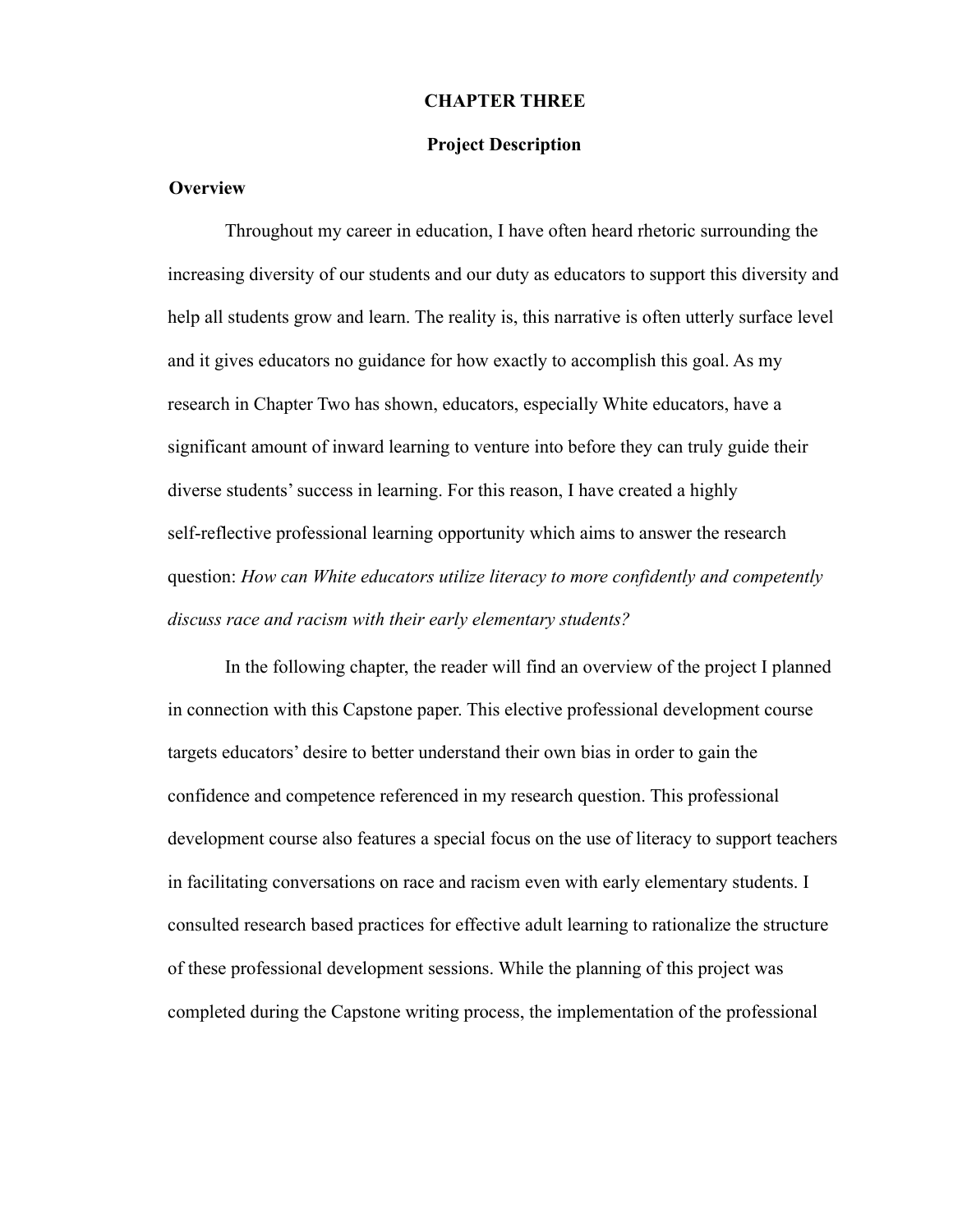of the setting and audience envisioned for this project, as well as its timeline for development. I will address assessments for reflection and improvement over time, and finally, I will wrap up the main ideas of this chapter before introducing Chapter Four.

# **Project Description**

Through the process of researching how educators can become better prepared for conversations of race and racism with their students, it became increasingly clear how a foundation of deep personal examination was a necessary first step. For this reason, I chose to complete my project in the form of a professional development opportunity so that educators could engage in meaningful conversations with colleagues surrounding racism in education, deep self-reflection into one's own bias, and an exchange of ideas surrounding the use of literacy to guide challenging discussions of race and racism with students. In order to cover these topics in sufficient depth and with adequate relationship building for vulnerable reflection and discussion, this professional learning opportunity was designed to take place through the course of five bi-weekly sessions, lasting 90 minutes each.

Throughout the course, entitled *Looking In to Speak Up*, educators set out to learn from their own experiences as well as the experiences of others to better understand the role bias plays in their own classrooms as well as the education system as a whole. Participants engage in a variety of self-reflective activities and collaborative learning opportunities. The main topics covered in the sessions include gaining a better understanding of contemporary racism and one's own bias, learning ways to interrupt and

54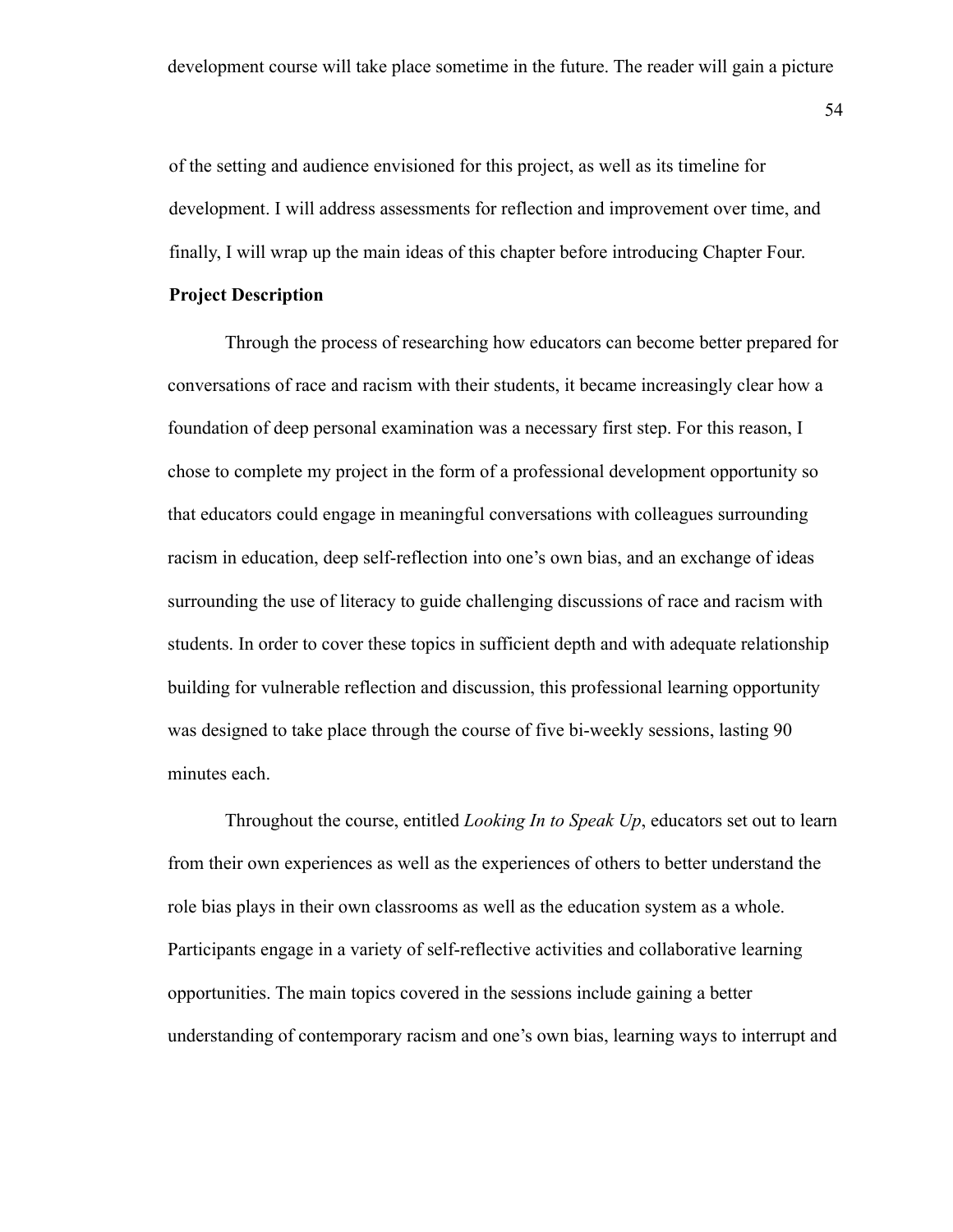reconstruct these biases, and how to utilize the wealth of resources found within the field of literacy to address the topic of race and racism within the early elementary classroom.

55

#### *Session One: Racism and Bias in Education*

The learning objectives of the first session include the following: (1) Learners will recognize the role racism continues to play in today's educational system; and (2) Learners will synthesize several examples of implicit bias in today's educational system. A major goal of the first session is relationship and trust building amongst participants, which is imperative for the vulnerability required throughout the course. The remainder of the session sets forth to help educators gain a better understanding of how racism in education has changed throughout history and remains persistent to this day. Different types of bias are analyzed through reading, viewing, and collaborating to synthesize these materials that seek to dig deeper into and question societal bias and deeply ingrained racism. As a follow up activity, participants are asked to complete a set of modules to learn more about implicit bias in education prior to the next session. *Session Two:*

# *Deconstructing Bias*

The second session's learning objectives are (1) Learners will examine the biases they hold through self-reflective activities and sharing personal experiences; and (2) Learners will make connections between their own experiences with bias and learn strategies for interrupting and deconstructing future instances of bias. Implicit Association Tests (IATs) and racial microaggression interruption activities allow participants to make connections between personal bias and research based strategies for bias interruption in a tangible manner.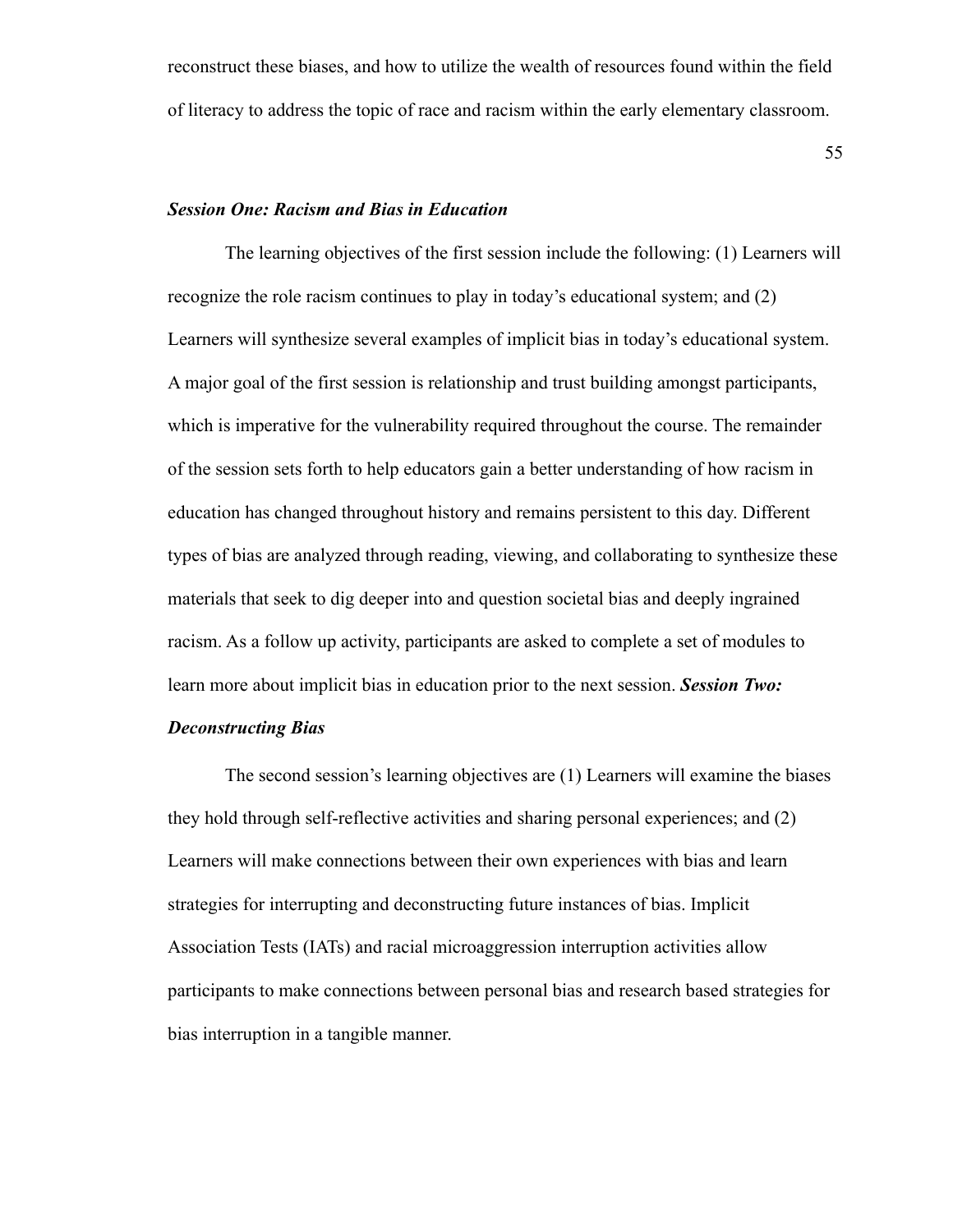The session's follow up activity invites independent self-reflection based on Milner's (2003) race reflective journaling. These reflections will be used to review and expand upon concepts of teacher bias and power in the next session. The work of

56

self-reflection into White privilege and bias is emotionally taxing and it is important to remember and acknowledge that educators will likely be feeling a mixture of discomfort, anger, fear, frustration, or avoidance as they think about learning to deconstruct their own biases and disrupt bias that they witness in their world. It will be important for participants to remember that often this discomfort means something is moving and changing in their perception, and this is the ultimate goal.

#### *Session Three: Exploring Critical Literacy*

The learning objectives for the third day of the professional development include: (1) Learners will reflect upon and analyze the ways their own biases affect their students and learning environment; and (2) Learners will develop a new or deeper understanding of critical literacy pedagogy, and apply this pedagogy to texts they already use in their classrooms. This session provides an introduction to critical literacy pedagogy, a look into the benefits of this pedagogy for both students and educators, and examples of its implementation. The application of these skills allows participants to connect the previous work of bias awareness and teacher power to the texts they choose, the way in which they interact with texts, and the ways in which they guide students to interact with texts. The independent task following this session asks educators to identify text used in their classroom, contemplate it through a critical lens, and select a supplemental or alternative text while applying critical literacy skills.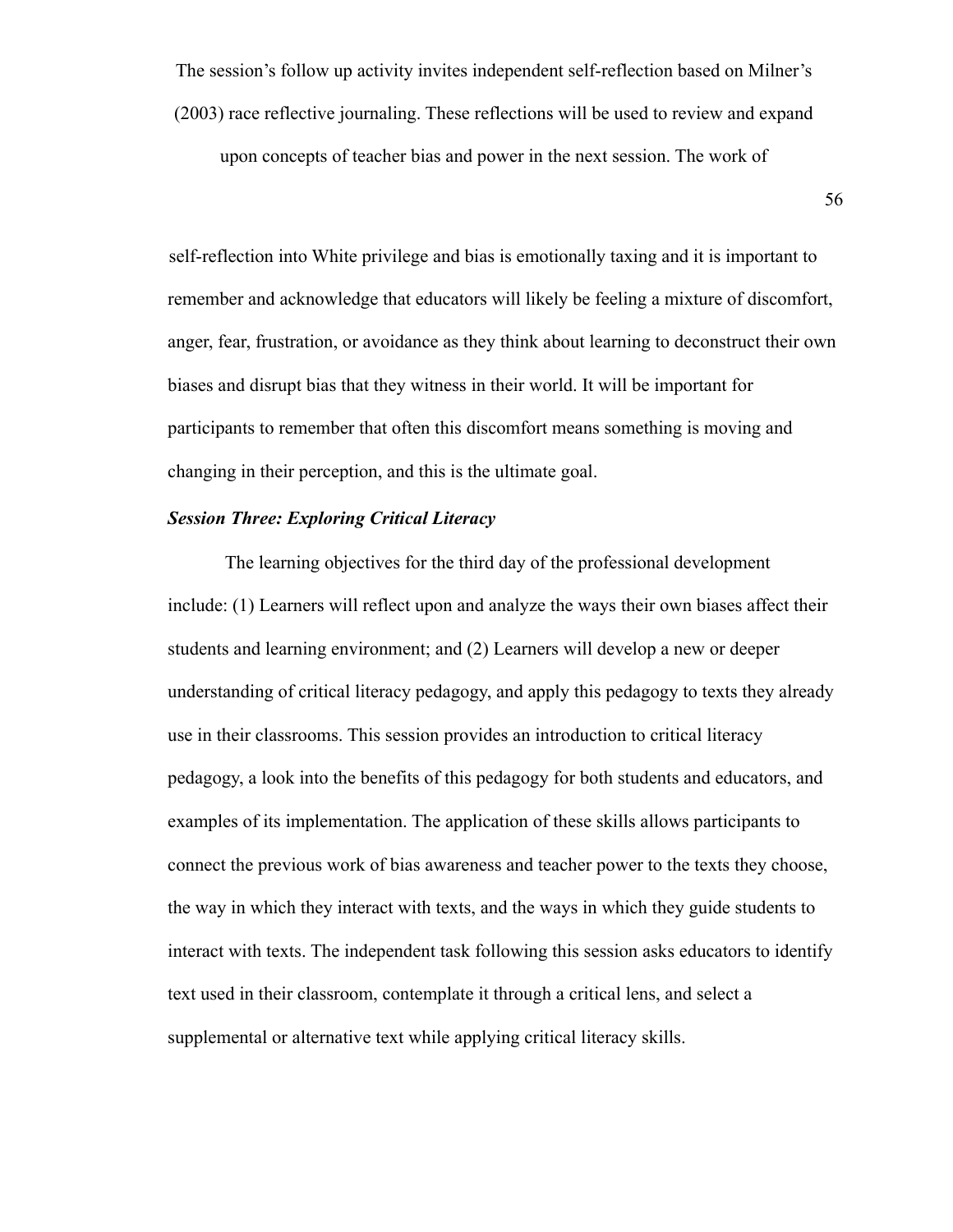# *Session Four: Diversify Your Collection*

The fourth session aims to achieve the following objectives: (1) Learners will gain tools to intentionally improve literary representation of BIPOC students in their classroom libraries; (2) Learners will collaborate and use critical literacy skills to curate a

57

list of literary materials with the intentional purpose of filling representational gaps; and (3) Learners will evaluate the contents of their own classroom libraries and learn how to fund newly acquired texts in their libraries. Throughout this session, participants will accumulate a wealth of knowledge and resources to better represent their students within their classroom libraries. Educators will collaborate and apply critical literacy skills to create wish lists of books which can be shared with colleagues as well as potential supporters of diversifying and expanding classroom libraries. Following this session, participants are tasked with evaluating their own classroom libraries to discover representative gaps to be filled, with the assistance of the *Inclusive Classroom Library Checklist* (Booksource, n.d.).

### *Session Five: Being Brave*

In the final session, the learning objectives include: (1) Learners will synthesize concepts taught throughout the course to build confidence in discussing race and racism with early elementary learners; (2) Learners will apply critical literacy skills to develop deeper and more explicit race-related questioning during interactive read alouds; and (3) Learners will develop a collaborative and supportive community of ongoing resource and idea sharing. The session emphasizes the importance of being brave in the face of discussing race and racism; grasping that trying and making a mistake is far less harmful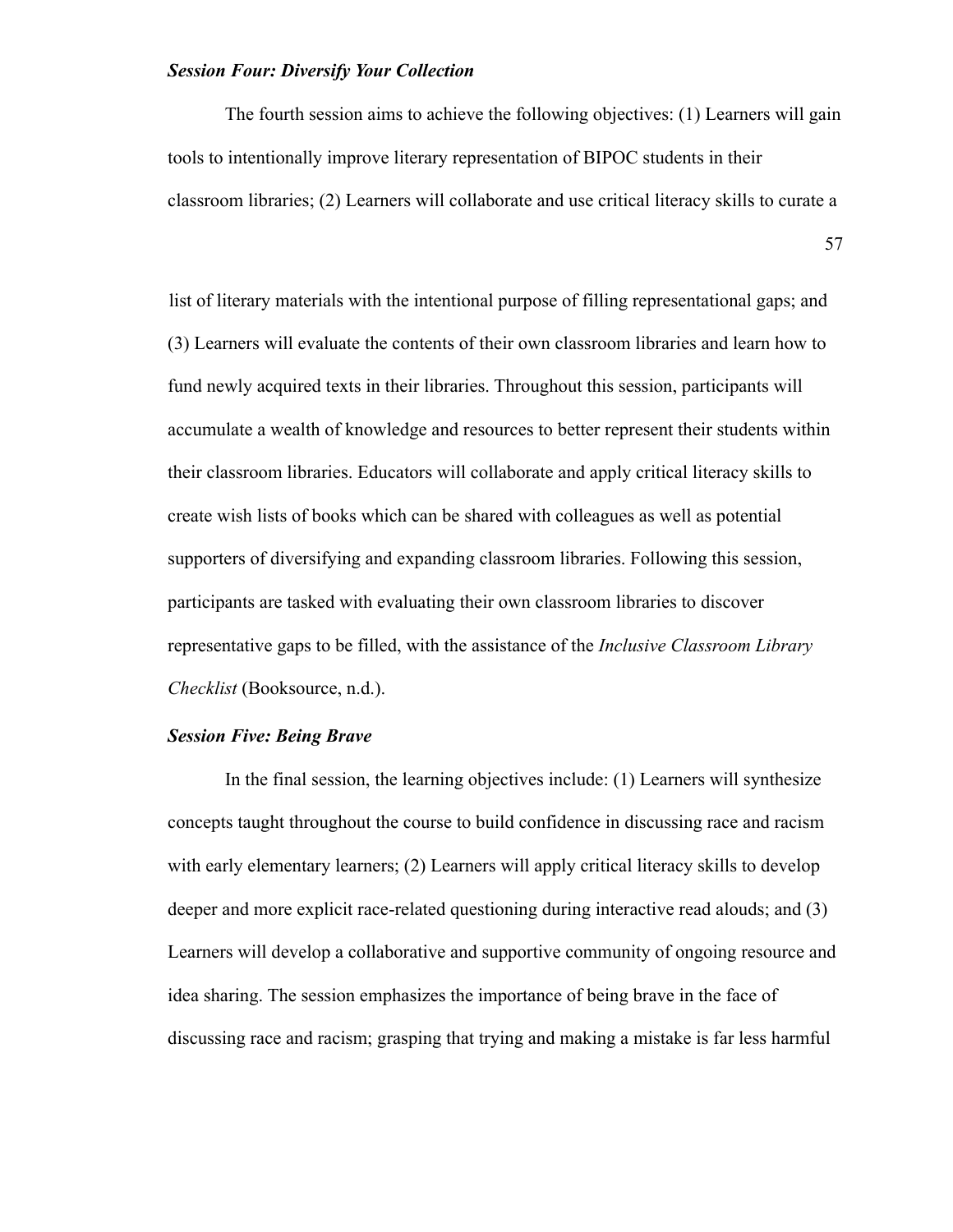than staying silent. Educators will practice developing and sharing deep, but age-appropriate, questions related to concepts of race and racism while interacting with a variety of literary resources. At the end of the session, participants will be invited to join an online community where the resource and idea sharing can continue beyond the professional development setting.

58

#### *Summary of Session Content*

Educators who choose to engage in this professional development opportunity can embark on a challenging, but rewarding, journey of societal and self discovery in order to better support their diverse learners. Throughout this learning opportunity educators are given the chance to dig deep within their personal experiences to identify the bias they hold, as well as gain strategies and skills to begin dismantling the hold those biases have on their behaviors and decisions, especially when it comes to their students. Educators can build a stronger sense of confidence and competence through self-reflection and collaborative learning to feel better prepared to discuss race and racism when it naturally or intentionally comes up in the classroom. Participants depart with a collection of tools and resources for facilitating these challenging discussions with their young elementary students, as well as access to a community resource for discovering and sharing new ideas and understandings along this continuous journey of growth.

#### **Research Rationale**

While Chapter Two addressed several aspects of adult learning, I focus here on a few additional points that were instrumental to the creation of my project. When considering the structure of a professional development opportunity in general, there are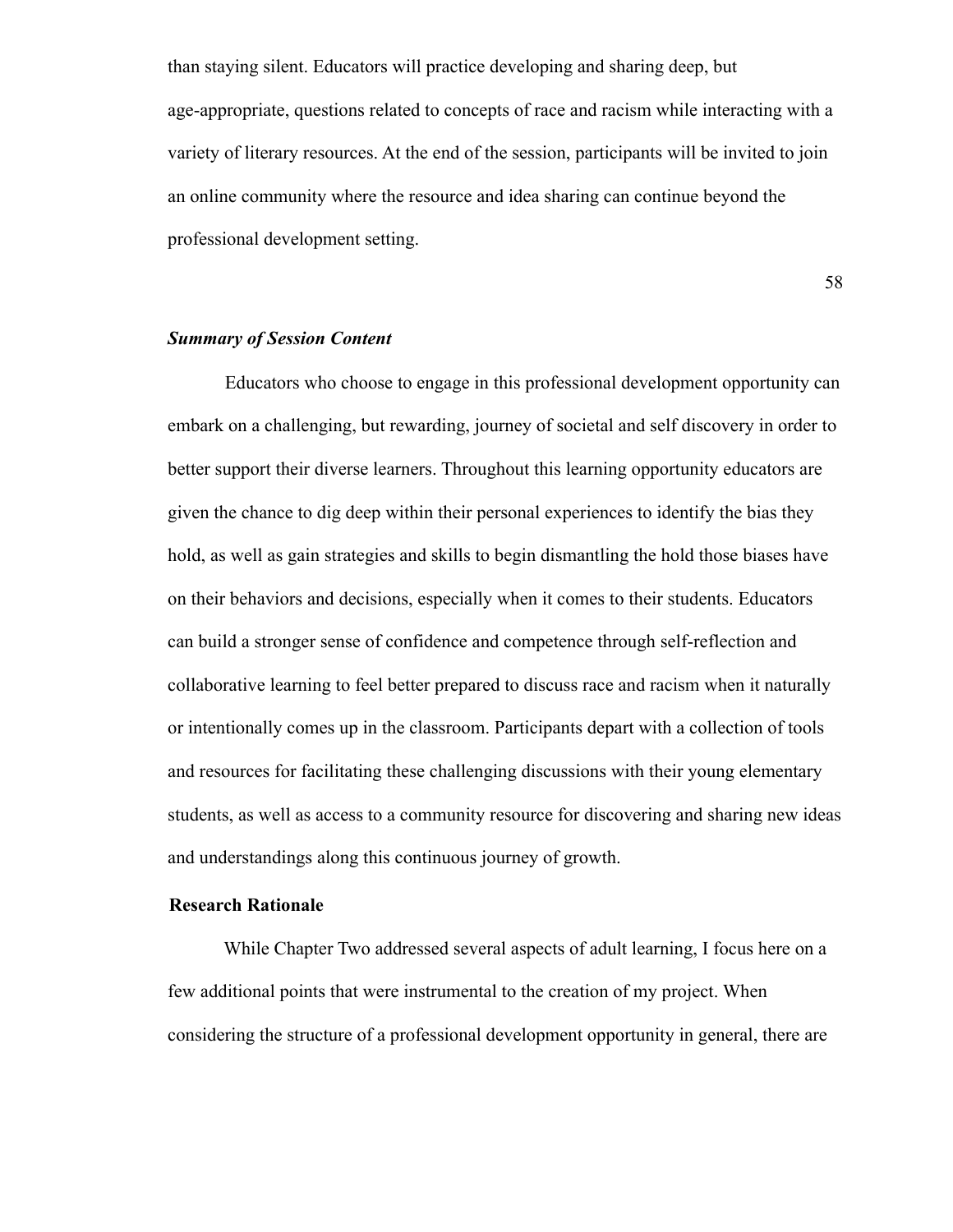a few key factors that Shearer et al. (2019) recommend. These authors suggest effective professional learning experiences should address the following adult learning needs, especially when working with educators:

- Teachers want to know how learning a new concept or instructional method will impact their students.
- Teachers' instructional knowledge and experience must serve as a foundation for new pedagogical knowledge.

• Teachers want to make their own decisions as they learn and apply new materials and approaches, and this can be facilitated through professional learning. ● Teachers want to learn that which they can apply immediately in their own classrooms with their own students.

● Teachers respond best to that which leads to positive changes in their students. ● Teachers will gain deeper understandings of instructional applications that address their own questions within inquiry-based, dynamic approaches to professional learning. (pp. 282-283)

Given these recommendations, my project involves making the task of self-reflection relevant to the way it impacts participants' students and it allows participants to make the learning their own with lots of choice in how to engage with materials. Within the self-reflective activities, personal experience certainly will act as a foundation for new learning. It is critical to realize that this foundation may need to crumble in order to be rebuilt, but this is natural in this process of bias awareness and deconstruction. Through the collaborative learning environment of this professional learning course, educators are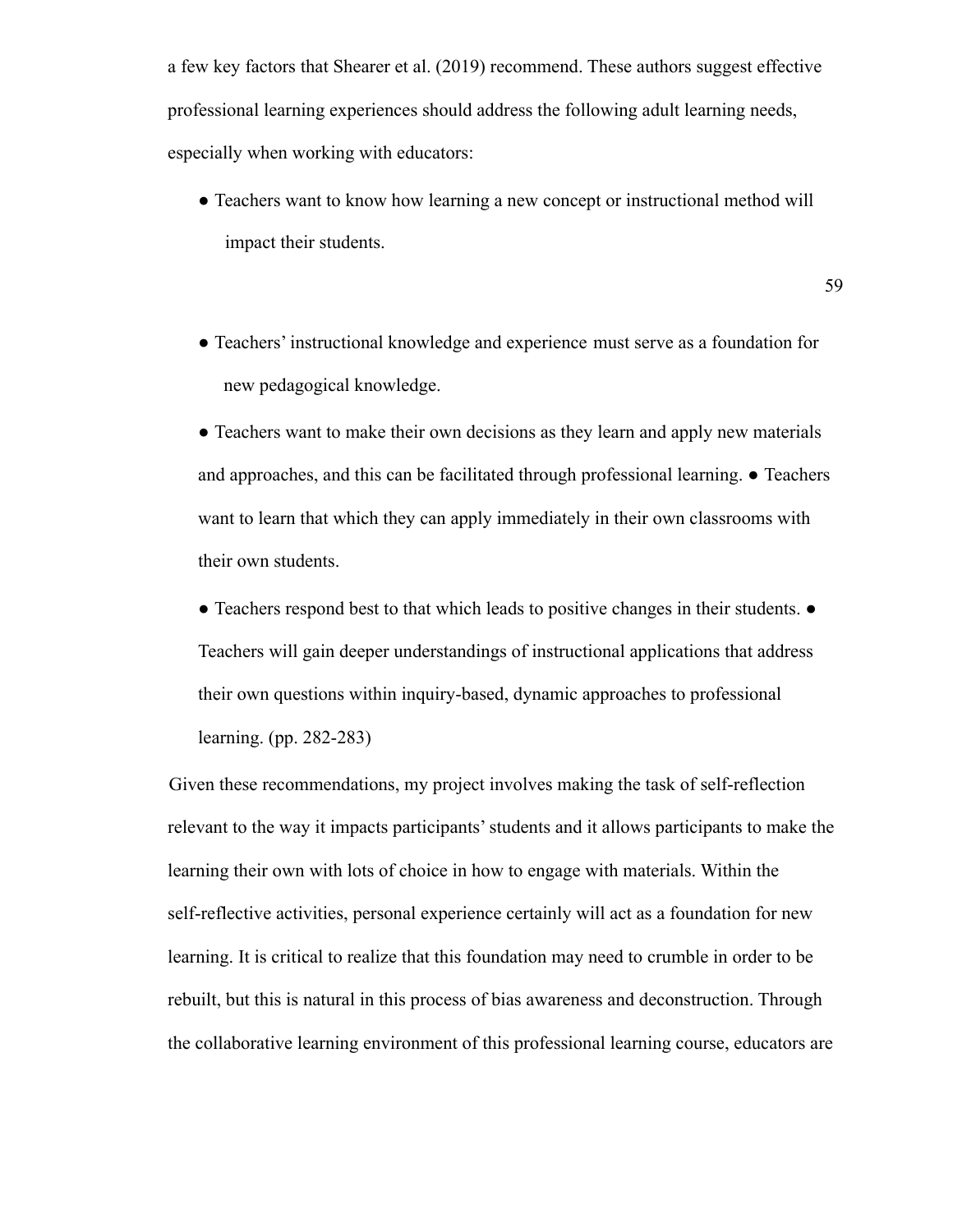able to explore ideas and methods with like-minded professionals, while sharing differing experiences and perspectives. Finally, assessment of perceived value and opportunities for participant feedback are instrumental in ensuring that these sessions truly have positive effects on students' learning.

Another essential aspect of adult learning ties back to Lazar and Rachko's (2012) research discussed in Chapter Two. Their study found that teachers' comfort and depth of

60

questioning in relation to racism significantly increased after educators completed their critical literacy pedagogy course. Several methods were highlighted for the effectiveness for guiding teachers in developing more competent and lasting skills in the implementation of critical literacy pedagogies. These learning opportunities included studying literature on racism, analyzing visual media, acting out scenarios, collecting and analyzing ethnographic data, and completing autobiographical and biographical written assignments analyzing one's own racial bias as well as the bias of others. These learning activities will all be incorporated within my project, in hopes of similarly preparing teachers to dig into more meaningful questions and discussions of race and racism with their own young learners.

### **Setting and Audience**

After analyzing an extensive amount of research on how to go about understanding one's own bias, it became clear that in order to accomplish the goals of this professional development opportunity, it would require a significant amount of time and trust amongst participants. Therefore, the setting of this professional learning is designed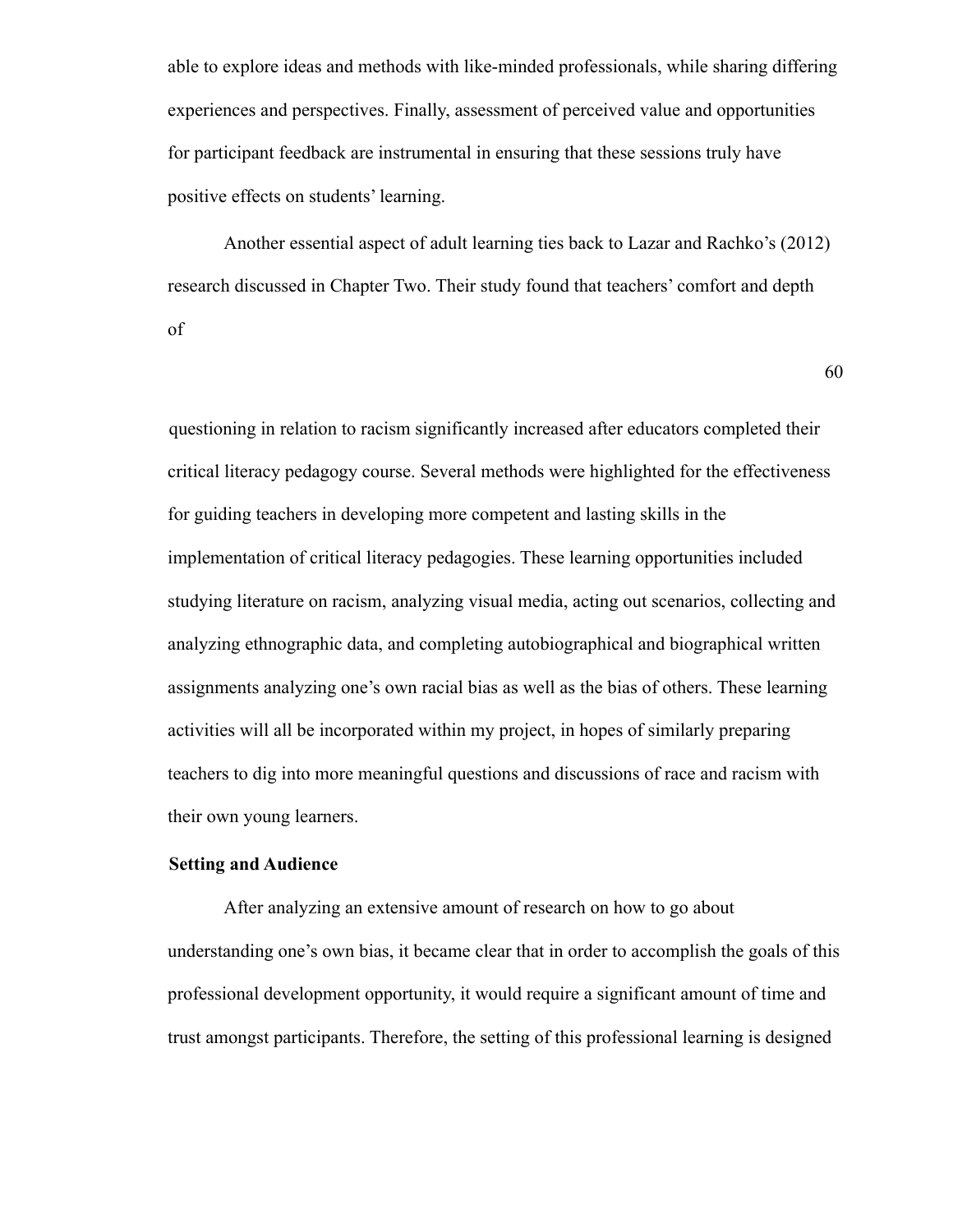to place over a set of five bi-weekly sessions, each lasting 90 minutes. These sessions would take place during the months of September through November in order to provide experience in the classroom for completing reflective activities, as well as to allow time to implement new learnings within the school year and the specific context of students reflected upon throughout the course.

This optional learning experience would take place in a non-school setting, such as a community center or library. This would allow participants from different school settings to reflect on ideas of racism within the education system as a whole, rather than

61

confined to the singular experiences of one school building. This non-school setting is also intended to provide a space where participants can feel safe and brave to speak candidly and be a vulnerable participant in the process. In order to feel comfortable opening up and becoming vulnerable when discussing tough, personal, and taboo topics, it is essential that participants choose to attend this learning experience of their own volition, rather than be required to attend. Dedication to the goals of this professional development are vital to the success of the learning experiences.

Participants from a variety of school settings are invited to sign up for the course to share differing experiences and perspectives. While this course is intended for educators who self-identify as White, any educator that works with students and wants to feel more equipped to discuss race in their classrooms will be welcome to join. Communications advertising this learning opportunity would acknowledge that there is a specific emphasis on dismantling the experience of the dominant culture and its accompanying bias, so participants should sign up based on understanding how the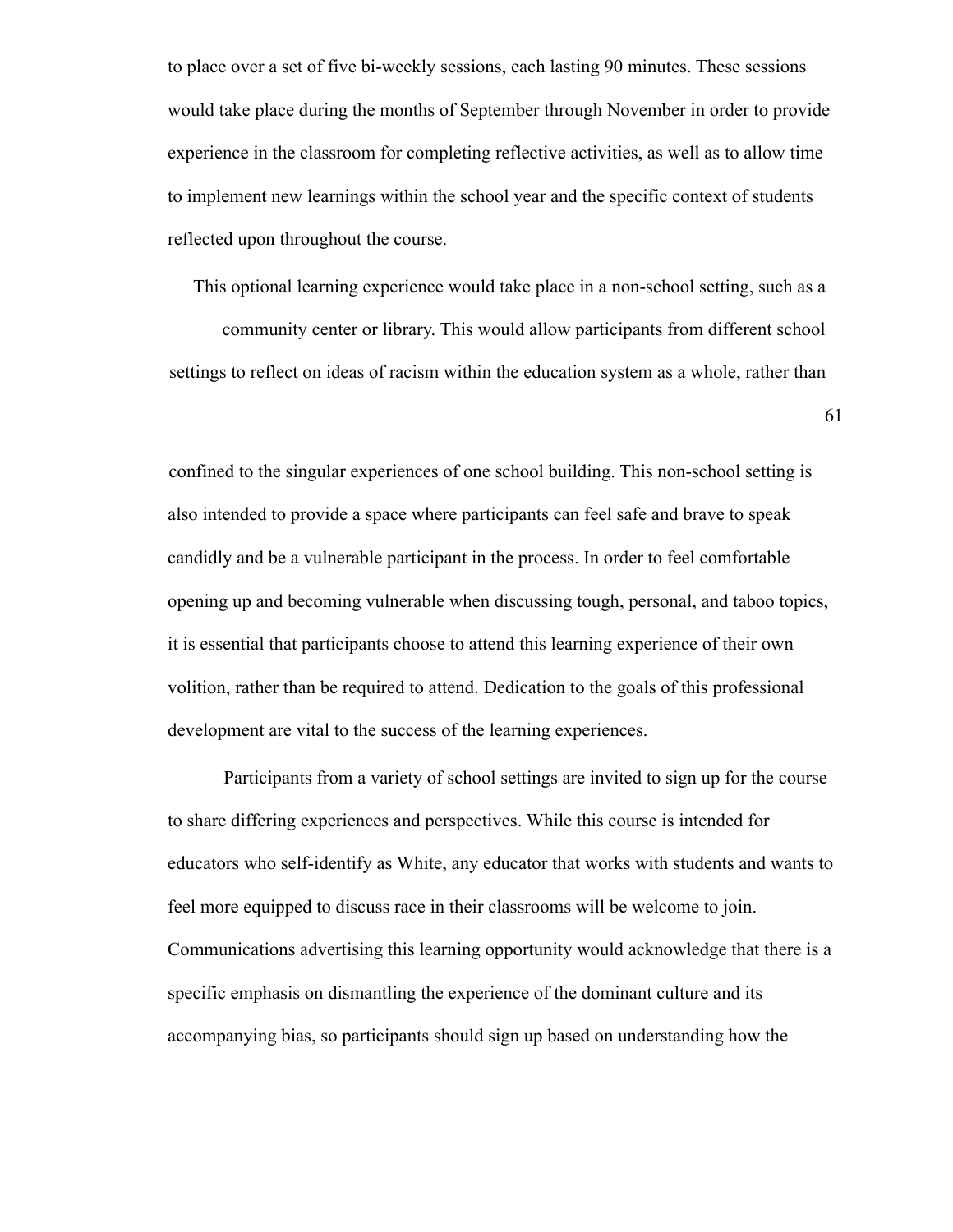course would be relevant to their own experiences and goals. The more diverse experiences that can be shared within the group, the more robust the learning opportunity can become. Additionally, while the focus of the White experience is a basis for reflection, BIPOC voices were incorporated throughout the creation of this project, through integration of BIPOC created materials. The course is designed to secure 10 to 20 attendees in order to create a sense of small group trust and community amongst participants without leaving members feeling like silent observers within a large group.

62

# **Timeline**

The idea for this project was actually sparked prior to my beginning the Capstone writing process. In my first Hamline University graduate course taken during the summer of 2020, I wrote a mini literature review focused on how to talk to kindergarteners about race. I ended up needing to drastically cut down on my writing due to the maximum page limit of the assignment, but my surplus of resources and ideas sparked my interest and desire to dig deeper into this topic. In August of 2021, I created a short professional development opportunity for another Hamline course which was intended to guide my colleagues in evaluating and revamping their classroom libraries to become more inclusive classroom libraries. I felt there was far too much to cover, and that this would fit more ideally within a whole learning unit. As I chose my topic for this Capstone and wrote my literature review in October 2021, my idea to embed that session within a lengthier professional development experience was solidified.

I wrote my initial plan for this project in November 2021, and then revised and completed the project itself in March 2022. As of the submission of this paper, the project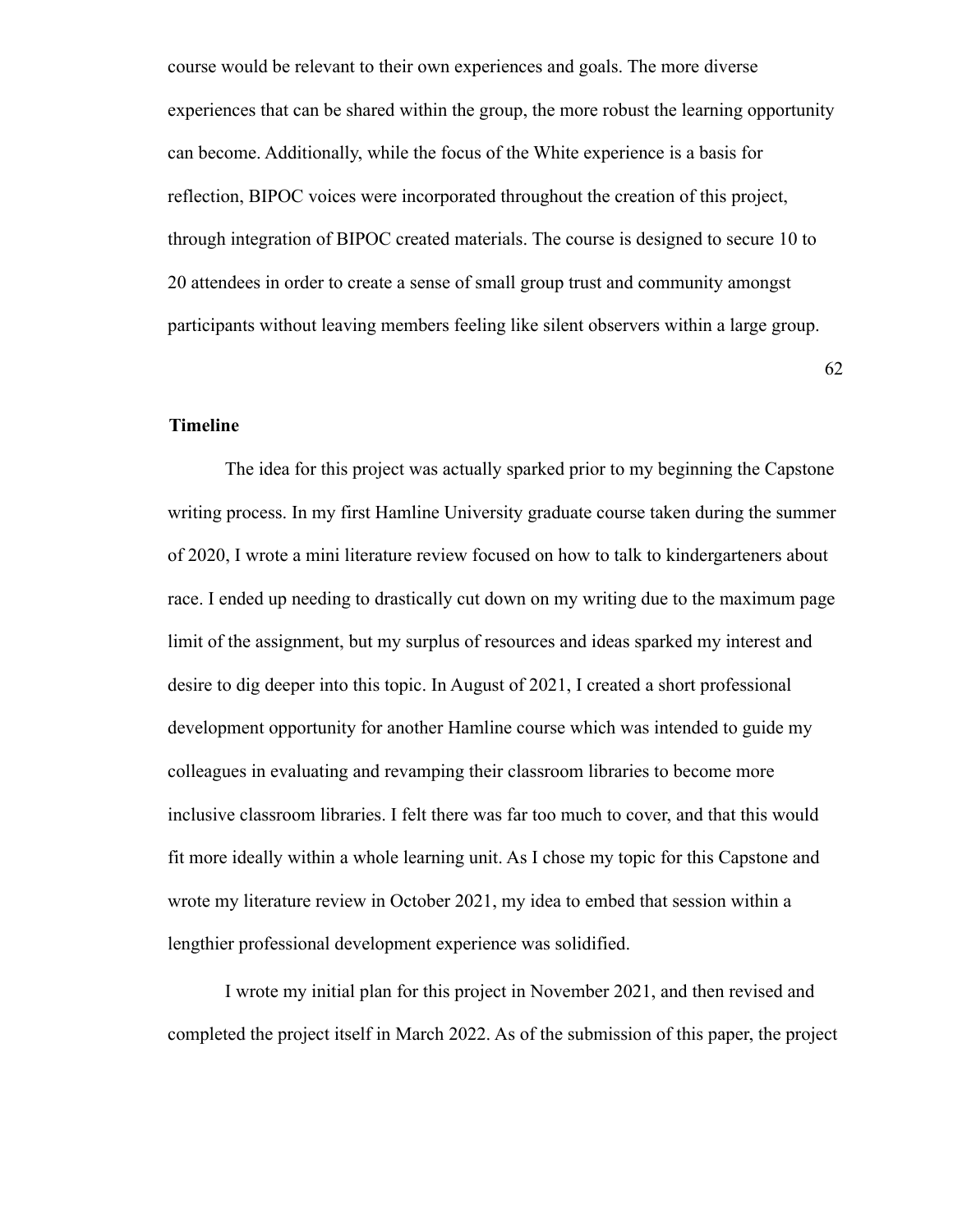is a hypothetical one. So, my project involved designing the presentation and activities planned for the professional development course without yet carrying out the plan with real participants. However, I do hope to find an opportunity to make this plan a reality someday in the future. Chapter Four was written in April of 2022. Submission of this Capstone in its entirety and my graduation from Hamline's Masters of Arts in Literacy Education (MALEd) program take place in May 2022.

63

#### **Assessment**

As mentioned in the Research Rationale section of this chapter, evidence shows educators engage more actively with professional development opportunities that feel relevant to themselves and their students, and those which have positive impacts on their students. Therefore, assessments of this learning opportunity are focused on those outcomes. After each session of the professional development course, participants are asked to rate the learning opportunity, provide written feedback, and share any wishes for future sessions using session specific Google Forms. These forms will seek to ascertain which portions of the learning experience felt most impactful, as well as areas for improvement. Then, one month after the course is completed, a follow-up Google Form evaluation will be sent via email. This time, the questions will ask participants to share about the relevance of the learning within their classroom in the weeks during and following the learning experience, the effectiveness of the strategies and resources shared, and the impact of the strategies on their students. This final assessment seeks to discover which aspects have lasting effects on teachers and students after the course has ended.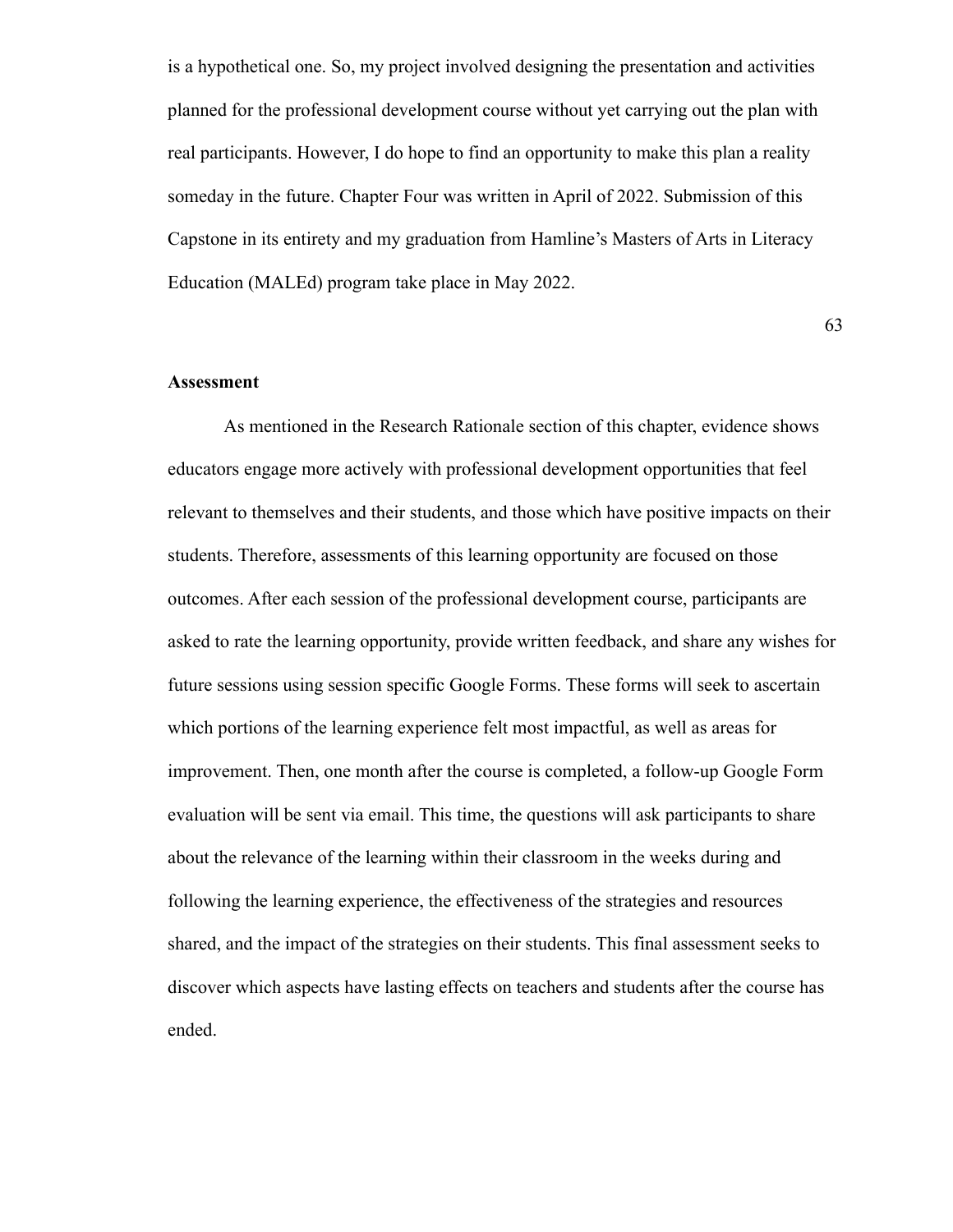### **Chapter Summary**

Chapter Three has served to describe my Capstone project, a five-session professional development course centered around self-reflection, bias education, and literacy resource building. Educators who attend this experience engage in exercises to better understand racism in the current education system and their own experiences which have created and reinforced bias. Through research-based adult education methods, participants learn

strategies for deconstructing their own biases, interrupting the biases

64

demonstrated in others' actions, and utilizing literacy for anti-racism education with early elementary students. I described the ideal setting and audience for this professional learning opportunity, as well as the timeline of the creation of this project. I shared the assessment plan for improving upon this professional learning experience over time.

In Chapter Four, I reflect upon my experiences creating this project to emphasize my learnings throughout the process. I will circle back to the literature review to connect portions which proved to be most influential to the creation of my professional development project. I touch upon the potential implications and the limitations of my project, and suggest some potential directions for future research on this topic. I conclude with an evaluation of the benefits of my project within the education field.

65

#### **CHAPTER FOUR**

#### **Conclusion**

**Overview**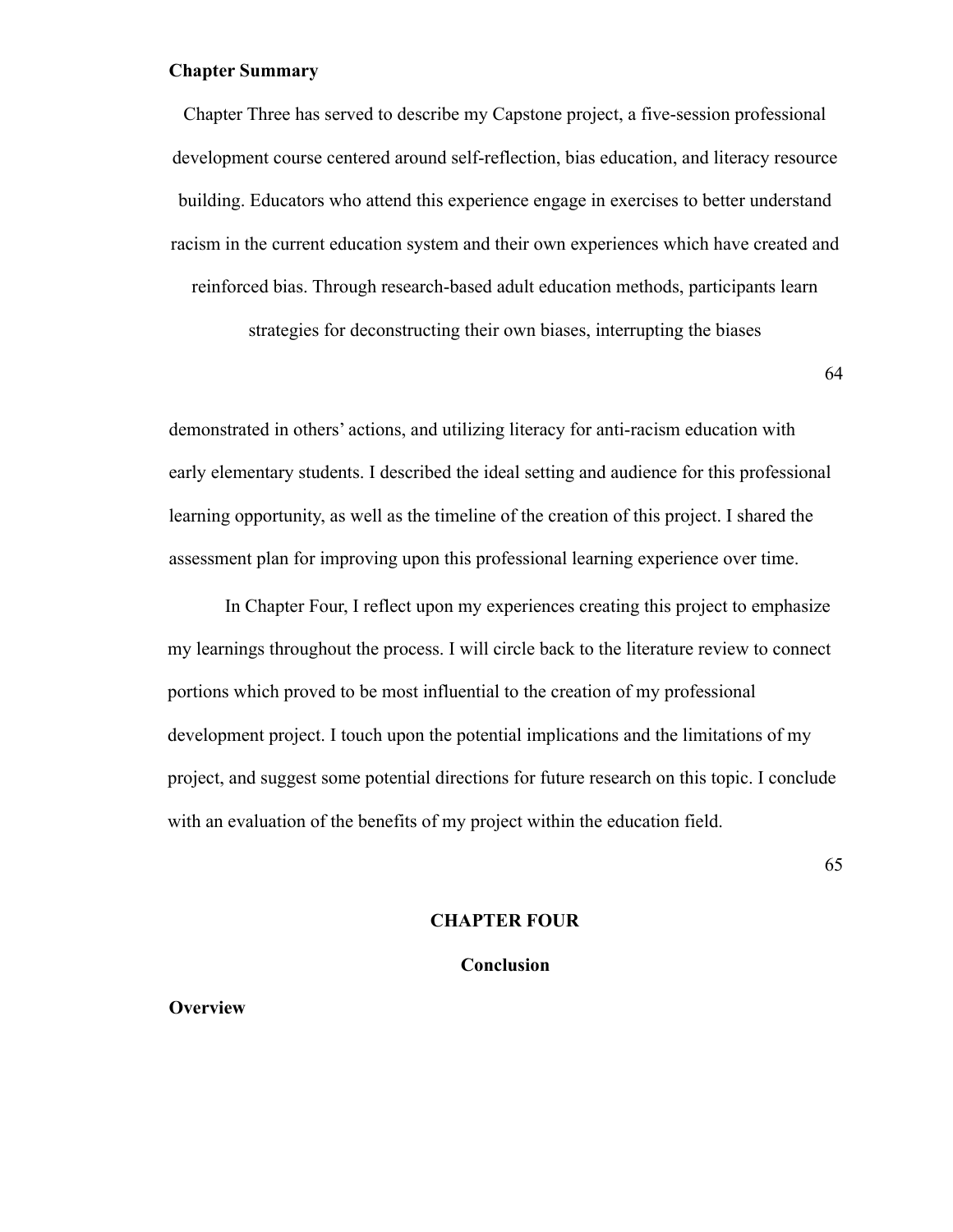Over the course of two years, Hamline's MALEd program provided me with an opportunity to synthesize my lived experiences, new knowledge, and deeper understanding of my own capabilities, as both an educator and as a learner. These aspects all came together in the writing of this paper and the creation of my Capstone project. My program began one week after the death of George Floyd and the subsequent events in my own Minneapolis neighborhood. I remember feeling an enormous responsibility to be a better teacher and learn how to better serve my students when it comes to the persistent racism that surrounds us all. Through the process of completing this Capstone, I feel I have done something that matters, something that will undoubtedly change me forever, and something that will hopefully have lasting effects in my professional field.

I developed a five session professional development course in order to uncover answers to the question: *How can White educators utilize literacy to more confidently and competently discuss race and racism with their early elementary students?* This learning opportunity focused on institutional racism, bias education, self-reflective activities, and

the sharing of literacy resources to support participants in achieving the feeling of confidence and competence in race discussions with their students. In this fourth and final chapter I share my major learnings gained through the process of writing this paper and creating my project. I revisit the pieces of research from Chapter Two that were most influential to the creation of my project. I discuss broader implications of this work, the limitations of my project design, and potential areas for further research in relation to my

66

research question and my project. Finally, I discuss ways in which communicating my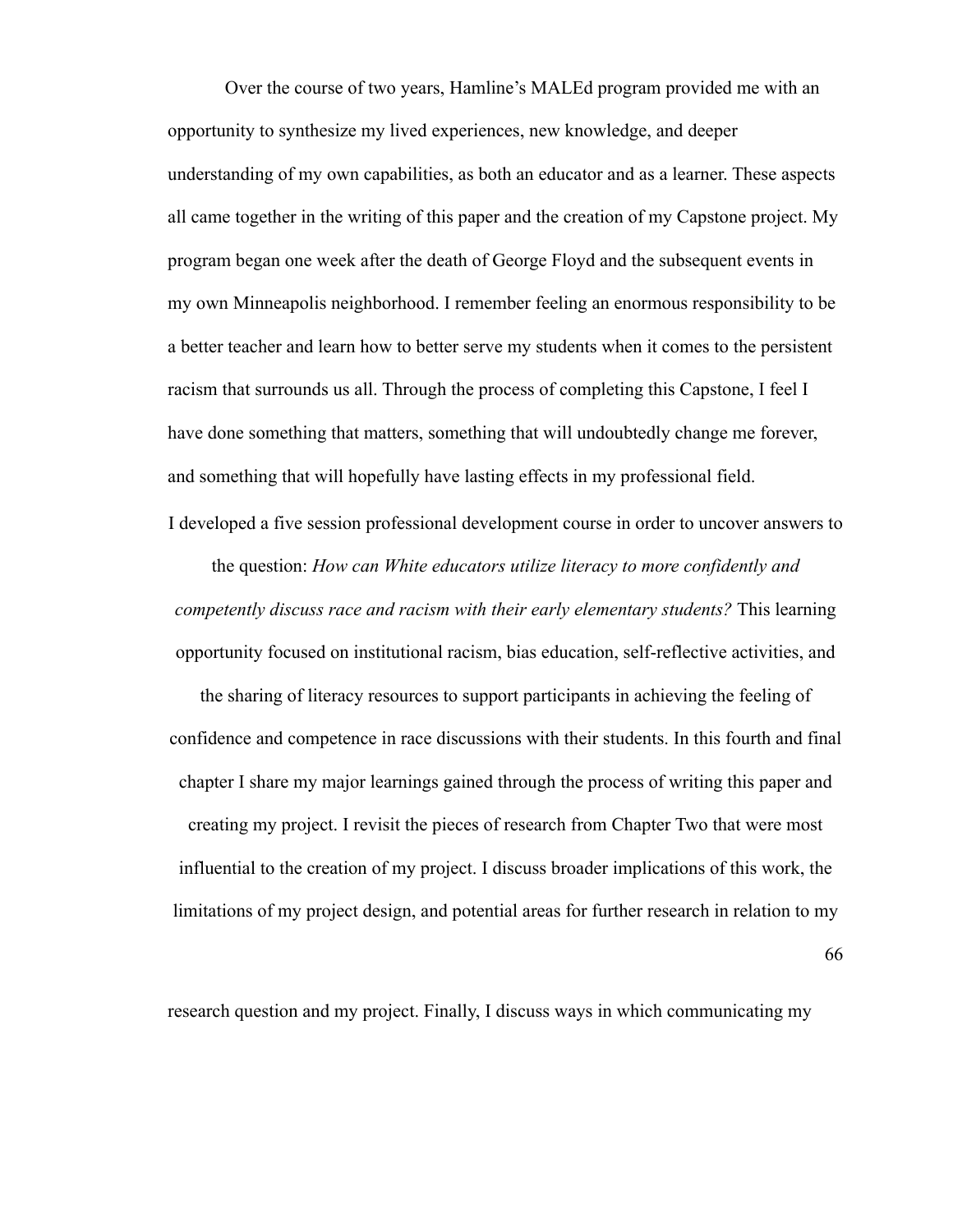project results could benefit the education field as a whole, and wrap up the chapter and paper with some final thoughts.

# **Major Learnings**

While I am incredibly proud of my finished Capstone product, the part that had the biggest effect on my own learning occurred through the process of completing the project itself. I knew the concept of my project was always of paramount importance, but I never expected that the challenges I would face along the way would stick with me more than the content of my research itself. I have learned that the work of anti-racist and bias education is not only critically important, but it is also a remarkably emotional and never-ending journey.

# *Racialized Trauma*

In the past seven months of my life, I have had the same conversation numerous times with anyone who asks how my masters work is going. Every time I am asked about my topic and I rattle off my research question, I receive the same response: "Wow, that's heavy!" I couldn't agree more. In my second chapter, I briefly discussed concepts of White guilt as a barrier for understanding one's own bias and deconstructing bias and racism, and then I realized I was living it. I completed every one of the activities in my professional development course myself and worked through a ton of bias awareness and deconstruction in my personal life through the process of this Capstone. I have reflected upon the ways my White privilege has directly and indirectly given me advantages in both my personal and professional life. I have come to recognize how I let my own White fragility and White guilt act as an excuse to avoid enacting the work I was writing about.

67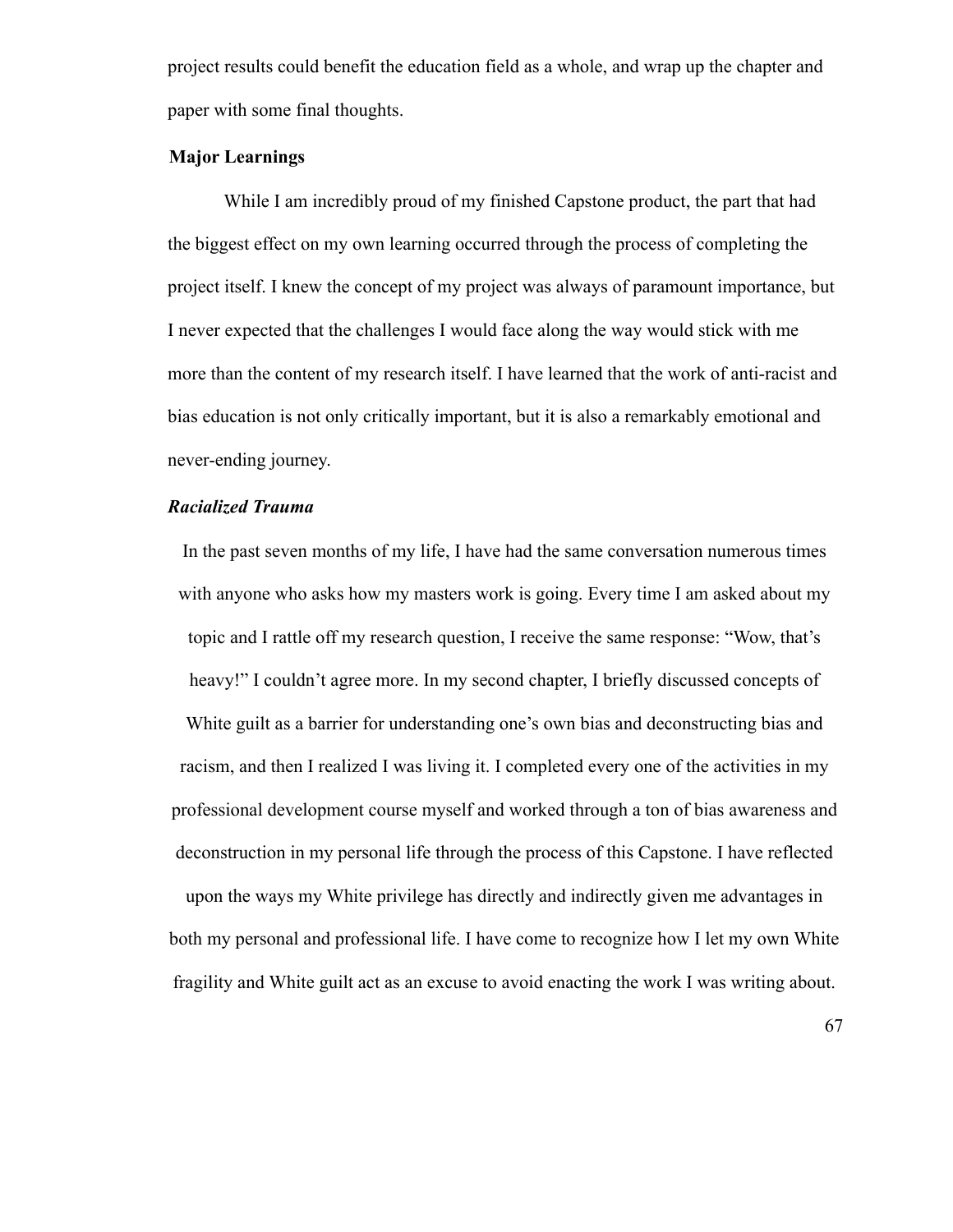I constantly felt I wasn't doing enough, or doing the BIPOC community justice. My mental health steeply declined throughout my writing of this paper and the completion of this project. I wanted to give up. I continue to feel guilt for the emotional toll this work has had on me, when I know my White emotional trauma is nothing in comparison to the emotional trauma the BIPOC community faces throughout their entire lives just by living in their bodies.

Then I found and read the book *My Grandmother's Hands* by Resmaa Menakem (2021). The author of this text helped me understand that racialized trauma lives within all of our bodies, regardless of race, and this trauma comes to the surface when faced with the discomfort of addressing our own racism and bias. I learned my trauma response is natural and every human has racialized trauma in some form that has been passed down through our DNA over many generations. Menakem states "each individual body has its own unique trauma response, and each body needs (and deserves) to heal" (p. 18). Through the reading of this text, in combination with my recent experience, I have learned the importance of mental health awareness, self-care, and racialized trauma healing in engaging with anti-racism and bias education. As I planned my professional development course, I aimed to incorporate these concepts with participants so they may feel prepared for the emotional work involved and for coping with these emotions through their journey. It is also key to remember that these emotional coping skills continue to develop over time, which leads me to my next major learning. *Limitless*

# *Learning*

When I first chose my topic and envisioned my project, I was highly critical of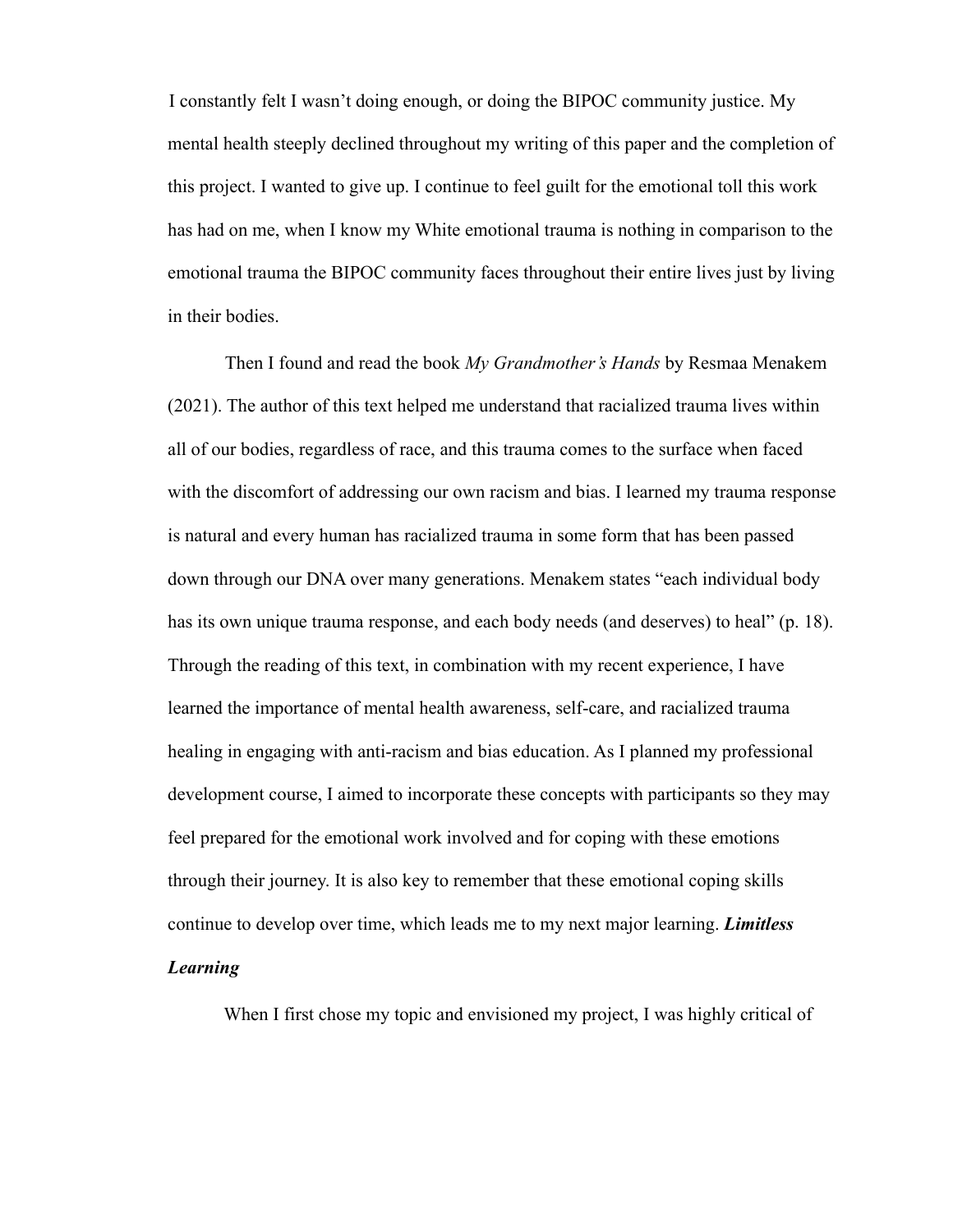any cultural awareness and anti-racism focused professional development opportunities

I

have attended in the past. I remembered they all felt too short and only focused on the topic at a surface level. I knew I wanted to do more, dig deeper, and have a real and lasting impact as a result of my professional development course. I found an abundance of ideas for activities from those I experienced during my MALEd program courses, those I discovered through my research process, and those recommended by my content expert based on her professional experience in the field of anti-racism and bias education. Yet, when it came time to begin creating my project, I was frozen, staring at a blank page and feeling like an imposter. How could I possibly fit all of these ideas into such a short course without speeding through too quickly and skimming only the surface of the topic? How could I know which activities would be the most impactful for participants? What if I don't focus enough on one aspect, and too much on another, or leave something out completely? These questions plagued my mind for days, and then weeks. I felt too debilitated to even begin planning.

I finally came to an essential realization. Of course it is impossible to fit all anti-racism and bias education into a five session course, or even a two year masters program for that matter. However, the fear of not doing enough cannot allow us to avoid doing anything at all. Any steps, even the smallest steps, have more of an impact than standing still. While

my project mostly consisted of planning some great learning opportunities for my participants, what I most want my participants to leave with is a yearning for continuing their journey of growth in anti-racism practices and bias awareness and deconstruction.

68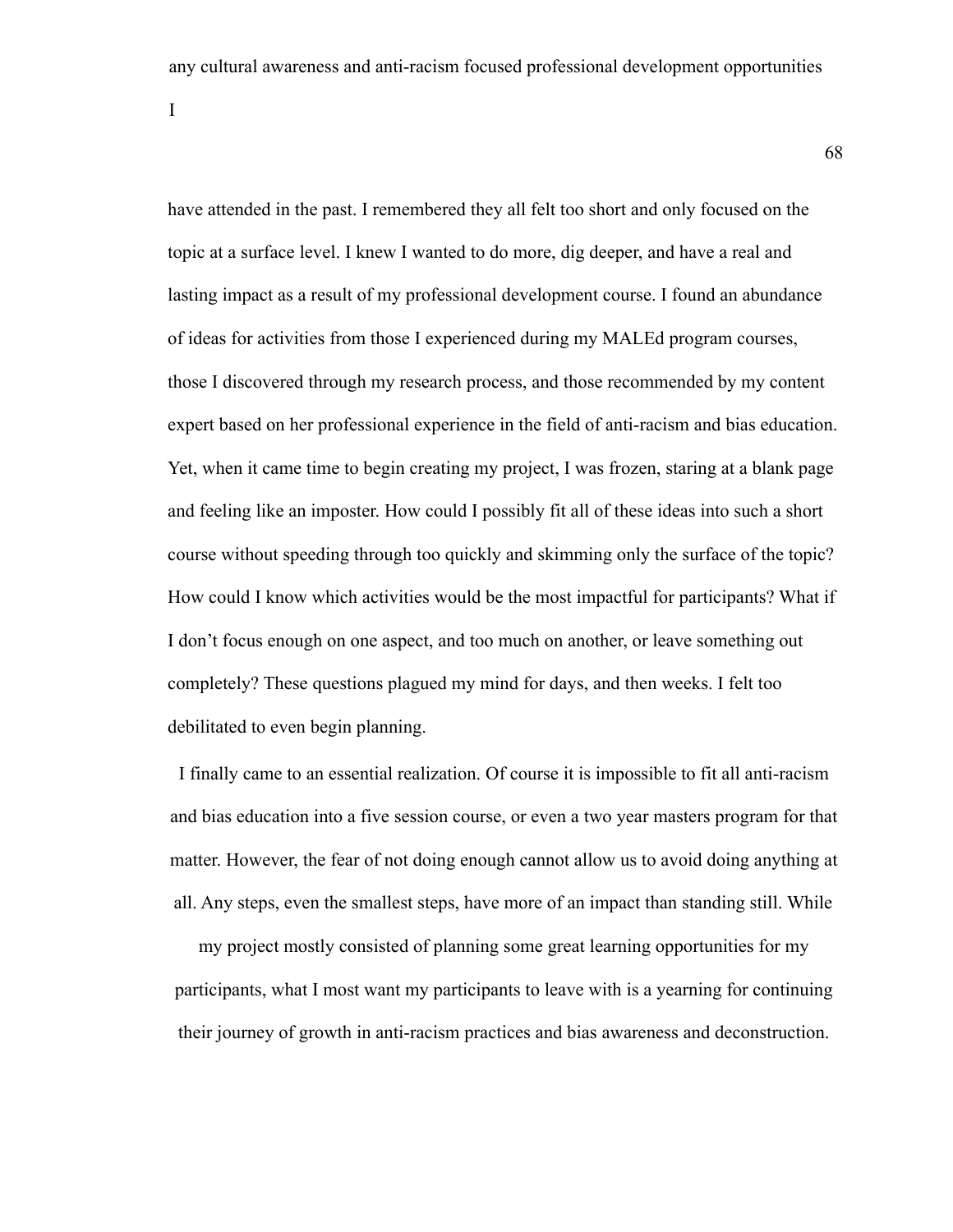This is a major reason I created an ongoing learning community to follow the completion of my professional development course, not only for participants but for myself as well. I learned I am not an imposter, but rather a work in

69

progress. I will never know everything there is to know about racism and bias, but I have taken noteworthy steps toward growth and plan to continue doing so for the rest of my life.

# **Revisiting the Literature**

The research component of this Capstone proved to be an even more insightful mechanism for learning than I was expecting. While it found a home later in my second chapter, the first subtopic I actually researched was the age-appropriateness of race discussions with early elementary age students. I decided in order to carry out my work on this topic, I needed to confirm that my research question is a valid and relevant one. The study conducted by Sullivan and colleagues (2021) confirmed my suspicions about myself and other educators, in that we tend to underestimate the ability of young children to discuss concepts of race and racism, by nearly five years according to their findings. Even though I have experienced this underestimation of students' abilities to conceptualize race, I was shocked by the amount of time these researchers found educators waste when they avoid discussing the topic. Research carried out by Kemple et al. (2016), Katz (2003), and Cristol and Gimbert (2008) agreed that even infants demonstrate awareness of racial differences. Furthermore, these, and other researchers, found evidence that children in early childhood begin making decisions and acting upon these observable differences (Bigler & Wright, 2014; Copenhaver-Johnson, 2006; Steele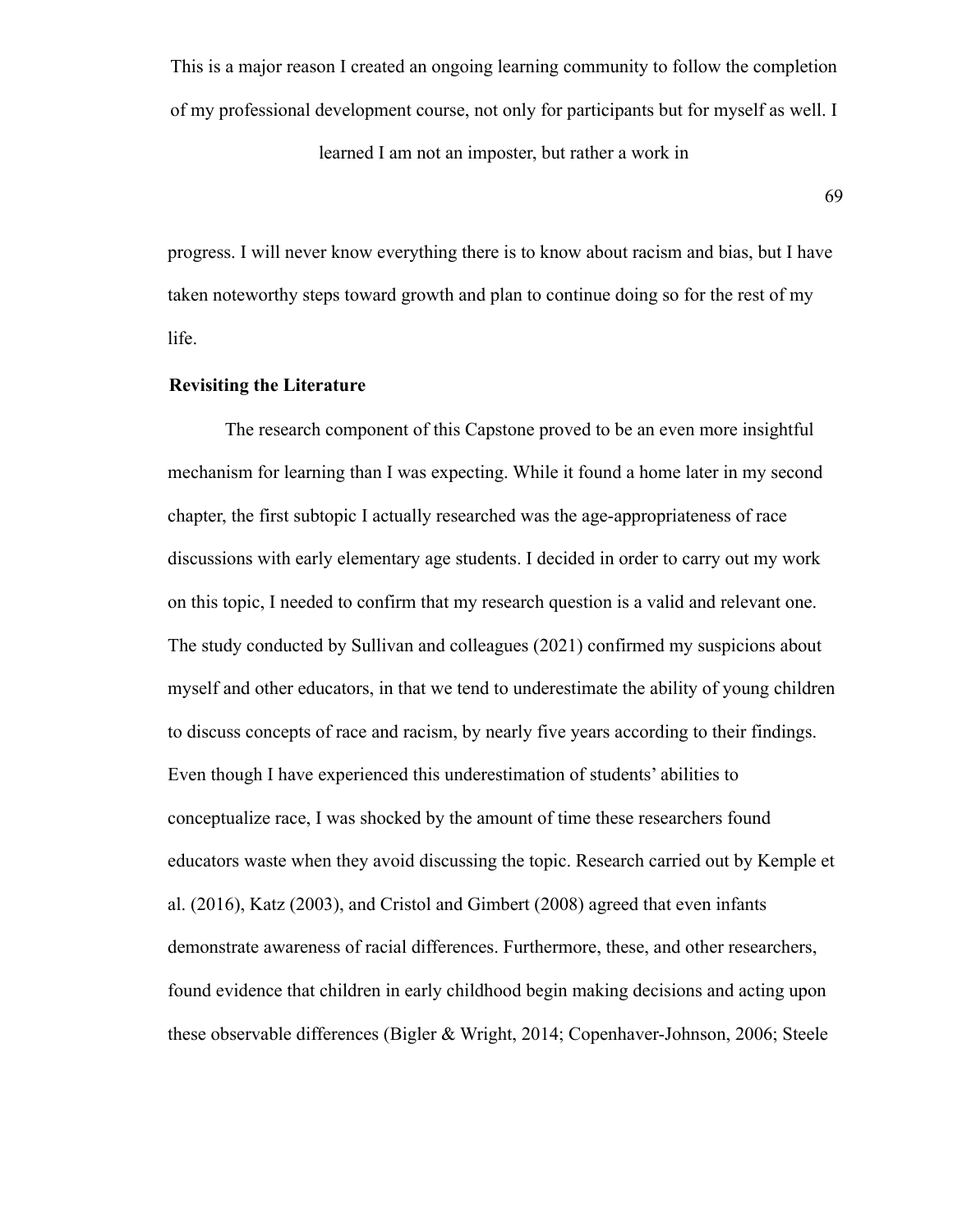et al., 2018). The considerable amount of evidence I found affirmed the importance of my topic and increased my passion for helping other educators, and myself, to realize the necessity and validity of having conversations about race and racism with early learners.

70

As far as the content of my project is concerned, the research I found involving bias education proved to be the most helpful. From Milner's (2003) race reflective journal exercises focused on our racialized histories and educators' power in the classroom to Pearce's (2019) strategies for deconstructing bias through microaggression roleplay, I found evidence-based activities for participants to engage with throughout my professional development course. While my own expertise is in the field of elementary and literacy education, these experts informed my knowledge base of bias education with adults. My analysis of literature by Starck et al. (2020) and Crowley (2019) confirmed bias education is an imperative component of developing educators' confidence and competence in race related discussions. This evidence compelled me to spend a significant amount of time on bias education throughout the course of my professional development sessions.

A third set of literature corroborated the connection between race, bias, and literacy in the classroom. Hardy et al. (2020) found that students gravitate toward books where they see themselves represented, which reminds educators to make these representative texts available to their students. Rogers and Mosley (2006) and Gardner (2017) emphasized that educators must take it a step further than just having BIPOC representative texts available to students, but that we must guide students to understand the concepts embedded within these texts. Researching the utilization of literacy was the fun part in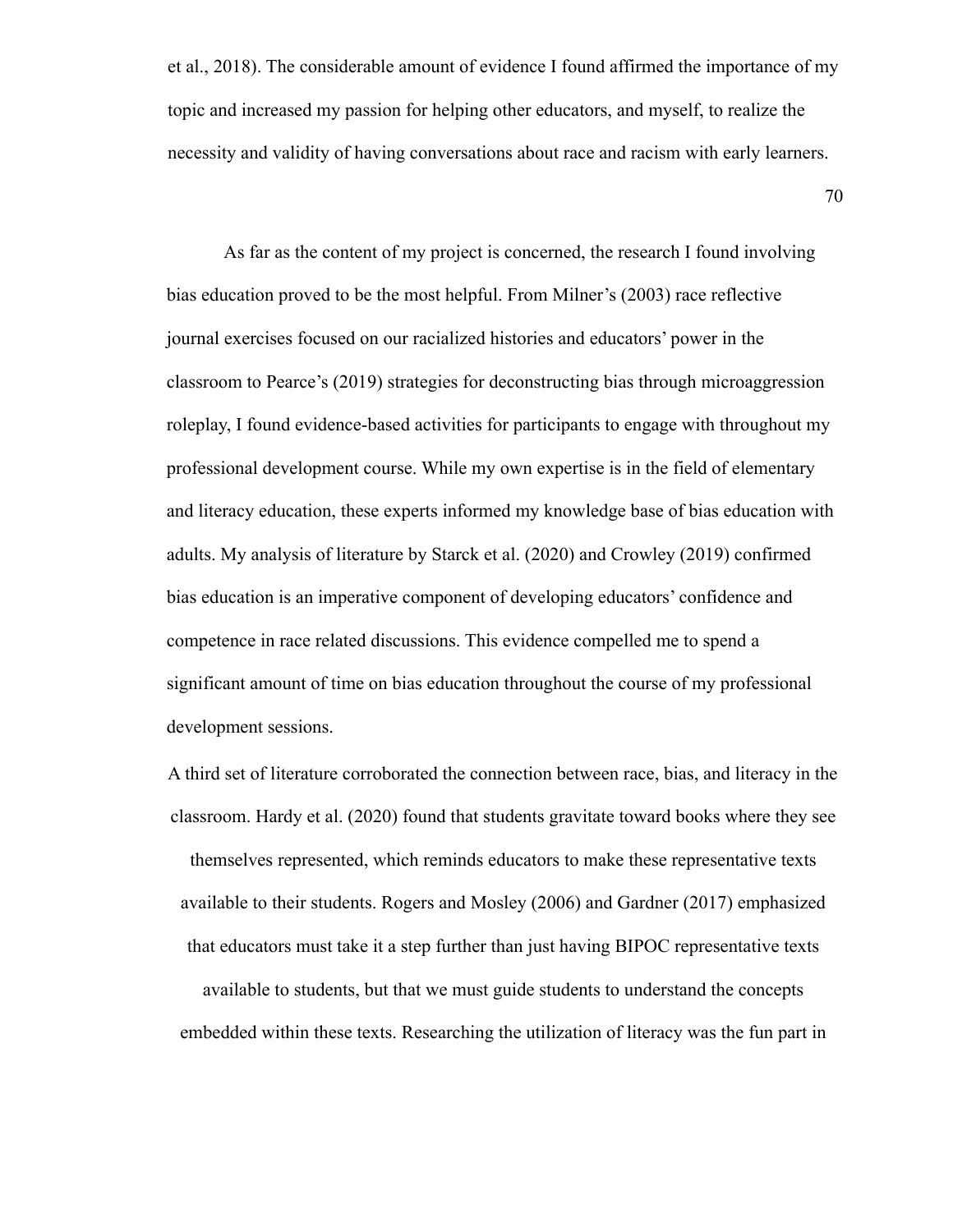the heaviness of anti-racism and bias education. Seeing the multitude of BIPOC representative texts available and finding tools such as Booksource's (n.d.) *Inclusive Classroom Library Checklist* and McLaughlin and DeVoogd's (2004) critical literacy lesson examples allowed me to remember that educators have actionable steps we

can take in our classrooms to represent our students and support their understanding of the critical concepts of race and racism.

### **Implications**

Although I have not yet had the opportunity to carry out my professional development course with real participants, I would like to make it a reality in the near future. The intention is that participants would be impacted by the important work of reflecting on their own bias with a group of dedicated peers, as well as through sharing experiences and resources for ongoing learning beyond the course. Even without conducting the course itself, I believe anyone who is interested, reads my work, and sees my project could be inspired to complete some of the activities independently or with colleagues, find a similarly constructed professional learning opportunity, or create one of their own to carry out. My work on this project demonstrates one way of connecting activities and ideas, but I would encourage any other interested parties to explore the multitude of resources, activities, and opportunities for learning that exist and could be called upon to engage with essential anti-racism and bias education. Besides the benefits to educators themselves, the more teachers engage with this type of learning, the more students will reap the benefits as a result, and this is truly my goal. I hope this project has a ripple effect that extends far beyond the boundaries of my own classroom. **Limitations**

71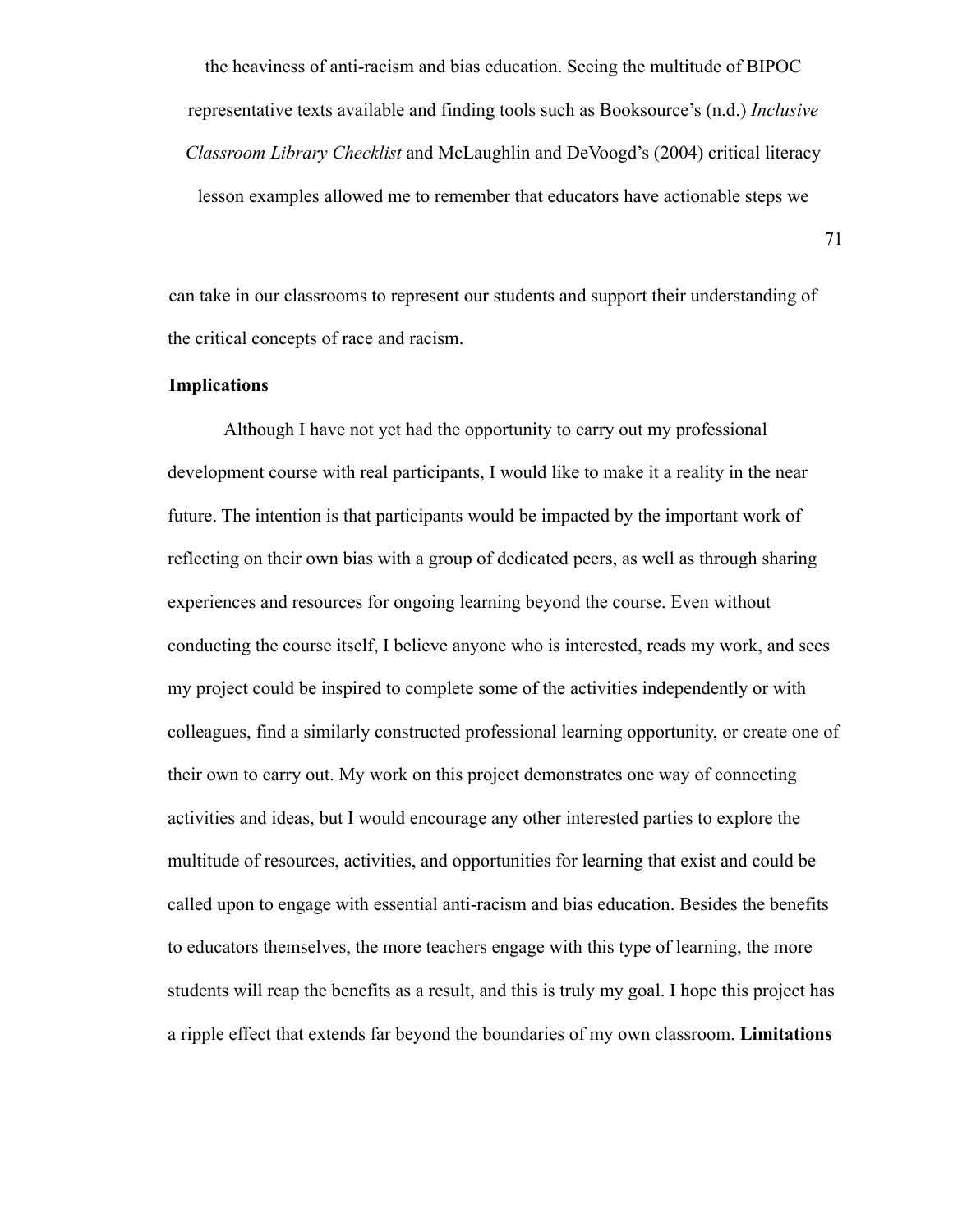One main limitation of my project is that I was unable to carry out the professional learning course itself with actual educators. For this reason, my findings are limited in that I have no measure of the effectiveness of this learning experience as reported by

participants and their students. I would like to someday implement this

72

course with educators, get a grasp of its effectiveness in benefitting teachers and students, and make continued improvements based upon participant feedback. A second, and critical, limitation in the creation of my paper and project is the lack of representation of BIPOC voices in the creation of this professional development. Given that I was creating the paper and project independently, I was somewhat limited in the amount of BIPOC support I could receive while creating the project myself. I made efforts to include BIPOC authors and researchers in my literature review, and sought out resources created by BIPOC throughout my professional development planning. In an ideal world, I would have liked to co-design my professional development course with an interested member of the BIPOC community. I purposely chose my content expert because of her professional expertise in the field of bias education for adults, but even she is a White female, like myself. My Capstone facilitators and my peer reviewers are all White females as well. I do feel additional guilt for not making a more concerted effort to incorporate BIPOC voices, at least in the review of my work, but this is something I would certainly prioritize if and when I am able to carry out my professional development course someday in the future.

## **Future Research**

As mentioned above, being limited in my ability to implement this learning opportunity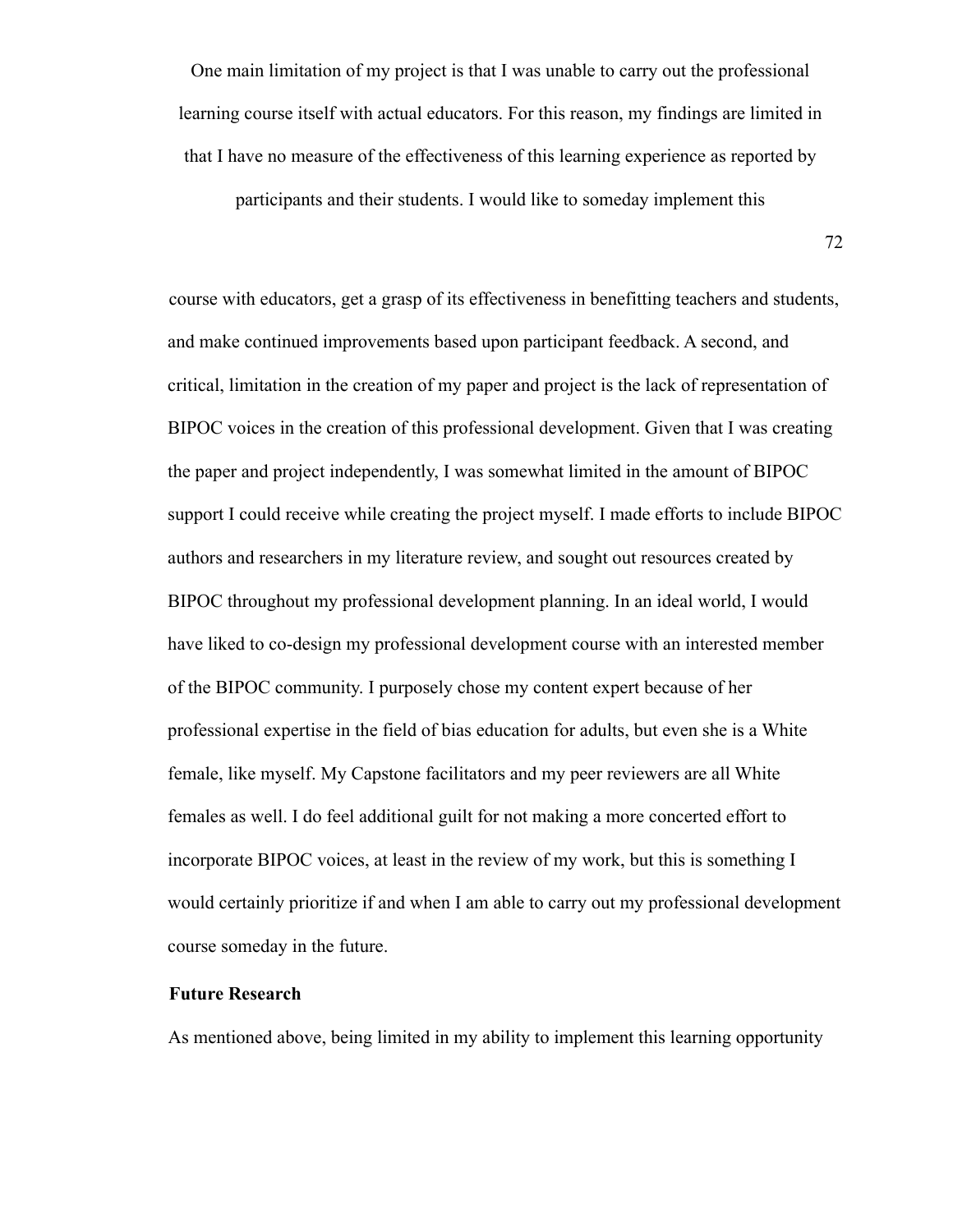prevented me from gaining a true understanding of my project's efficacy. When I am able to conduct this course with educators, I would be interested to measure its perceived effectiveness for the participants and their students. An entirely different study could compare a control group of educators and those who engage in my

professional development course to analyze differences in race related questioning skills, comfort levels, or frequency of conversations dealing with race over a set amount of time. During my literature review, I discovered another area for further research. I found there to be a sparse set of literature related to the effects of race and racism conversations with children. Bigler and Wright (2014) investigated potential risks and benefits of discussing race and racism, but their evidence was mostly based around reported benefits and negative effects on adults who engage in these conversations. The vast majority of literature I found agreed adults should become more comfortable talking to children about these topics, and even included ideas on how to do so, but very few reported the lasting impacts on children emotionally, physically, or intellectually. I feel this compelling gap in evidence would present an interesting focus for research that could be analyzed in connection with my project.

## **Communicating Results to Benefit the Profession**

and future students to read, I also plan to share my paper and project ideas with colleagues. I truly feel that any educator would benefit from reading my paper to learn more about the impacts of racism and bias in education. Additionally, I have learned a lot of useful knowledge that I can bring with me into my classroom, but this Capstone

In addition to publishing my work in the Hamline University Digital Commons for fellow

73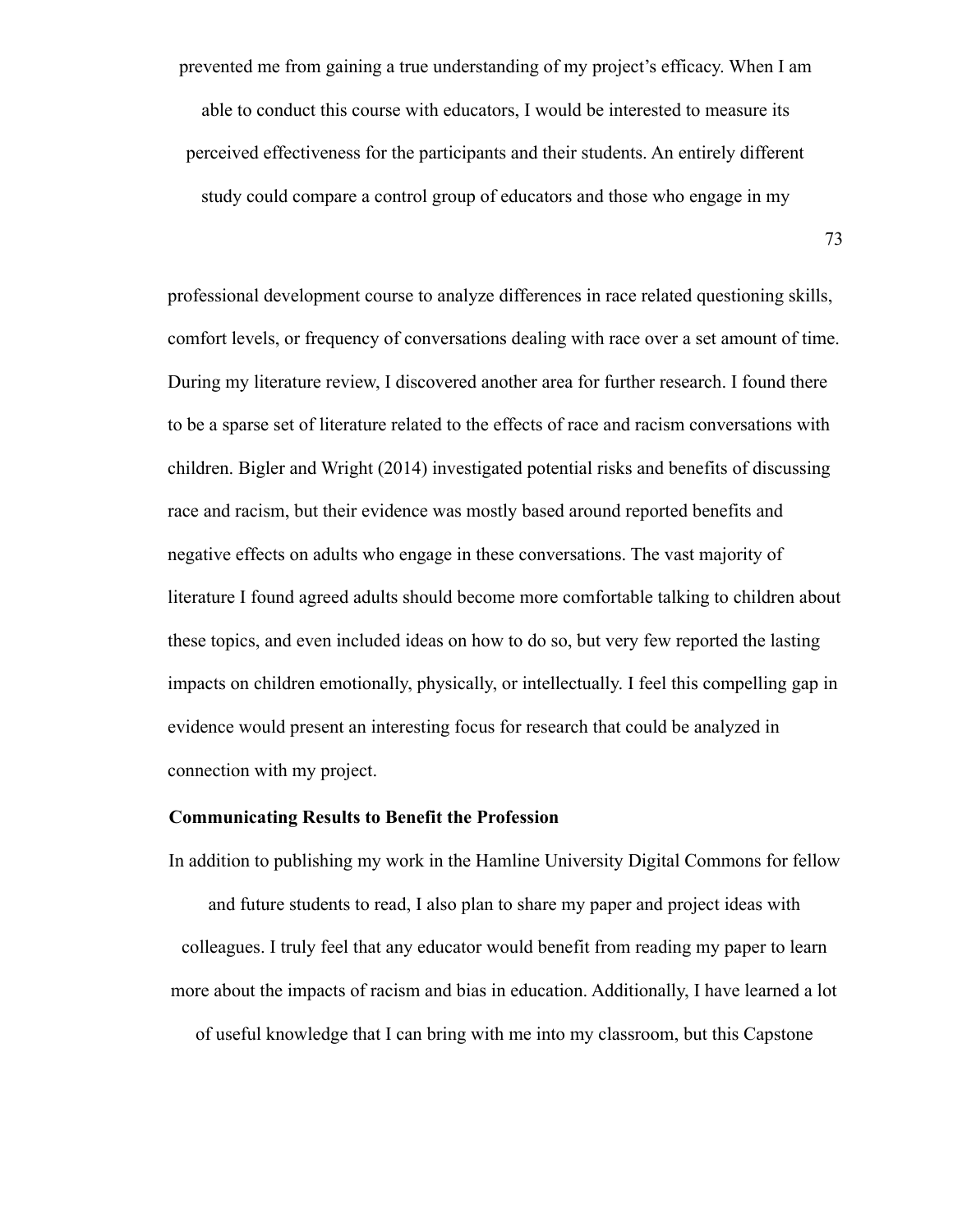process has me pondering ways to create a larger ripple effect of my work. I may choose to use my paper and project as artifacts to apply for alternative job opportunities where I could potentially share my learning with the next generations of educators. Perhaps I could put my project to use in a position where I could focus on presenting similar professional development opportunities to schools across the state or the country. The

74

more educators I could reach to engage with anti-racism and bias education, the more students would feel the impacts of their teachers' confidence in breaking the silence on racism in the classroom.

## **Chapter Summary**

Throughout this journey of learning, I set out to discover *How can White educators utilize literacy to more confidently and competently discuss race and racism with their early elementary students?* As I have completed my Capstone, I have taken with me the knowledge that engaging with anti-racism and bias education is undoubtedly important work, but also requires special attention to mental health and healing no matter what body you are living in. Additionally, I gained an understanding that this work will never be complete, but rather it is an ongoing process of learning and improving throughout one's life. In this chapter I have explained these major learnings along with the main pieces of literature that informed the creation of my professional development project. I have detailed the implication this project could have on participants and students, the limitations I encountered through my creation process, and future research I think would be of value to answering my research question. Finally, I stated ways in which my communication of results could benefit the field of education.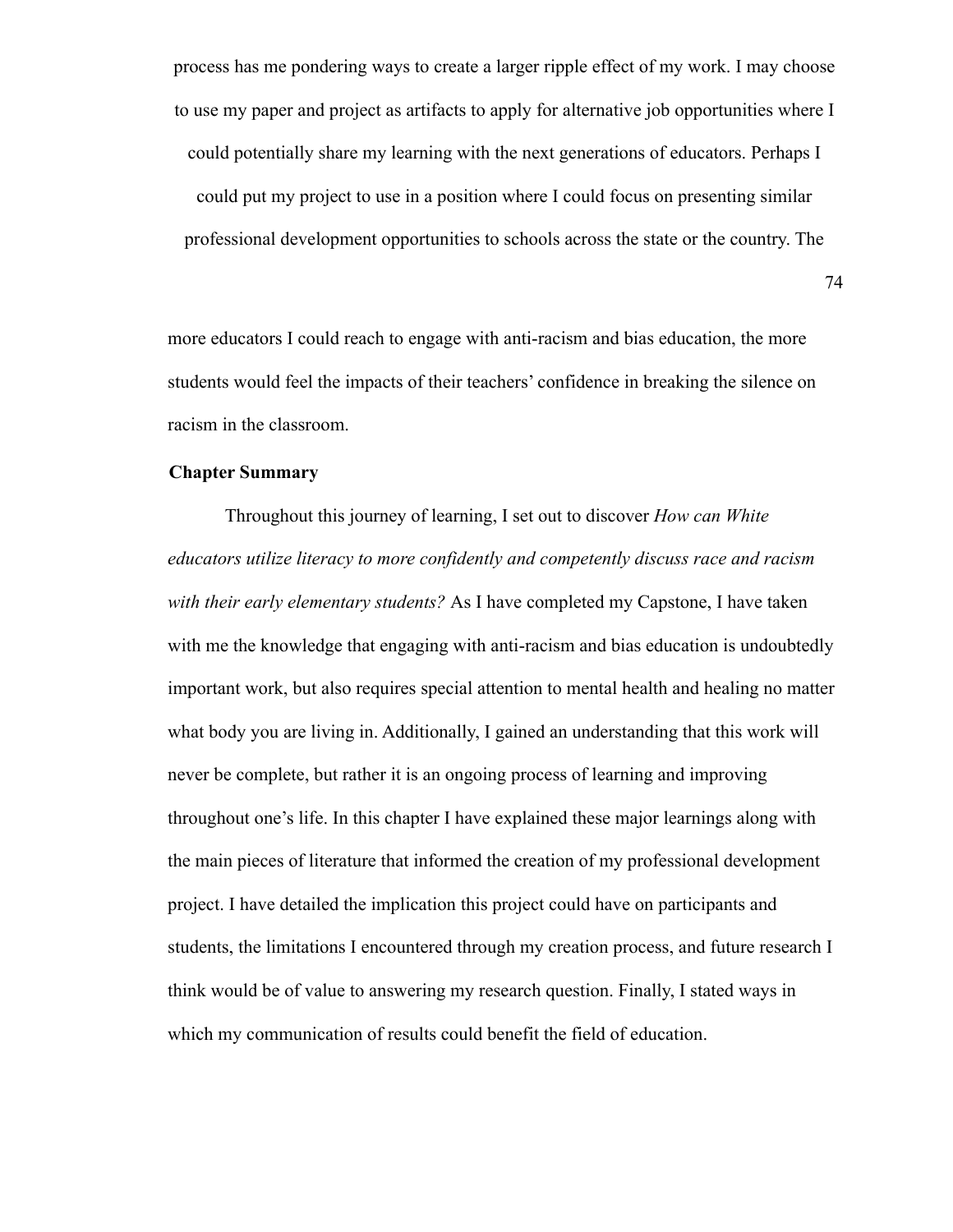Almost two years ago, I found myself devastated and yearning to do better in the wake of yet another unjust BIPOC death that rocked my community. Throughout my Hamline MALEd journey, I have developed and deepened my passion for serving my students by becoming an advocate for race and racism discussions in the classroom. Especially after grappling with my own mental health decline throughout this work, I want students to feel supported by competent adults as they wade through understanding

75

race and racism early on, in order to avoid the negative repercussions of silence around these topics during their formative years. I have learned a vast amount of new knowledge and gained an incredible amount of understanding about my own bias and need for continued personal improvement. As challenging as this work was, I never wavered in understanding how important it is and always will be. I can only hope that anyone who reads my work, engages with my project, or even feels curious about my topic will embark on a worthwhile journey of discovery toward better serving all of their students. When we do the work to look inside ourselves, we can gain the courage to speak up with and for our learners who will make up the world's next generations of compassionate and equity-focused adults.

76

## REFERENCES

Aboud, F. E., & Skerry, S. A. (1983). Self and ethnic concepts in relation to ethnic constancy. *Canadian Journal of Behavioural Science / Revue Canadienne Des Sciences Du Comportement*, *15*(1), 14–26. https://doi.org/10.1037/h0080675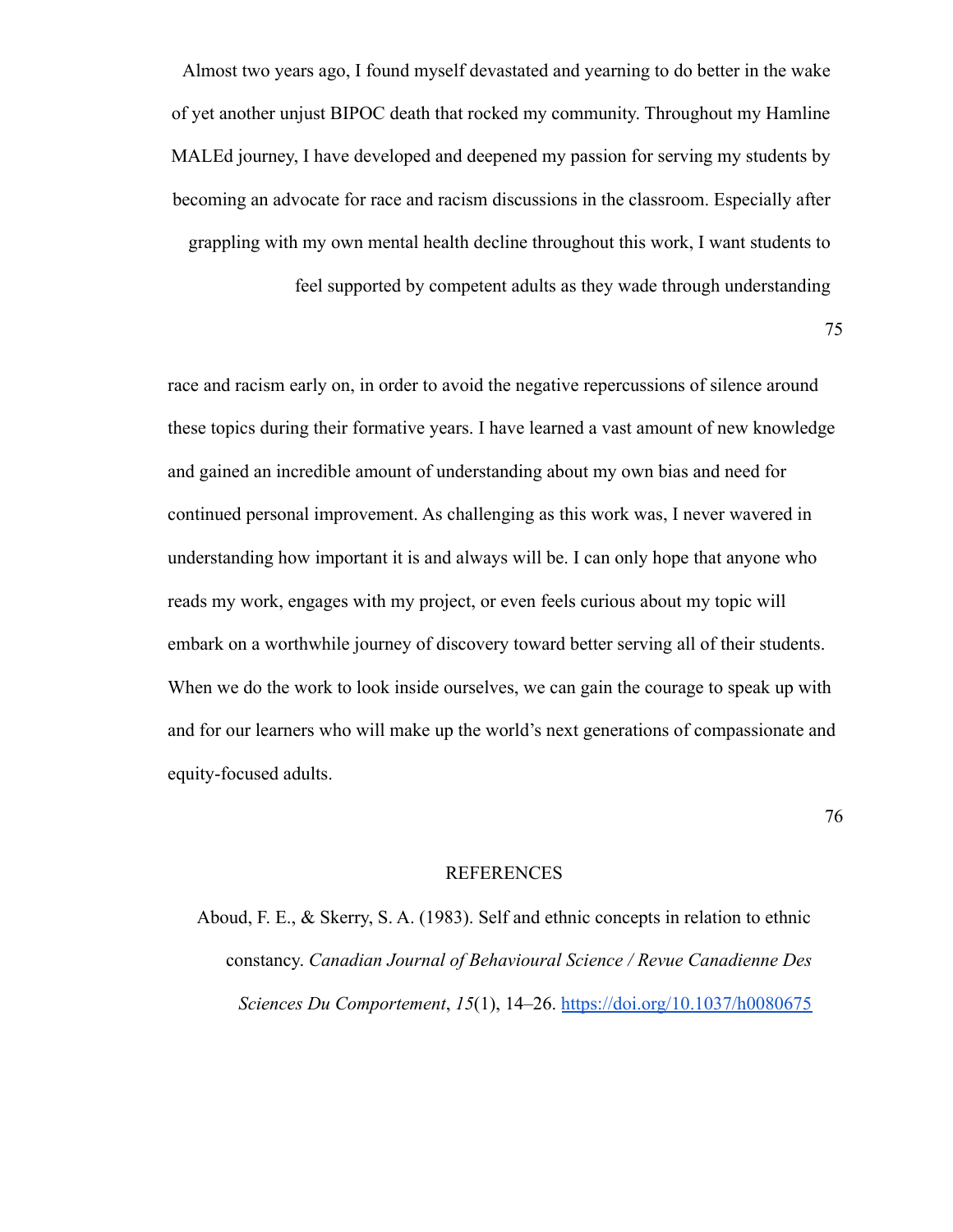Annamma, S. A., Jackson, D. D., & Morrison, D. (2017). Conceptualizing color-evasiveness: Using dis/ability critical race theory to expand a color-blind racial ideology in education and society. *Null, 20*(2), 147-162.

https://doi.org/10.1080/13613324.2016.1248837

Bigler, R. S., & Wright, Y. F. (2014). Reading, writing, arithmetic, and racism? risks and benefits to teaching children about intergroup biases. *Child Development Perspectives,*

*8*(1), 18-23. https://doi.org/10.1111/cdep.12057

Booksource. (n.d.) *Inclusive classroom library checklist* [Infographic]. Retrieved August 14, 2021, from https://www.booksource.com/assets/MarketingLanding/ professional-development-resources/Diverse-Inclusive-printables.pdf

Cooperative Children's Book Center. (2021). *Books by and/or about black, indigenous and people of color 2018*. Retrieved November 24, 2021, from

https://ccbc.education.wisc.edu/literature-resources/ccbc-diversity-statistics/books -by-and-or-about-poc-2018/.

Copenhaver-Johnson, J. (2006). Talking to children about race: The importance of inviting difficult conversations. *Childhood Education, 83*(1), 12-22. Cristol, D., & Gimbert, B. (2008). Racial perceptions of young children: A review of literature post-1999. *Early Childhood Education Journal, 36*(2), 201-207.

https://doi.org/10.1007/s10643-008-0251-6

Crowley, R. (2019). White teachers, racial privilege, and the sociological imagination. *Urban Education, 54*(10), 1462-1488. https://doi.org/10.1177/0042085916656901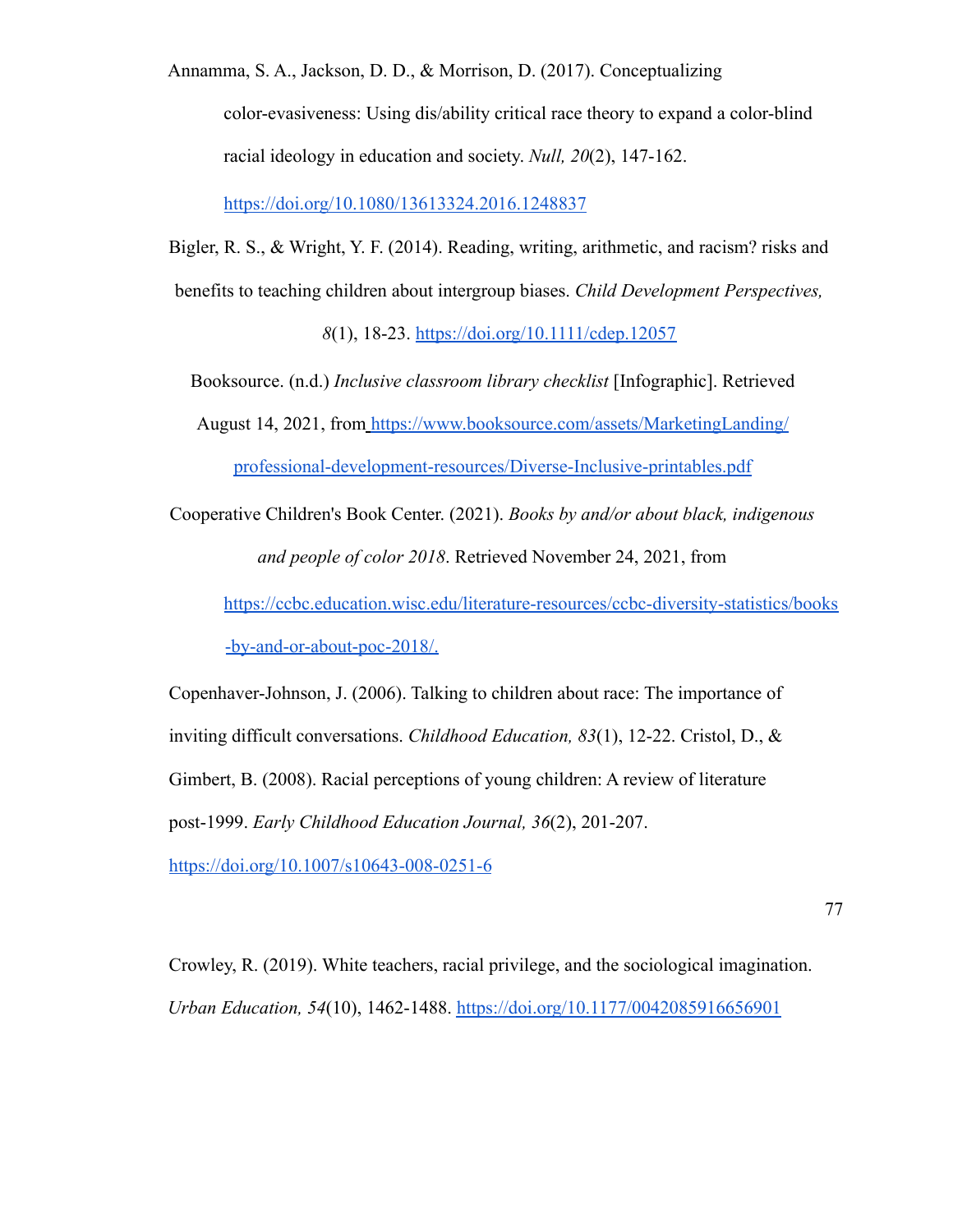DiAngelo, R. (2018). *White Fragility: Why it's so hard for white people to talk about racism*. Beacon Press.

- Duckworth, S. (2021). What is critical race theory? *Art Education, 74*(5), 9-14. https://doi.org/10.1080/00043125.2021.1938452
- Ford, D. Y. (2014). Segregation and the underrepresentation of blacks and hispanics in gifted education: Social inequality and deficit paradigms. *Roeper Review, 36*(3), 143-154. https://doi.org/10.1080/02783193.2014.919563
- Freire, P. (1970). Pedagogy of the oppressed. https://envs.ucsc.edu/internships/internship readings/freire-pedagogy-of-the-oppressed.pdf
- Gardner, R. (2017). Unforgivable blackness: Visual rhetoric, reader response, and critical racial literacy. *Children's Literature in Education, 48*(2), 119-133.

https://doi.org/10.1007/s10583-016-9291-5

- Gillborn, D. (2019). Hiding in plain sight: Understanding and addressing whiteness and color-blind ideology in education. *Kappa Delta Pi Record, 55*(3), 112-117. https://doi.org/10.1080/00228958.2019.1622376
- Hardy, J. K., Pennington, R., Griffin, R., & Jacobi-Vessels, J. (2020). Comparing the effects of protagonist race on preschoolers' engagement in book reading. *Early Childhood Education Journal, 48*(6), 781-791. https://doi.org/10.1007/s10643-020-01043-7
- Hassan, H. H., & Carter, V. B. (2021). Black and white female disproportional discipline K-12. *Education and Urban Society, 53*(1), 23-41.

http://dx.doi.org/10.1177/0013124520915571

78

History.com (2009). *13th amendment*. History.com. Retrieved October 21, 2021, from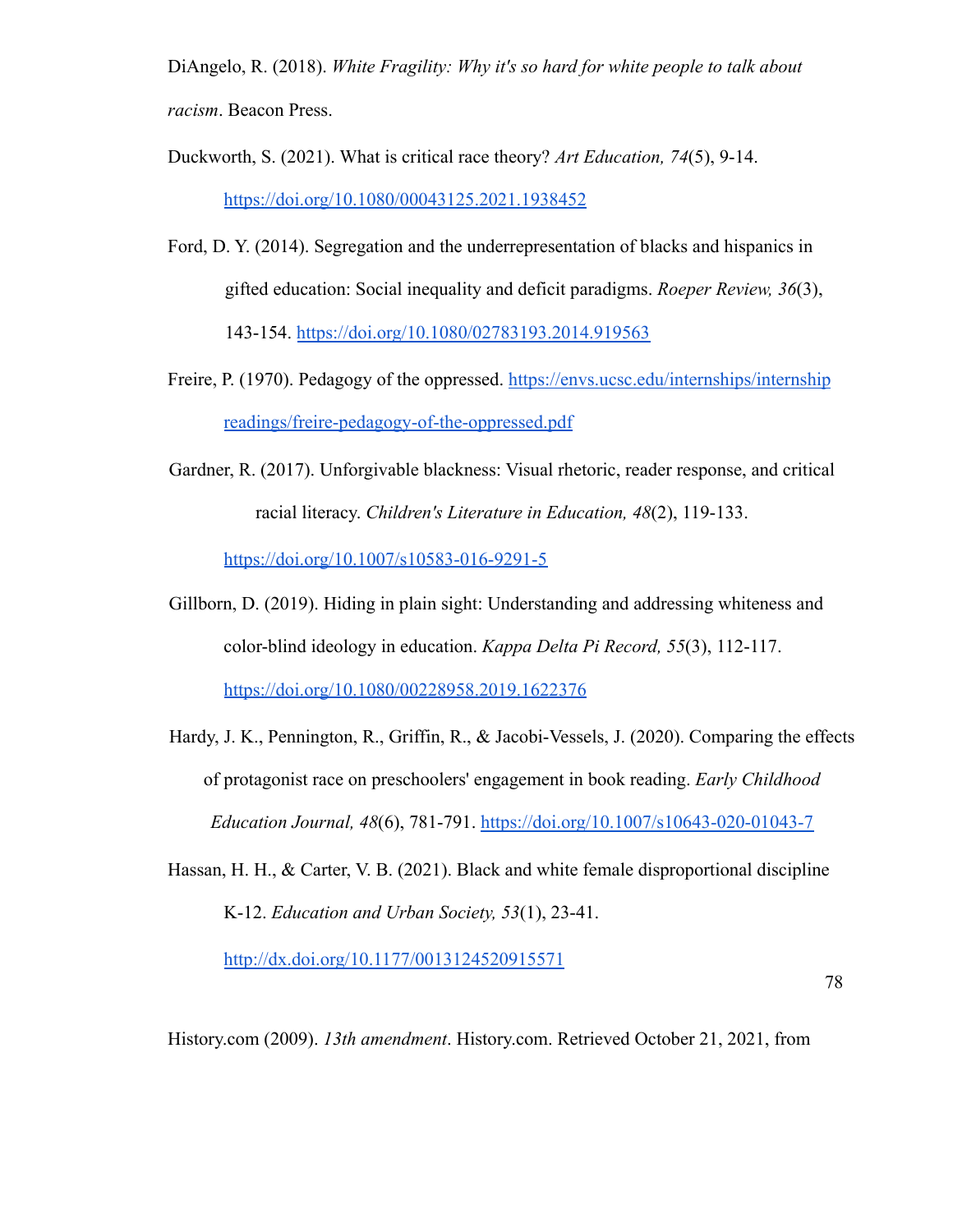https://www.history.com/topics/black-history/thirteenth-amendment. Hughes, J. M.,

Bigler, R. S., & Levy, S. R. (2007). Consequences of learning about historical racism among european american and african american children. *Child Development, 78*(6), 1689-1705. https://doi.org/10.1111/j.1467-8624.2007.01096.x Kaczmarczyk, A.,

Allee-Herndon, K. A., & Roberts, S. K. (2019). Using literacy approaches to begin the conversation on racial illiteracy. *Reading Teacher, 72*(4), 523-528.

https://doi.org/10.1002/trtr.1757

Katz, P. A. (2003). Racists or tolerant multiculturalists? how do they begin? *American Psychologist, 58*(11), 897-909. https://doi.org/10.1037/0003-066X.58.11.897b Kemple, K., Lee, I., & Harris, M. (2016). Young children's curiosity about physical differences associated with race: Shared reading to encourage conversation. *Early Childhood Education Journal, 44*(2), 97-105.

https://doi.org/10.1007/s10643-014-0683-0

- Lazar, A. M., & Rachko, C. (2012). Addressing structural racism in picture books: Advancing teacher development through critical literacy. *Journal of Reading Education, 38*(1), 10-17.
- Mankiw, S., & Strasser, J. (2013). Tender topics: Exploring sensitive issues with pre-K through first grade children through read-alouds. *YC: Young Children, 68*(1), 84-89.
- Martusewicz, R. A., Edmundson, J., & Lupinacci, J. (2021). *Ecojustice education toward diverse, democratic, and sustainable communities* (3rd ed.). Routledge. McIntosh, P.

(1990). White privilege: Unpacking the invisible knapsack. *Independent*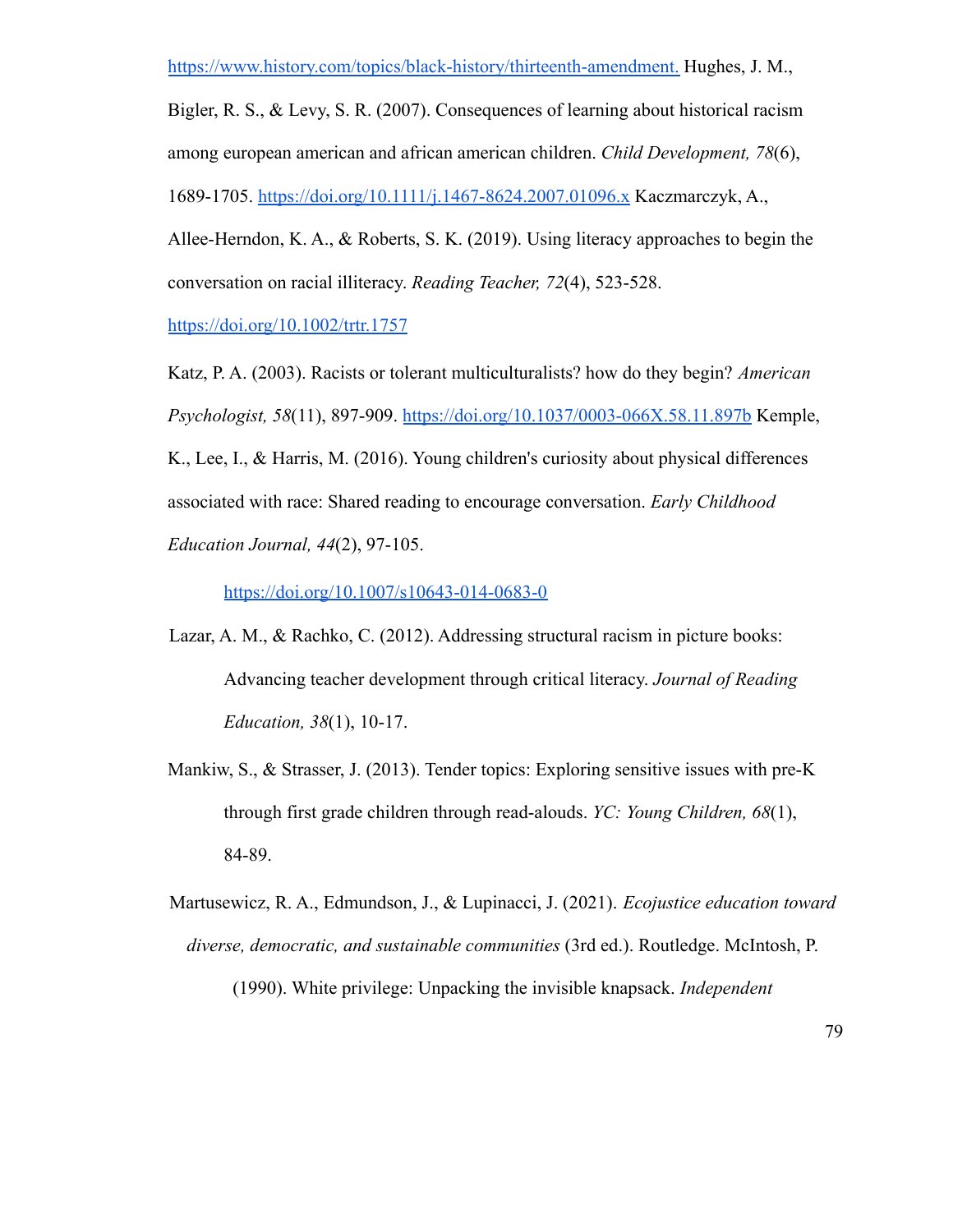*School, 49*(2), 31.

- McLaughlin, M., & DeVoogd, G. L. (2004). *Critical literacy: Enhancing students' comprehension of text*. Scholastic.
- Menakem, R. (2021). *My grandmother's hands: Racialized trauma and the pathway to mending our hearts and bodies.* Penguin Books.

Merriam-Webster. (n.d.). Racism. In *Merriam-Webster.com dictionary*. Retrieved October

21, 2021, from https://www.merriam-webster.com/dictionary/racism Mills, C. W. (1959). *The sociological imagination.* Oxford University Press, Inc. Milner, H. R. (2003). Teacher reflection and race in cultural contexts: History, meanings, and methods in

teaching. *Theory into Practice, 42*(3), 173-180.

https://doi.org/10.1207/s15430421tip4203\_2

Paluck, E. L., & Green, D. P. (2009). Prejudice reduction: What works? A review and

assessment of research and practice. *Annual Review of Psychology, 60*(1), 339-367.

https://doi.org/10.1146/annurev.psych.60.110707.163607

- Paris, D., & Alim, H. S. (2017). *Culturally sustaining pedagogies; Teaching and learning for justice in a changing world*. Teachers College Press.
- Pearce, S. (2019). 'It was the small things': Using the concept of racial microaggressions as a tool for talking to new teachers about racism. *Teaching & Teacher Education, 79*, 83-92. https://doi.org/10.1016/j.tate.2018.12.009

Pica-Smith, C. (2009). Children speak about interethnic and interracial friendships in the

classroom: Lessons for teachers. *Multicultural Education, 17*(1), 38-47. Powlishta, K. K.,

Serbin, L. A., & Doyle, A. (1994). Gender, ethnic, and body type biases: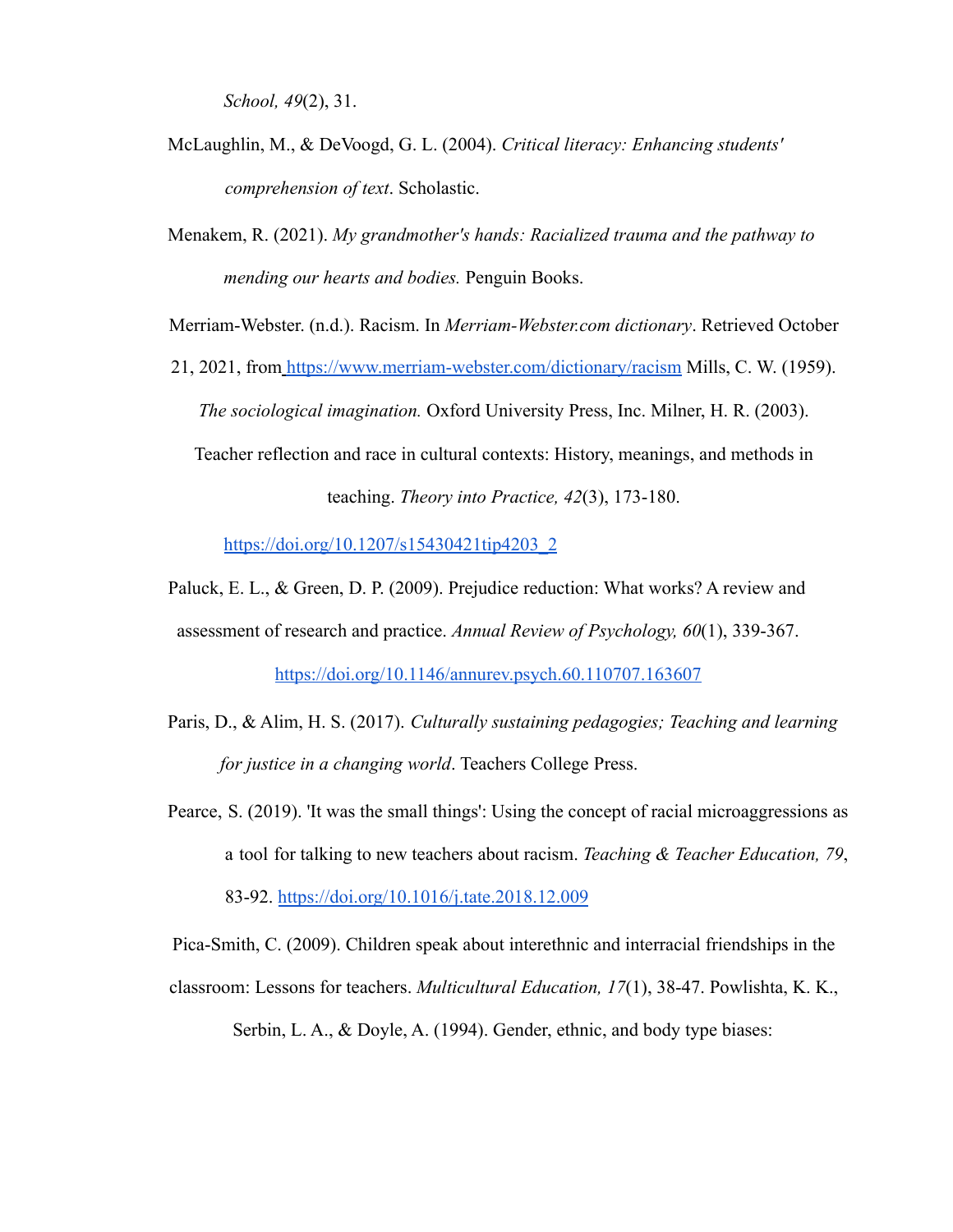The generality of prejudice in childhood. *Developmental Psychology, 30*, 526-536. https://doi.org/10.1037/0012-1649.30.4.526

Provost, M. (2021). Undoing whiteness: A political education of one's experience. *Journal of Philosophy of Education, 55*(1), 229-242

https://doi.org/10.1111/1467-9752.12548

Richardson, J. (2017). Can we talk about race?: An interview with Beverly Daniel Tatum. *Phi Delta Kappan, 99*(3), 30-36. https://doi.org/10.1177/0031721717739590 Rogers, R., & Mosley, M. (2006). Racial literacy in a second-grade classroom: Critical race theory, whiteness studies, and literacy research. *Reading Research Quarterly, 41*(4), 462-495. https://doi.org/10.1598/RRQ.41.4.3

School Discipline Support Initiative. (2020). *Zero tolerance.* Retrieved February 21, 2022, from https://supportiveschooldiscipline.org/zero-tolerance-policy Shearer, B. A., Carr, D. B. A., & Vogt, M. E. (2019). *Reading specialists and literacy coaches in the real world*. Waveland Press, Inc.

- Simmons-Reed, E., & Cartledge, G. (2014). School discipline disproportionality: Culturally competent interventions for african american males. *Interdisciplinary Journal of Teaching and Learning, 4*(2), 95-109.
- Starck, J. G., Riddle, T., Sinclair, S., & Warikoo, N. (2020). Teachers are people too: Examining the racial bias of teachers compared to other American adults. *Educational Researcher, 49*(4), 273-284.

https://doi.org/10.3102/0013189X20912758